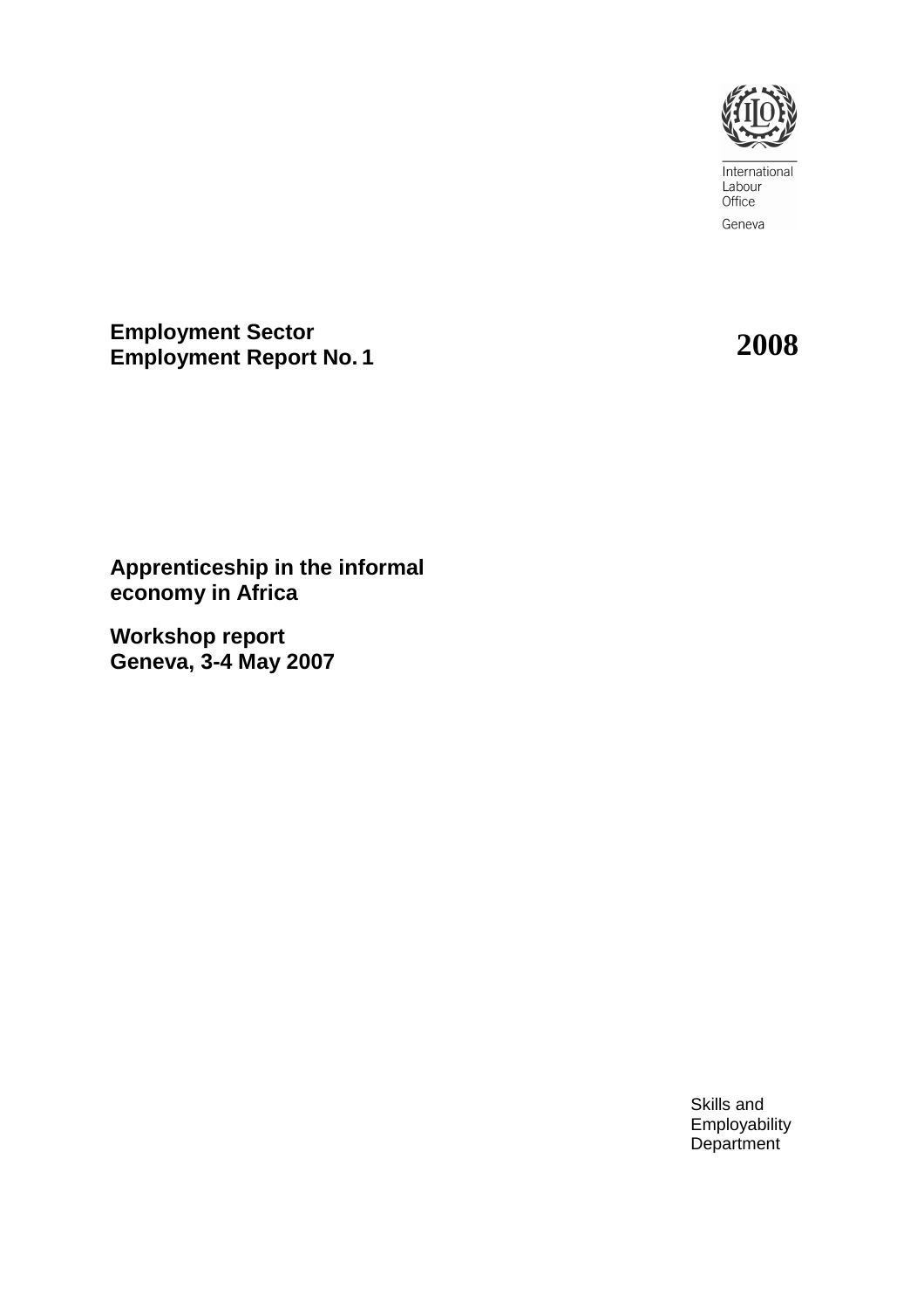Copyright © International Labour Organization 2008 First published 2008

Publications of the International Labour Office enjoy copyright under Protocol 2 of the Universal Copyright Convention. Nevertheless, short excerpts from them may be reproduced without authorization, on condition that the source is indicated. For rights of reproduction or translation, application should be made to ILO Publications (Rights and Permissions), International Labour Office, CH-1211 Geneva 22, Switzerland, or by email: pubdroit@ilo.org. The International Labour Office welcomes such applications.

Libraries, institutions and other users registered with reproduction rights organizations may make copies in accordance with the licences issued to them for this purpose. Visit http://www.ifrro.org to find the reproduction rights organization in your country.

Apprenticeship in the informal economy in Africa: Workshop report, Geneva, 3-4 May 2007 / International Labour Office, Skills and Employability Department. - Geneva: ILO, 2008

62 p. (Employment Sector Employment Report; No.1)

ISBN 978-92-2-120202-8 (print); 978-92-2-120203-5 (pdf)

International Labour Office; Employment Sector.

apprenticeship / informal economy / Africa

06.09.2

*ILO Cataloguing in Publication Data*

The designations employed in ILO publications, which are in conformity with United Nations practice, and the presentation of material therein do not imply the expression of any opinion whatsoever on the part of the International Labour Office concerning the legal status of any country, area or territory or of its authorities, or concerning the delimitation of its frontiers.

The responsibility for opinions expressed in signed articles, studies and other contributions rests solely with their authors, and publication does not constitute an endorsement by the International Labour Office of the opinions expressed in them.

Reference to names of firms and commercial products and processes does not imply their endorsement by the International Labour Office, and any failure to mention a particular firm, commercial product or process is not a sign of disapproval.

ILO publications and electronic products can be obtained through major booksellers or ILO local offices in many countries, or direct from ILO Publications, International Labour Office, CH-1211 Geneva 22, Switzerland. Catalogues or lists of new publications are available free of charge from the above address, or by email: pubvente@ilo.org

Visit our website: http://www.ilo.org/publns

Printed in Switzerland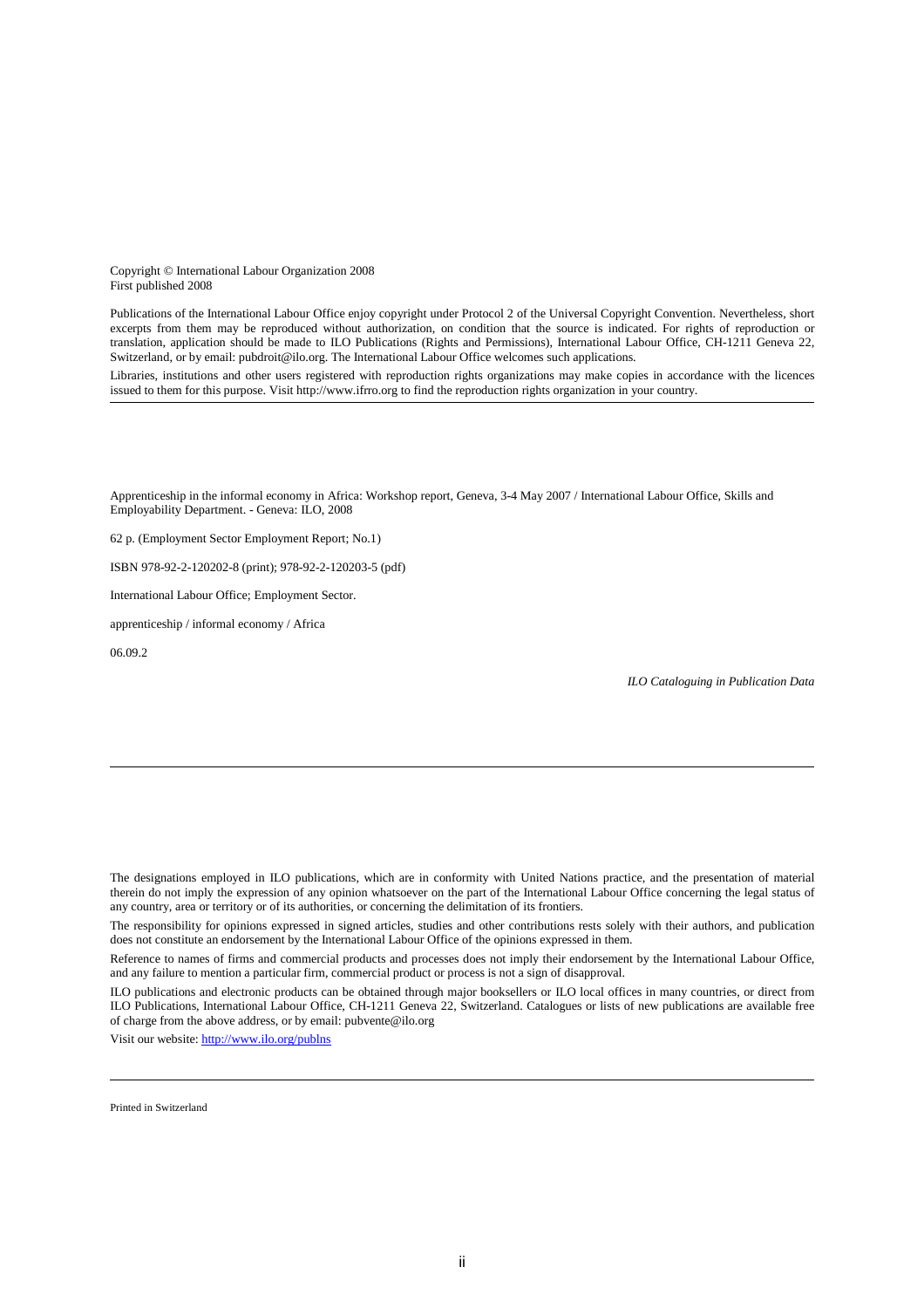### **Foreword**

This report summarizes the presentations and discussions of the workshop "Apprenticeship in the informal economy in Africa", held on 3-4 May 2007, in Geneva, ILO Headquarters. The objective of the technical meeting was to bring together experts from ILO, academic institutions and development agencies to discuss apprenticeship as a main provider of skills and competences in the informal economy. Apprenticeship is receiving increasing attention in the international policy debate and from policy-makers, in particular in countries where a growing number of young women and men need to be prepared for the world of work.

The ILO's commitment to upgrade apprenticeship systems in the informal economy is rooted in the Human Resources Development Recommendation, 2004 (No. 195). It calls on members to identify skills development policies that "address the challenge of transforming activities in the informal economy into decent work fully integrated into mainstream economic life"  $(Art. 3(d))$ <sup>1</sup>. Upgrading informal apprenticeship aims at strengthening incentives for master craftspeople and apprentices to participate in apprenticeship, enhancing quality and relevance of training and effectiveness of the training process, and improving outcomes in terms of employability, productivity, decent work and development.

The ILO is committed to addressing informal training systems through an integrated policy approach aiming to establish linkages between training systems in the informal economy and the formal technical and vocational education and training (TVET) system; improve equal access to apprenticeship for young women and men and expand apprenticeship opportunities for persons in disadvantaged groups; develop assessment and certification schemes for recognition of skills; enhance social protection for apprentices and master craftspeople and improve occupational safety and health measures; facilitate access to microfinance; and strengthen social partnership and social dialogue in the design and implementation of policies.

The workshop identified critical issues and policy challenges with regard to skills development and decent work, and discussed apprenticeship as an entry point for ILO activities in the informal economy and Decent Work Country Programmes. Furthermore, experts shared knowledge and lessons learned in the Africa region on best *practices* to upgrade and improve apprenticeship systems and on effective *policies* to bridge informal and formal training systems and to help informal apprenticeship move towards formalization. Finally, the workshop discussed relevant research questions and methodological issues for fresh research to fill knowledge gaps.

<sup>&</sup>lt;sup>1</sup> "Training can be one of the instruments that, together with other measures, address the challenge of the informal sector [sic]…Informal sector work is unprotected work that is, for the most part, characterized by low earnings and low productivity. The role of training is not to prepare people for the informal sector and keep them in the informal sector; or to expand the informal sector; but rather it should go in conjunction with other instruments, such as fiscal policies, provision of credit, and extension of social protection and labour laws, to improve the performance of enterprises and the employability of workers in order to transform what are often marginal, survival activities into decent work fully integrated into mainstream economic life. Prior learning and skills gained in the sector should be validated, as they will help the said workers gain access to the formal labour market. The social partners should be fully involved in developing these programmes" (ILO, 2000, para. 7).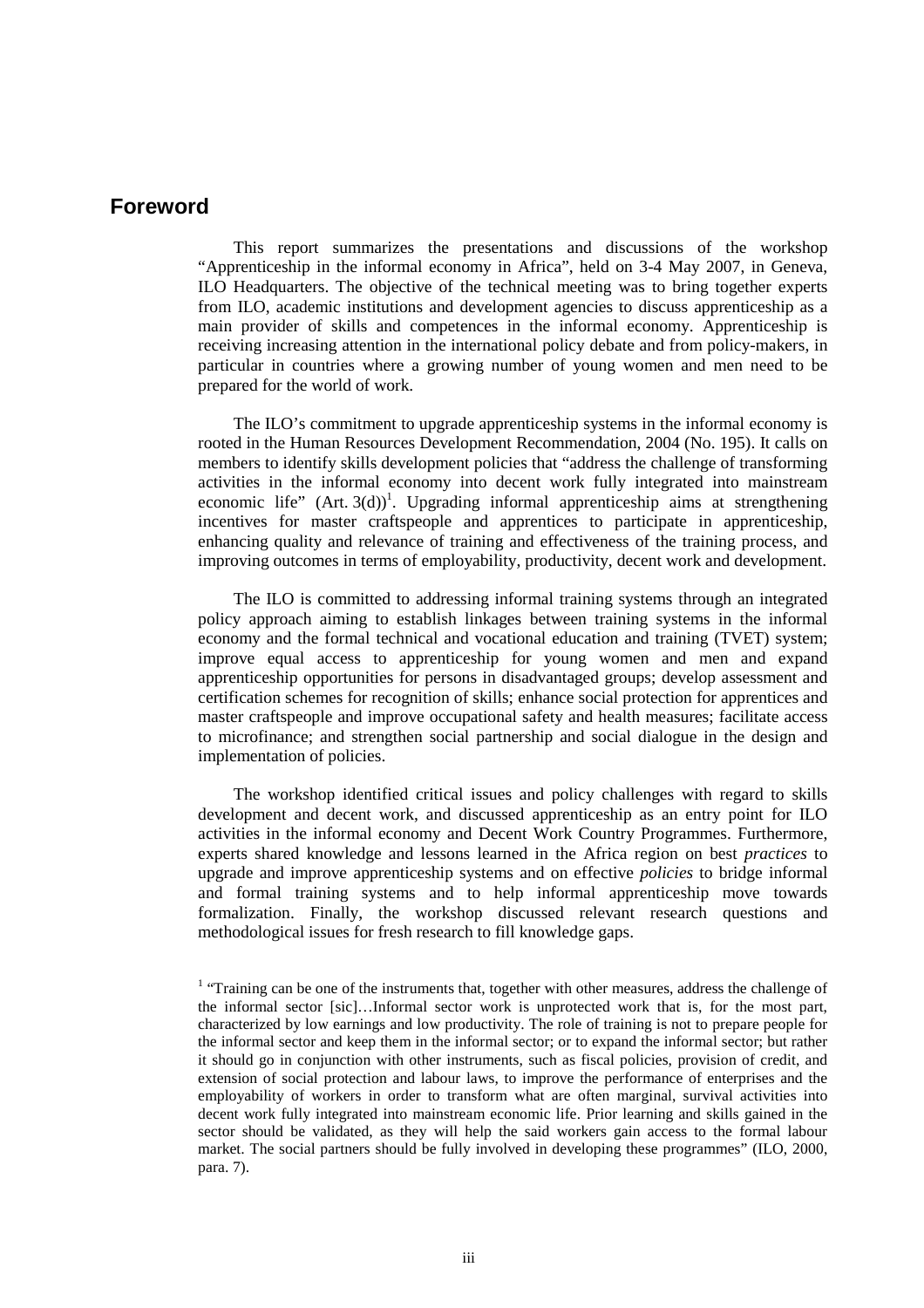I congratulate all participants for making the meeting a success and all presenters for their excellent contributions.

I would like to take this opportunity to thank Irmgard Nübler, who is leading the work programme on apprenticeship and who planned, designed and organized this meeting with the support of colleagues from the Skills and Employability Department. Special thanks to Christine Hofmann who prepared this workshop report, and to both her and Sebastian Buckup who with great enthusiasm helped to organize the workshop. Thanks also to Pia Korpinen, Heather Labanya, Alessandra Molz, Mouniratou Tangara, and Frédérique Weyer who prepared notes of various sessions. I would also like to thank Jane Auvré for helping to organize the meeting and prepare this manuscript.

Hans Haan, one of the keynote speakers at this workshop, passed away shortly after this workshop. His vast knowledge and expertise on training in the informal economy will be missed.

> Christine Evans-Klock **Director** Skills and Employability Department ILO, Geneva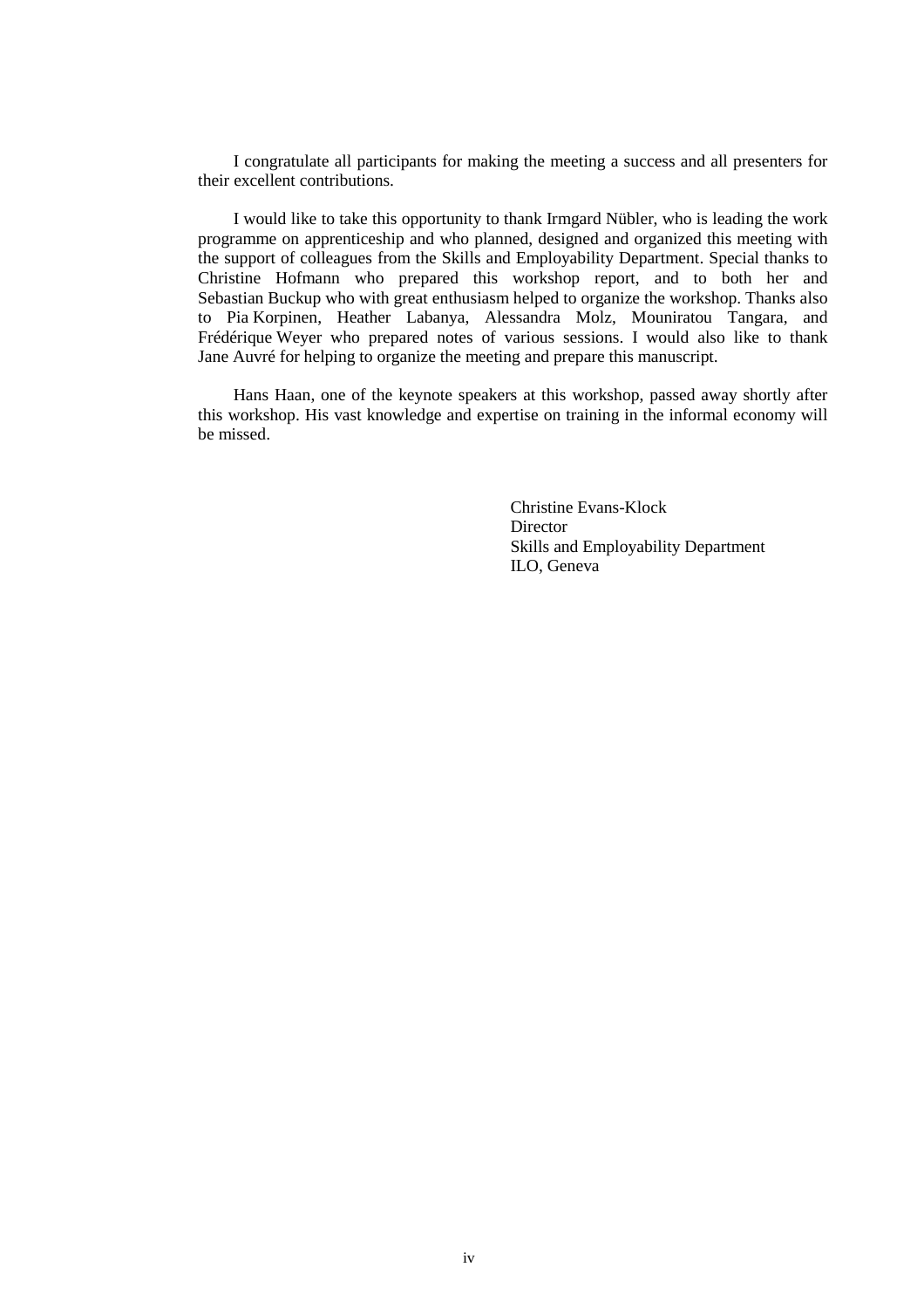# **Contents**

### *page*

| 1. |     |                                                                                   |  |  |  |
|----|-----|-----------------------------------------------------------------------------------|--|--|--|
| 2. |     |                                                                                   |  |  |  |
|    | 2.1 |                                                                                   |  |  |  |
|    |     |                                                                                   |  |  |  |
|    |     | Apprenticeship in the informal economy: Anything new since the 1970s? 4           |  |  |  |
|    |     |                                                                                   |  |  |  |
|    | 2.2 |                                                                                   |  |  |  |
| 3. |     |                                                                                   |  |  |  |
|    | 3.1 |                                                                                   |  |  |  |
|    |     |                                                                                   |  |  |  |
|    |     |                                                                                   |  |  |  |
|    |     | Child labour: The perspective of the International Programme on the Elimination   |  |  |  |
|    |     | Apprenticeships in the informal economy: Potential role of microfinance  15       |  |  |  |
|    |     |                                                                                   |  |  |  |
|    | 3.2 | Upgrading apprenticeship systems in Africa: Experience and lessons from           |  |  |  |
|    |     |                                                                                   |  |  |  |
|    |     | Apprenticeship systems in Africa: Reference systems, project experiences and      |  |  |  |
|    |     | Apprenticeship systems in East and West Africa in the ILO Child Labour Project 24 |  |  |  |
|    |     | Approaches to make apprenticeship in Niger more decent and more effective  28     |  |  |  |
|    |     | Examples of interesting projects to upgrade informal apprenticeship 29            |  |  |  |
|    |     | The Vocational Skills and Informal Sector Support Project (VSP) in Ghana  31      |  |  |  |
|    | 3.3 |                                                                                   |  |  |  |
|    |     | Apprenticeship systems in the West African region: An institutional framework 34  |  |  |  |
|    | 3.4 | Policies and strategies to improve the institutional framework: Role of           |  |  |  |
|    |     |                                                                                   |  |  |  |
|    |     | Dual apprenticeship in the informal economy: The cases of Benin, Senegal and      |  |  |  |
|    |     | Policies and strategies to improve the institutional framework for informal       |  |  |  |
|    |     |                                                                                   |  |  |  |
|    |     | Apprenticeship in the informal economy: The Continuous Apprenticeship             |  |  |  |
| 4. |     |                                                                                   |  |  |  |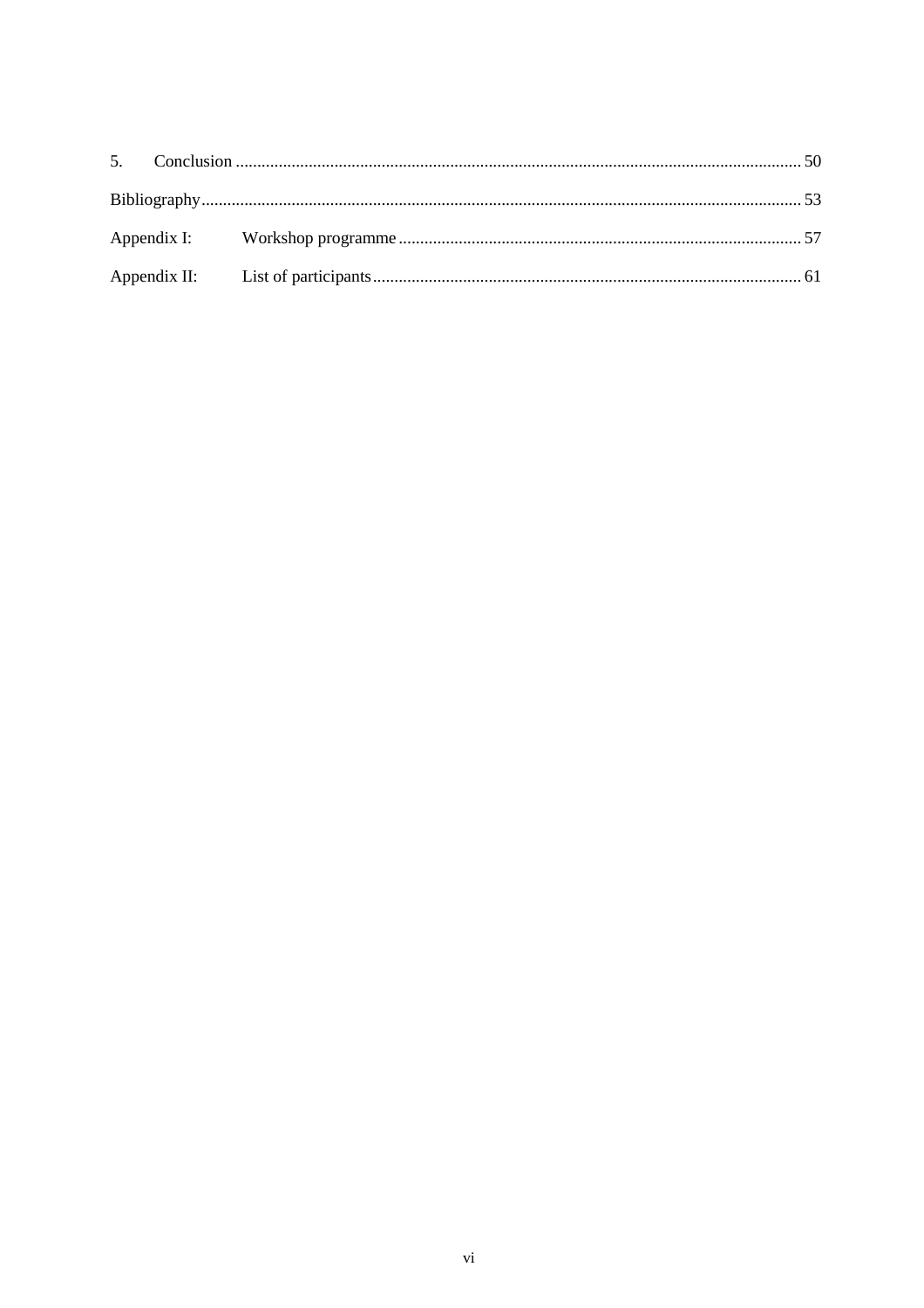# **Abbreviations**

| <b>ADEA</b>   | Association for the Development of Education in Africa (ADEA)                                   |
|---------------|-------------------------------------------------------------------------------------------------|
| <b>AFD</b>    | French Development Agency (Agence française de développement)                                   |
| <b>BMZ</b>    | German Federal Ministry of Economic Cooperation and Development                                 |
| CAP           | Certificate after school-based vocational training (Certificat d'aptitude<br>professionnelle)   |
| <b>COTVET</b> | <b>Council for TVET</b>                                                                         |
| <b>CQP</b>    | Certificate after dual apprenticeship (Certificat de qualification professionnel)               |
| <b>DFID</b>   | UK Department for International Development                                                     |
| <b>FNAM</b>   | National Federation of Malian Artisans (Fédération nationale des artisans<br>Maliens)           |
| <b>FNAN</b>   | National Federation of Niger Artisans (Fédération nationale des artisans du<br>Niger)           |
| <b>GTZ</b>    | <b>German Technical Cooperation</b>                                                             |
| <b>ILO</b>    | <b>International Labour Organization</b>                                                        |
| <b>IPEC</b>   | International Programme on the Elimination of Child Labour                                      |
| <b>ISA</b>    | <b>Informal Sector Association</b>                                                              |
| <b>ISTARN</b> | Informal Sector Training and Resources Network Project in Zimbabwe                              |
| <b>IUED</b>   | Graduate institute of development studies (Institut universitaire d'études du<br>développement) |
| <b>MDG</b>    | Millennium Development Goal                                                                     |
| <b>NACVET</b> | National Co-ordinating Committee on Technical and Vocational Education<br>and Training in Ghana |
| <b>NGO</b>    | Non-governmental organization                                                                   |
| <b>NQF</b>    | <b>National Qualification Framework</b>                                                         |
| <b>NVTI</b>   | National Vocational Training Institute in Ghana                                                 |
| <b>PAFP</b>   | <b>Vocational Training Support Programme</b>                                                    |
| <b>PRSP</b>   | <b>Poverty Reduction Strategy Paper</b>                                                         |
| <b>SFP</b>    | Social Finance Programme of ILO                                                                 |
| <b>SITE</b>   | Strengthening Informal Training and Enterprise in Kenya                                         |
| <b>STEP</b>   | Skills Training and Entrepreneurship Programme in Ghana                                         |
| STEP (ILO)    | Strategies and Tools against social Exclusion and Poverty                                       |
| <b>TREE</b>   | <b>Training for Economic Empowerment</b>                                                        |
| <b>TVET</b>   | Technical and Vocational Education and Training                                                 |
| <b>UNESCO</b> | United Nations Educational, Scientific and Cultural Organization                                |
| <b>UNEVOC</b> | International Centre for Technical and Vocational Education and Training of<br><b>UNESCO</b>    |
| <b>VSP</b>    | Vocational Skills and Informal Sector Support Project in Ghana                                  |
| VTI           | <b>Vocational Training Institution</b>                                                          |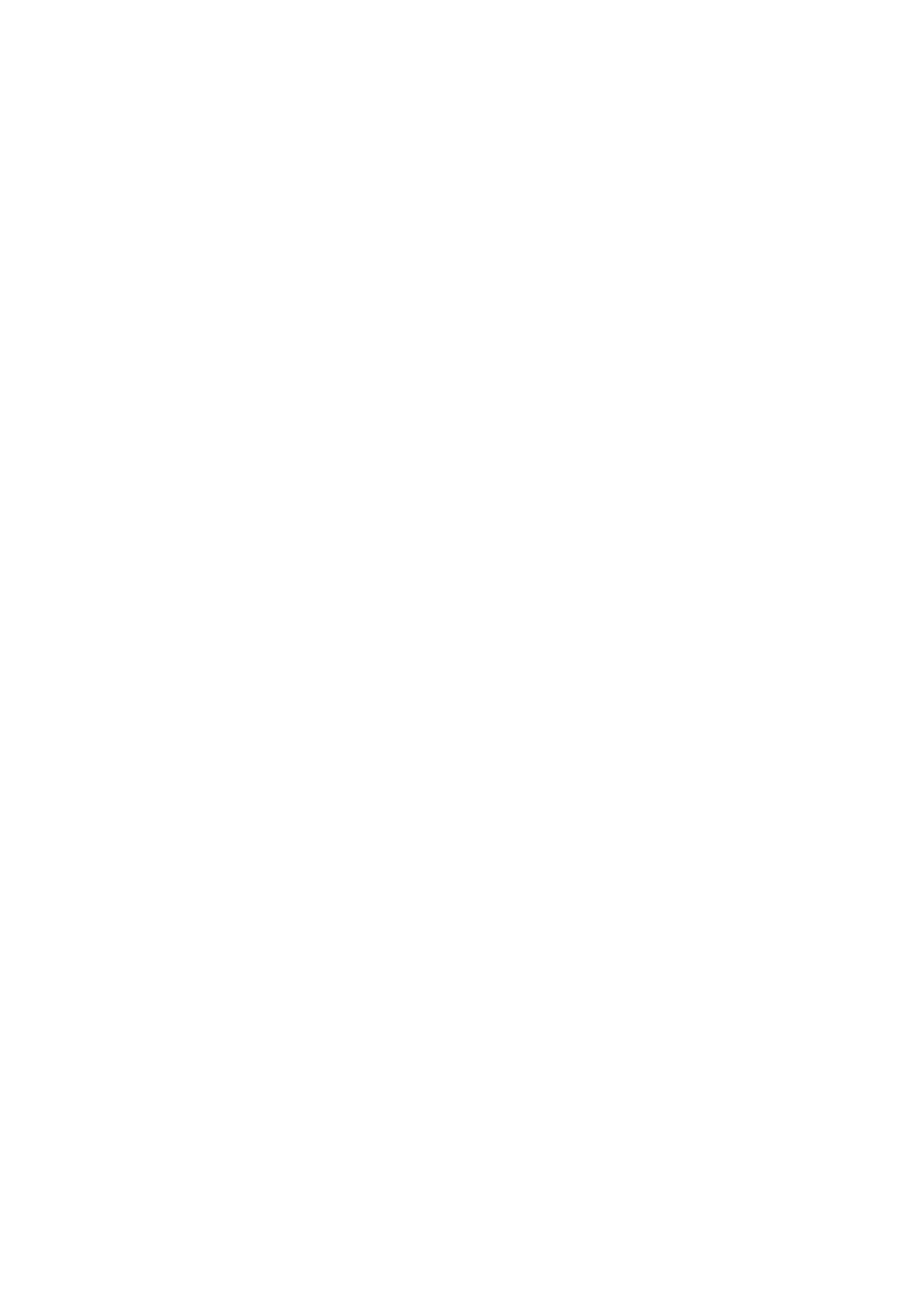## **1. Introduction**

Many young people in the informal economy find themselves trapped in a vicious circle of low skills, low productivity and low income. The absence of opportunities and resources for training prevents young workers from enhancing their employability to work out of poverty, and it hinders the economy's ability to enhance technologies, productivity and development. The challenge is to provide learning opportunities that improve employability of all young women and men. This represents the shared responsibility of society: parents, community, enterprises, government and social partners.

Apprenticeship has been providing the traditional solution for developing and financing vocational skills of young people in poor societies. Today, apprenticeship in the informal economy represents the main road to skills development in most developing countries. Estimations suggest that 80 per cent of the skills imparted in the informal economy in West Africa are transferred through apprenticeship. In Benin, in 2005, approximately 200,000 young apprentices were trained, which represents ten times as many apprentices than students in vocational and technical education. In many European countries, the traditional guilds-based apprenticeship systems were widely used between the late medieval period and the beginning of industrialization. While it has evolved into effective formal or modern apprenticeship systems in some countries, apprenticeship has almost disappeared in many others.

The International Labour Organization (ILO) acknowledged the relevance of apprenticeship systems early on through its Vocational Training Recommendation, 1939 (No. 57), and Apprenticeship Recommendation, 1939 (No. 60), its Vocational Training (Agriculture) Recommendation, 1956 (No. 101) and Vocational Training Recommendation, 1962 (No. 117). The debate on the informal economy which was launched by the ILO during the 1970s also drew attention to apprenticeship systems in the informal economy. Sine then, the ILO is undertaking research in this area, mainly in West African countries, to shed light on the informal training systems. There is clear evidence that apprenticeship in the informal economy is governed by informal institutions such as traditions, social norms and networks. These institutions provide incentives to craftspeople to supply and to youngsters to demand apprenticeship. Furthermore, apprenticeship also provides a mechanism to finance training which allows in particular young people from poor families to access training. Apprenticeship in this region has been described as a self-regulating, self-financing and effective training system, providing relevant occupational skills to a large number of young people and helping poor people gain access to training. However, the studies also identified important weaknesses and challenges in terms of relevance and quality of training, decent work and equal access to apprenticeship.

Training systems in the informal economy went largely unrecognized by governments and training policies. This reflected the general view of many governments towards the informal economy. Development policies and strategies focused on industrialization, modernization and growth which resulted in ignorance, or worse, in hostility towards the informal economy. In the area of training and skills development, policies largely focused on developing formal, government-led and centre-based training systems which provided training in advanced skills to a limited number of workers. These formal training systems remained inaccessible for informal economy workers and the poor due to high costs of training, and a lack of formal education required for admission. More recently, we observe a more supportive view of governments towards the informal economy.

The international policy debate on skills development has, for more than a decade, largely neglected training systems in the informal economy and they are only recently regaining attention. In the light of growing informality, high youth unemployment, and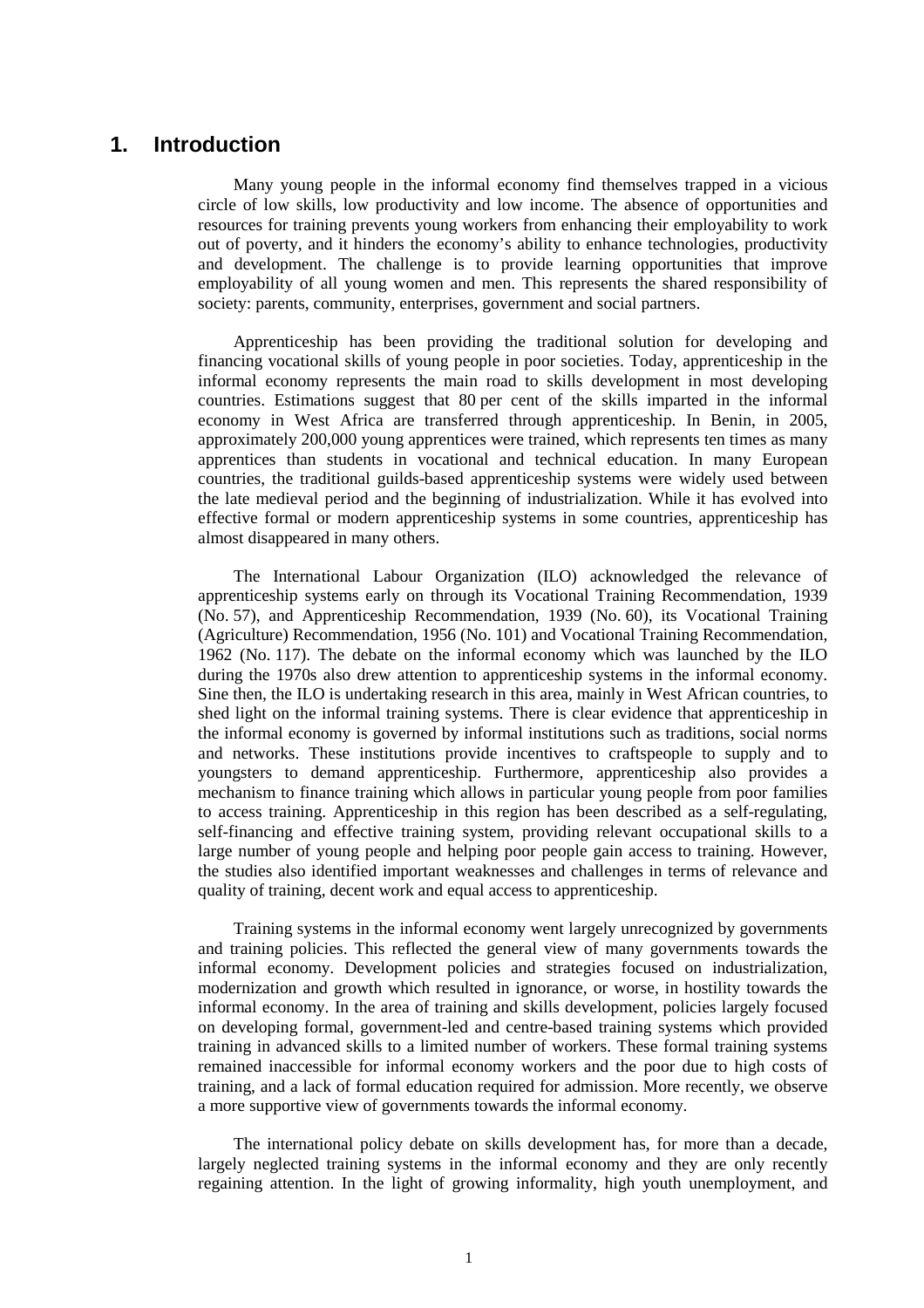limited capacities of formal education and training systems to provide vocational education and training, upgrading of informal training and apprenticeship systems is discussed as an important policy option.

The ILO is committed to helping constituents design integrated policies to upgrade work in the informal economy and to reduce decent work deficits by promoting transition to formalization. The current challenge is to develop effective integrated approaches that combine employment creation and social protection with rights at work and representation. Apprenticeship provides an entry point for multiple ILO activities to promote decent work in the informal economy as it touches a wide range of critical and relevant issues: skills development, social security, working conditions, safety and health, child labour, financing and other issues relevant for decent work.

Against this background, the ILO is developing policy messages that are suitable to improve skills development and achieve decent work in apprenticeship training and at the same time protect the incentives of master craftspersons and young people to participate in apprenticeship. Interventions must be carefully designed and need to be sensitive towards existing institutions. Policy-makers need to better understand the institutions governing apprenticeship, analyze their dynamics, and explore policy options and their effectiveness to upgrade apprenticeship. They also need to determine the scope for institutional change and identify practical ways to implement these changes and to link apprenticeship in the informal economy with the formal training system as well as with formal labour markets.

The initial focus of the Skills and Employability Department's apprenticeship research will be Africa for two reasons. First, Africa represents one of the Employment Sectors' priority areas. Second, our state of knowledge is most advanced on apprenticeship in the informal economy in African countries, while only limited research is available from other regions.

# **2. Setting the scene**

#### **2.1 Keynote presentations**

#### **Global Employment Agenda and Decent Work**

#### **Mr José-Manuel Salazar, ILO**

Mr Salazar presented the ILO vision of employment challenges, explaining the context for the work on apprenticeship systems. Four major concerns constitute the employment problem today: (i) despite recent high economic growth, the absolute number of unemployed people is at an all-time high; (ii) there has only been a slight reduction in the numbers of working poor; (iii) the employment gap between women and men persists; and (iv) unemployment and underemployment hit young people hardest. Latest labour market trends (1996-2006) show that more people are working than ever before. However, employment-to-population ratios have declined and total unemployment continues to rise. Overall, the share of working poor has decreased but in absolute terms it remains at an alltime high. Looking at the number of working poor by region, one sees improvements in China, India, and South Asia, whereas in sub-Saharan Africa the amount of working poor has increased.

In sub-Saharan Africa, more than 90 per cent of the workforce is employed in the informal economy. Also across Asian countries, in spite of rapid growth, the working poor represent between 47 and 84 per cent of the workforce. In Latin America, the informal economy accounts for some 75 per cent of workers and 40 per cent of GDP. In total, it is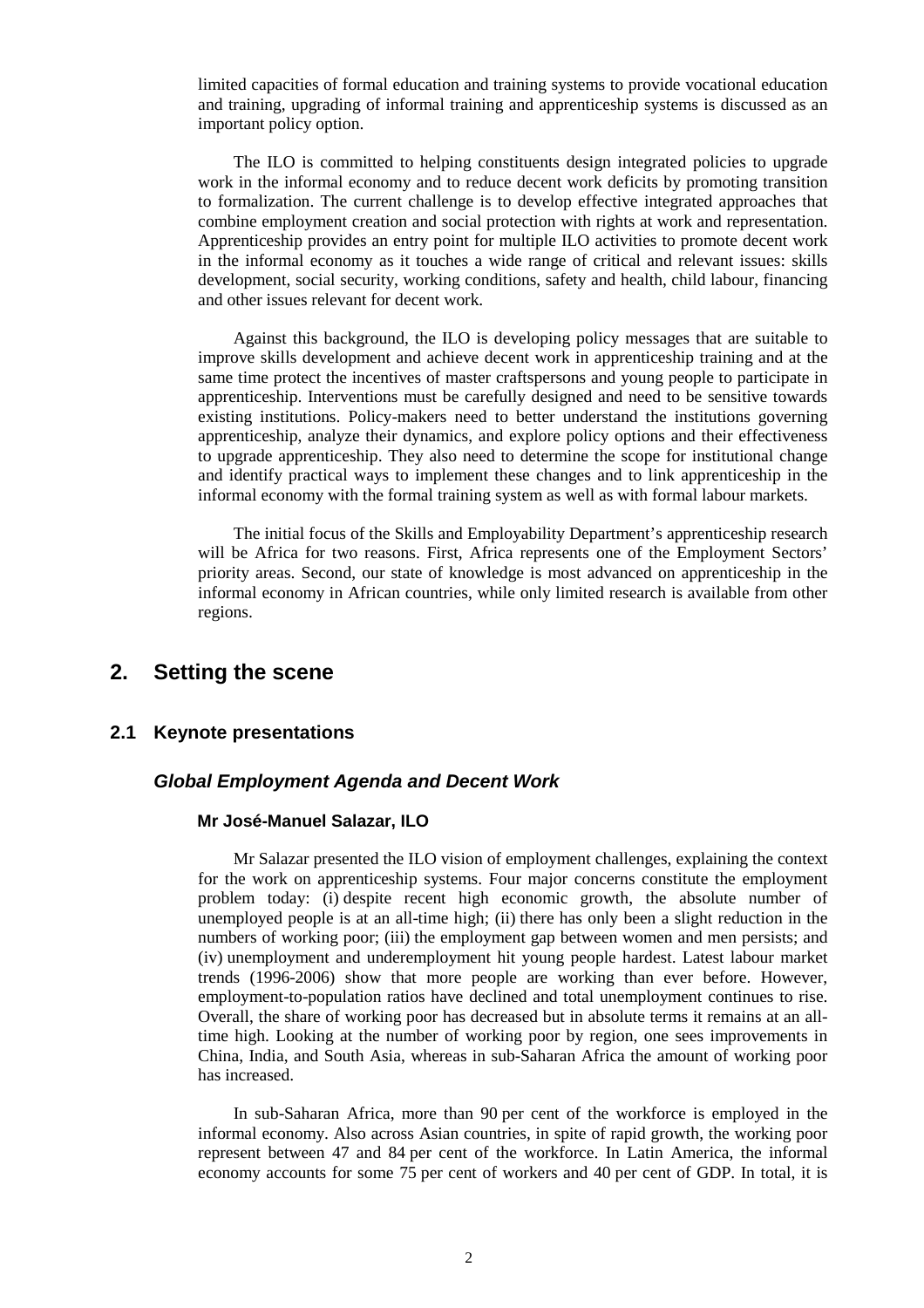estimated that out of every ten jobs created in the last 15 years, on average seven were created in the informal economy. Also the gender employment gap persists: in 2006, worldwide only 49 per cent of women aged 15+ were formally employed compared to 74 per cent of men. Young people are most strongly affected: 86.3 million young people, which equals 44 per cent of the world's youth, are unemployed. Youth unemployment rates are normally two to three times higher than average rates.

### Policy conclusions from growth, employment and poverty trends

High economic growth is important for poverty reduction and employment creation but it is not sufficient. Given observed trends, there is no reason to think that continued robust growth alone will translate into significant reductions in poverty. Innovative employment and decent work policies are required to strengthen the link between growth and employment creation. In developing countries characterized by dual economies, policy interventions need to focus on the formal and the informal economy and should target women and young people to empower them to join the work force, either as wage labourers or entrepreneurs.

#### ILO policy framework

The Global Employment Agenda is the employment pillar of the ILO Decent Work Agenda and constitutes the basic policy framework for employment policies. The Global Employment Agenda, which was adopted by the Governing Body in 2003, consists of ten core elements which seek to promote employment, economic development and social justice.

In 2002, the ILO proposed broadening the definition of the "informal sector" to "informal economy" to include all economic activities that are in law or practice – not covered or insufficiently covered – by formal arrangements. This means the informal economy covers workers with diverse employment situations across all economic sectors, in rural and urban areas: workers in wage employment and self-employment, own account workers,<sup>2</sup> contributing family members and economic units. These employment situations have in common clear decent work deficits and limited access to mainstream resources. The following elements of the ILO decent work strategic objectives are intrinsically linked with the ILO approach towards the informal economy:

- growth strategies and quality employment generation;
- regulatory environment including promotion of labour standards and core rights;
- entrepreneurship, skills, microfinance, market access;
- extension of social security and protection;
- local development (rural and urban);
- organization, representation and social dialogue.

These elements are critical for ILO work on apprenticeship in the informal economy.

 $2$  "Informal own-account enterprises are household enterprises (in the sense of paragraph 7) owned and operated by own-account workers, either alone or in partnership with members of the same or other households, which may employ contributing family workers and employees on an occasional basis, but do not employ employees on a continuous basis" (ILO, 1993).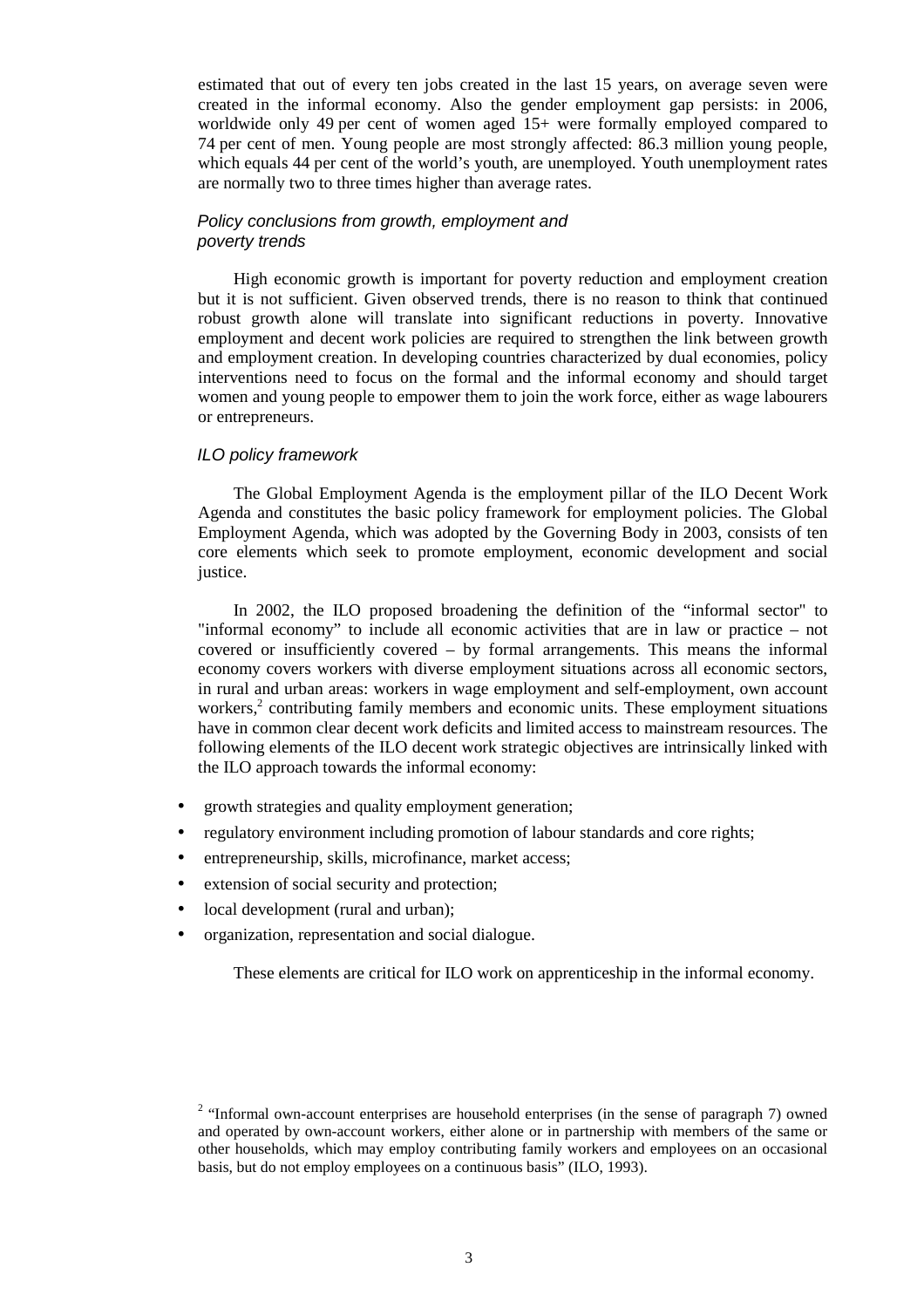### **Apprenticeship in the informal economy: Anything new since the 1970s?**

### **Mr Michel Carton, Institut universitaire d'études du développement (IUED)**

#### **Introduction**

The presentation reflected on the use and meaning of the concepts of informal economy and apprenticeship and its policy implications. Thirty years ago, Mr Carton was involved in research on apprenticeship in the informal economy interviewing 1,500 artisans in Bamako, Kigali and Lomé. An ILO project on the so-called "*Secteur non structuré*" followed. Today, the concept of informality as well as the role of the state needs to be reassessed.

#### Conceptual considerations

It is questionable whether distinguishing between the informal and the formal economy still makes sense in countries where almost every economic activity is "informal". The term "informal" implies a normative judgement meaning "not according to due form". This connotation could be avoided by replacing the term "informal economy" with "national economy".<sup>3</sup> Neither does the differentiation between artisan and entrepreneur reflect the reality: master craftspeople often become entrepreneurs and/or fulfil both tasks at the same time with shifting emphasis. The same holds true for "modern" and "traditional" apprenticeship; this distinction is also potentially misleading as the apprenticeship training itself is neither modern nor traditional, it is training for entrepreneurship and technical skills and introduces the apprentice into relevant social and economic networks. The distinction between "traditional" or "modern" only refers to the occupation. Furthermore, the question arises: what is the meaning of "traditional" today?

### The role of the state – A historical overview of perspectives on the informal economy

In the 1970s, the State looked at the informal sector as a parasite, as an obstacle to development. In Kigali, for example, the police chased artisans out of their workshops for being "illegal". This happened in a context of strong belief in the capability of the state to achieve industrialization and modernization.

In the 1980s and 1990s, liberalism was on the rise and policy attention shifted from market to government failure. Due to structural adjustment programmes and ongoing crises, states were weakened and public sector training was contested by the World Bank. The attitude towards the informal economy became friendlier since it was now seen as a fertile ground for entrepreneurial activities which could provide a way out of poverty and provide training to young people. While in the 1970s, the informal economy was considered as "abnormal", the perceptions changed to seeing it as "pre-normal" in the 1980s and 1990s, meaning that steady growth would eventually lead to formalization. The State, consequently, intervened little in informal activities applying "soft" policies (*état mou*).

<sup>&</sup>lt;sup>3</sup> For the ILO position see, for example, Governing Body document, "The informal economy" presented at the 298th Session, Mar. 2007. It states that "to promote decent work, there needs to be a comprehensive and integrated strategy cutting across a range of policy areas that eliminates the negative aspects of informality, while preserving the significant job creation and income-generation potential of the informal economy, and that promotes the protection and incorporation of workers and economic units in the informal economy into the mainstream economy" (ILO, 2007a, p. 1).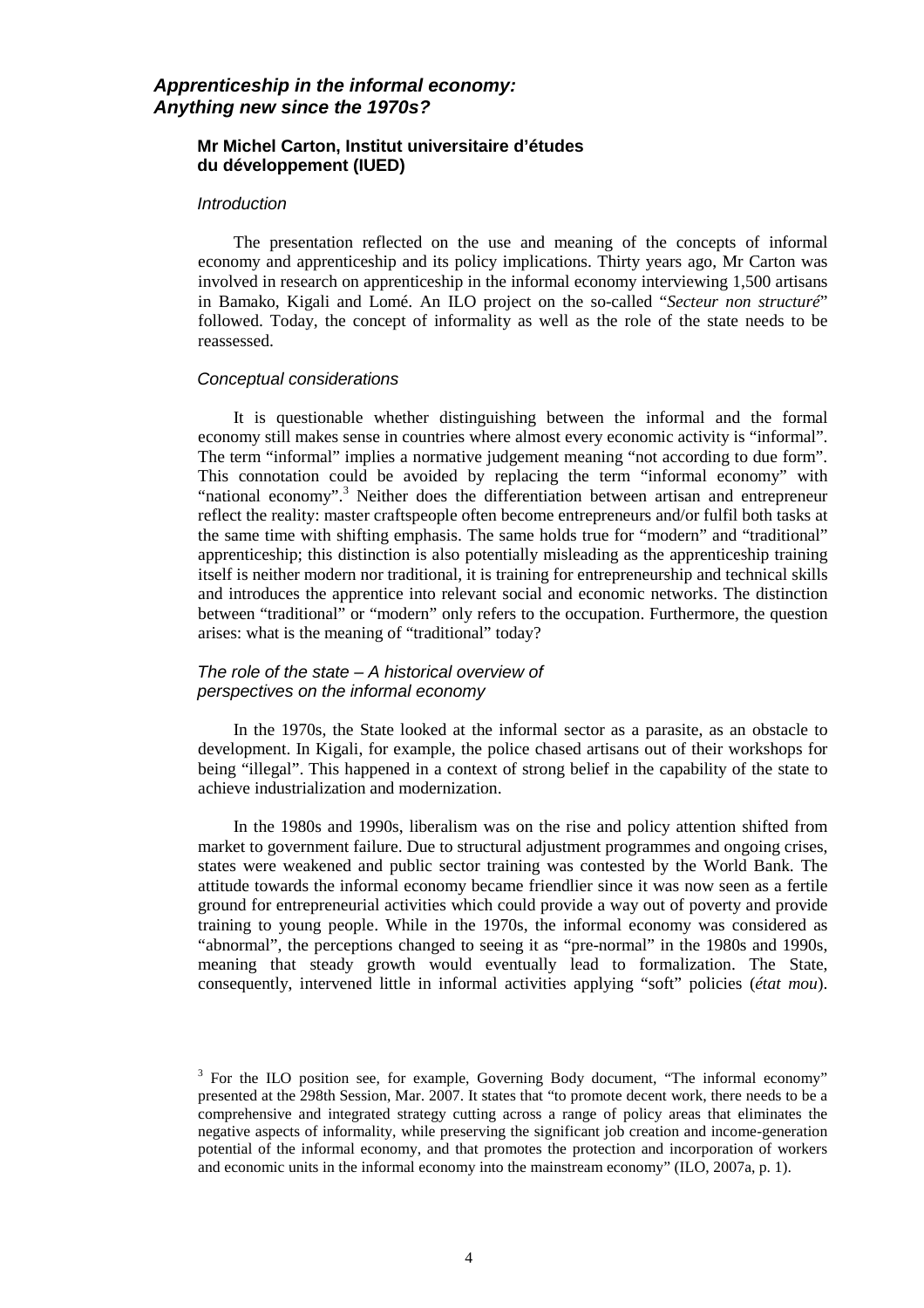However, views on informality still varied from seeing informality as an impediment to growth to considering it as a necessary bi-product of economic growth.

Today, countries are faced with the challenges of globalization, including regional integration and a new mix of stakeholders. Governments need to conceptualize the informal economy as the "national economy" and thus shape policies in line with national needs and priorities, promoting entrepreneurship and national development, discarding the duality between formal and informal.

### **New challenges for informal apprenticeship and its potential to adjust**

### **Mr Hans Christiaan Haan, UNESCO-UNEVOC**

The presentation distinguished three types of apprenticeship, discussed their relative advantages and limitations, and reviewed challenges and good practices to upgrade apprenticeship.

#### Types of apprenticeship training

First, traditional apprenticeship refers to the well-organized transfer of skills within families and social groups based on socio-cultural conventions. It consists of an agreement between the master craftsperson and the parents or guardian of the apprentice regulating skills training. The master craftsperson takes care of lodging and food for the apprentice and is expected to also provide some 'moral upbringing'.

Second, informal apprenticeship is similar to traditional apprenticeship training but more 'open' in the sense that the majority of apprentices comes from outside the family. Informal apprenticeship training is common in the more "modern" informal activities such as car repair, welding, hairdressing. Recently one can observe examples of master craftspeople that shifted their focus from productive activities to training as their main activity.

Third, modern apprenticeship is usually regulated by an 'Apprenticeship Act' which stipulates the length of the training period, the training format, the number of working/training hours, the payment of (part of) minimum wage, and so forth. In most developing countries there is only a small number of modern apprenticeships which are mainly concentrated in medium and large enterprises and state enterprises.

#### Strengths and weaknesses

Informal apprenticeship training has advantages and disadvantages: it allows for easy access to training, especially for the poor, and the skills taught by the master craftspeople are usually relevant to the real ´world of work´. In addition, the training allows the apprentice to gradually build up a business network with suppliers and clients. Overall, the approach is seen as more effective than pre-employment training in classrooms. Its main limitations are the lack of a training plan, the passive nature of learning, the limited entry possibilities of new technologies, an incomplete training content and the difference in quality of skills acquired due to the absence of trade testing and certification. Also, the often long training periods and the risk of exploitation of apprentices as ´cheap labour´ are criticized, as well as the lack of post-training follow-up and support for apprentices to start up their own business.

#### Good practice examples

There are some emerging good practices to improve apprenticeship training, such as the pre-employment training of apprentices (Informal Sector Training and Resources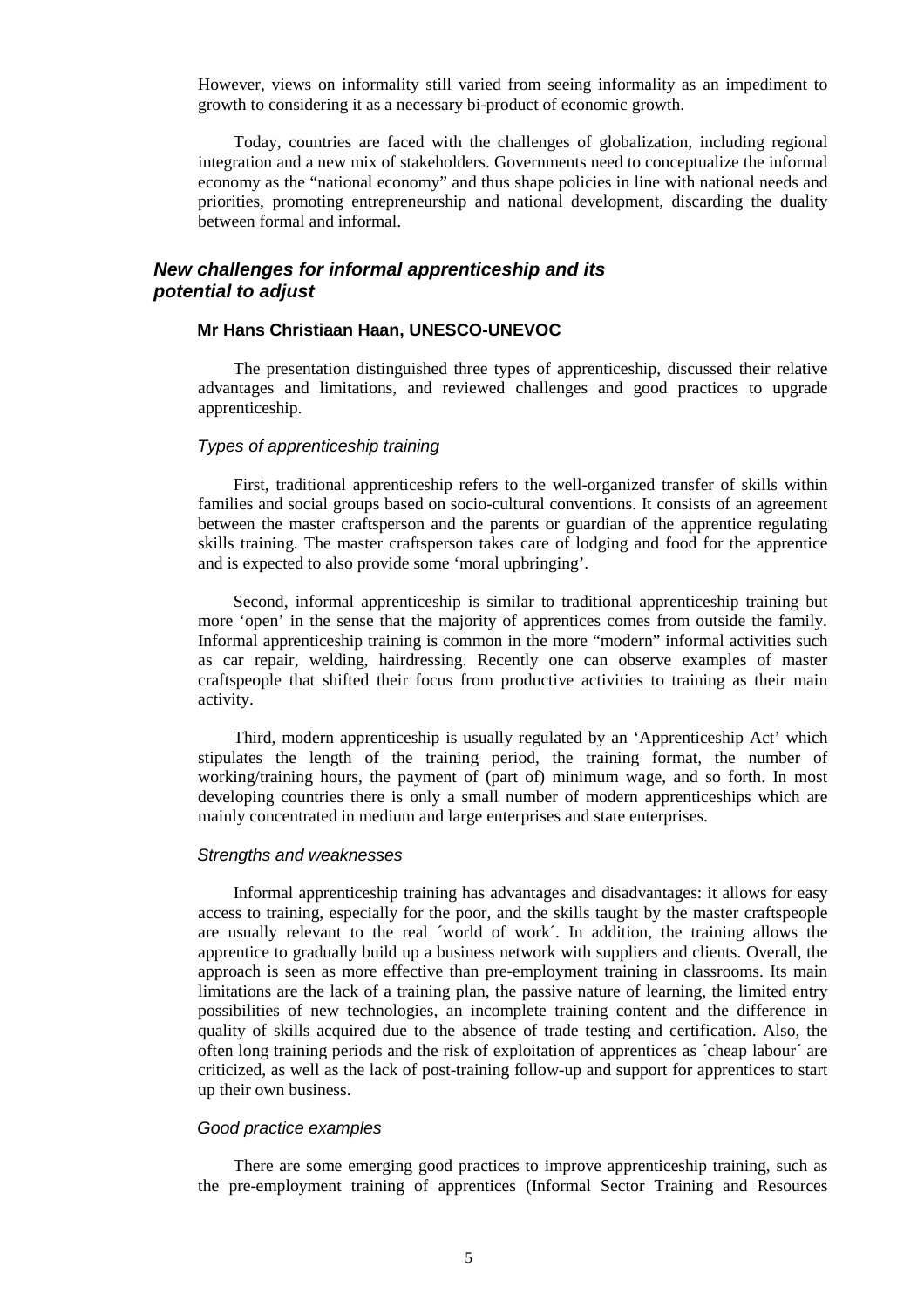Network Project (ISTARN) project in Zimbabwe, see presentation of Ms Grunwald in section 3.2) and the delivery of supplementary training for both master craftspersons and apprentices. Assisting in the preparation of a training plan and strengthening the teaching skills of master craftspeople constitute other possibilities for improving training quality. Less successful have been mere financial initiatives (Vocational Skills and Informal Sector Support Project (VSP) in Ghana, see presentation of Mr Palmer in section 3.2). Vocational training institutions (VTIs) promote higher levels of technology and play a limited role in informal apprenticeship training. Therefore, working with independent trainers or trainers from private training institutions proved more successful (Strengthening Informal Training and Enterprise (SITE) project in Kenya, see presentation of Mr Haan in section 3.2).

Involving informal trade associations into upgrading interventions is also good practice because it helps promote support actions among peers. Furthermore associations may assist in developing the training content, in recruiting master craftspersons and apprentices and encouraging standardization of training qualification, for example by organizing trade tests. Finally, they can assist in monitoring apprenticeship training in terms of quality, content and conditions of work.

### Policy challenges in the area of apprenticeship policies

Major challenges remain:

- convince informal operators of the priority need for skills upgrading and product differentiation;
- enhance the quality of transferred skills;
- shorten the duration of training (to 2 to 3 years);
- accelerate technological development and diversification;
- scale up the coverage of upgrading efforts in informal apprenticeship training to reach large numbers of master craftspeople and male and female youth/ apprentices;
- source funding for interventions to upgrade informal apprenticeship.

#### **Conclusion**

Overall, skills development is of crucial and growing importance for the promotion of decent work and incomes in the informal economy. Apprenticeship training is by far the dominant source of technical and other skills for the informal economy and can be instrumental in upgrading micro and small enterprises. Skills development must be integrated with broader economic development support such as credit, marketing, institution building and enabling policies. There is substantial need for additional research and pilot initiatives.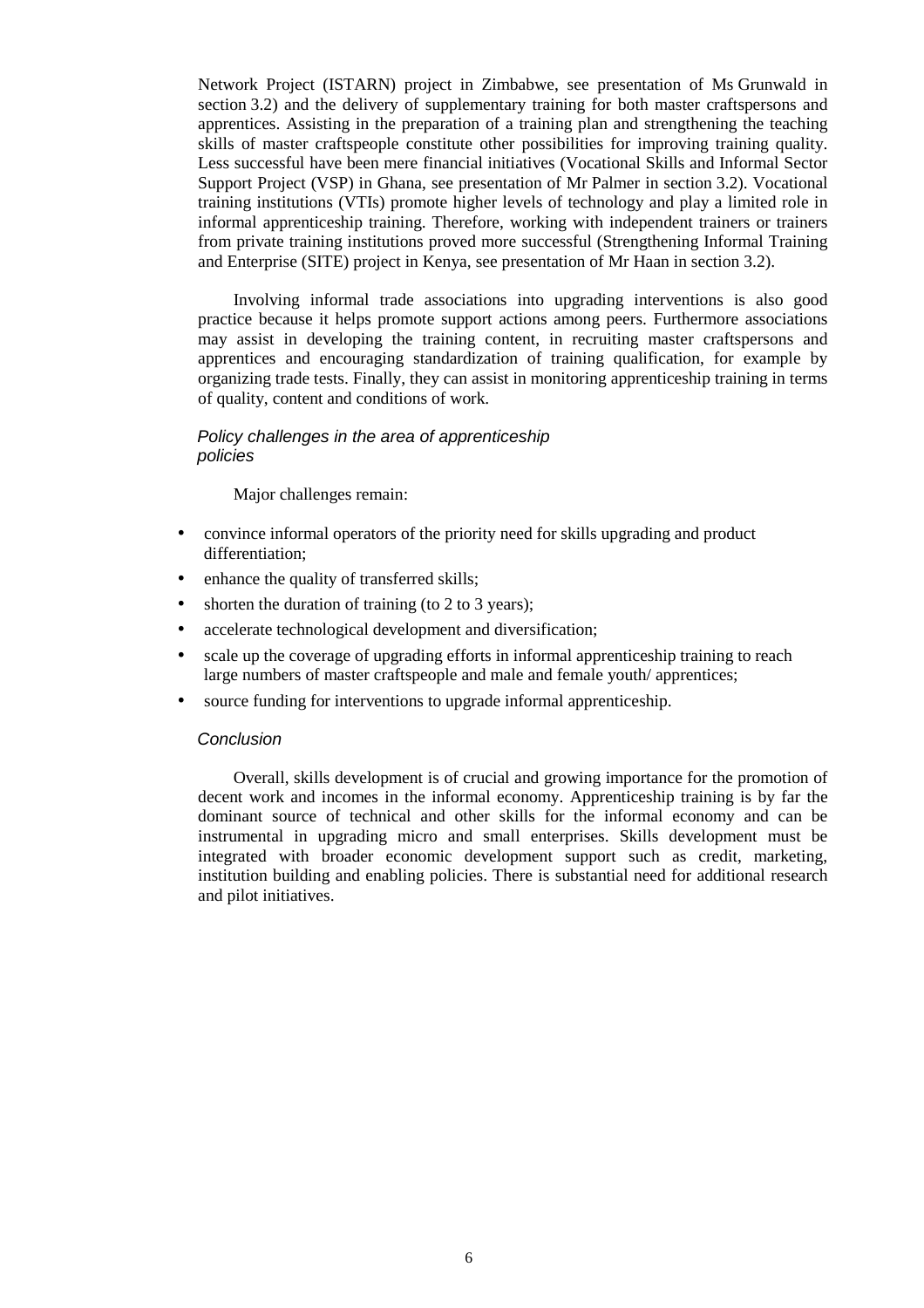### KEY QUESTIONS FOR THIS SESSION

What is the meaning of apprenticeship?

What are the dimensions defining apprenticeship?

How can we conceptualize apprenticeship and the institutions governing it?

### **Ms Irmgard Nübler, ILO**

The presentation offered a conceptualization of apprenticeship as a basis for the analysis of policies and programmes to reform and upgrade apprenticeship.

### Apprenticeship systems: An asset

First, apprenticeship represents a widely-used approach to develop productive skills and it has evolved in many different societies throughout history and in different regions of the world. Second, many studies confirm that apprenticeship is a cost-effective way of providing skills for the world of work. Third, history however shows that economic and political changes may jeopardize and destroy the system. Policy-makers should be concerned with strengthening and promoting existing apprenticeship systems and support them in adjusting to new economic and political environments.

### The dimensions of apprenticeship

Apprenticeship is a system which combines enterprise-based training in productive skills with a financing scheme to meet the financial constraints of young people, their families, local businesses and their communities. Apprenticeship training can be characterized by various dimensions or sets of rules which relate to the learning environment, the learning method, skills content, target group and financing mechanism:

- At the core of apprenticeship systems is an agreement between a trainer or a master craftsperson and an apprentice. This agreement which may be written or oral defines the rights, entitlements and obligations of both contractual partners.
- Training is integrated into the production and work process which enhances costeffectiveness of apprenticeship. Skills development is demand driven, which contributes to productivity and employability of workers. Opportunity costs are low since trainers teach skills mainly during idle hours of the day or week and apprentices use the equipment and tools of the enterprise to practice.
- Apprentices acquire skills in a process of cognitive apprenticeship. This means the apprentice works side-by-side with the trainer to acquire tacit knowledge and vocational skills in a process of imitation and practice. Tacit knowledge is non-codifiable and cannot be taught, but needs to be acquired and "discovered" in a process of observation, practice and experience, working side-by-side with a skilled person.
- Apprentices are trained in the skills of a craft, trade or profession. Therefore they acquire occupational competence and a set of various vocational and core skills which can be transferred between jobs. This contributes to the employability of the worker and higher productivity.
- Recruitment is restricted to young people.
- Apprenticeship provides a financing mechanism where the training firm and apprentice share both the costs and benefits from training. This helps apprentices to overcome financial constraints and master craftspersons to collect returns to training investment.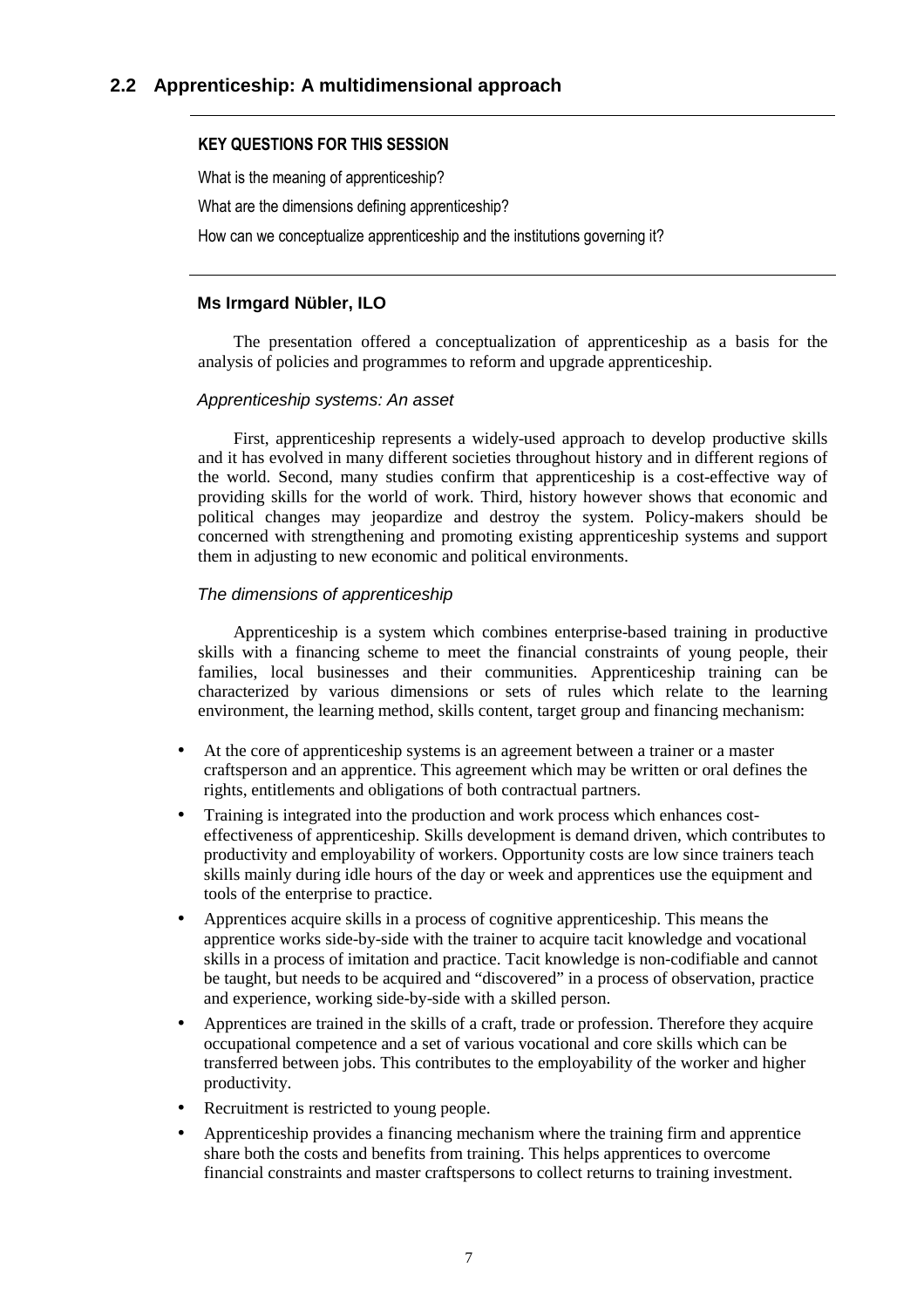• The length of the apprenticeship period is fixed in advance. This allows the firm to plan the cost-recovery period and to ensure full returns to its investment in training.

#### An institutional approach to apprenticeship

Institutions consist of formal and informal rules which guide human behaviour and they provide the mechanism to enforce these rules. The rules embedded in the institutions are reflected in the various dimensions of apprenticeship: training is provided at the workplace; skills are acquired through cognitive apprenticeship; norms and traditions determine recruitment practices – for example that only boys are hired as apprentices in car mechanics, and so forth. The institutional framework performs two distinct functions in apprenticeship systems. First, institutions provide incentives to master craftspersons to supply apprenticeship training in their enterprise and to apprentices to participate in the training. By following the rules provided by institutions, master craftsperson and apprentice develop regular behaviour and they therefore develop trust in the apprenticeship system to function as it is expected. This helps overcome market failure in training and as long as the rules of apprenticeship are respected, firms and workers are motivated to participate in apprenticeship. Second, institutions also determine the quality of training and they influence outcomes in terms of decent work and development objectives such as equitable access to apprenticeship.

#### The functional objective of institutions creating incentives to participate in training

In the apprenticeship agreement the master craftsperson commits to training the worker in transferable skills which contributes to the worker's employability, and also agrees to finance part of the training and to pay the apprentice some allowances. The apprentice in turn promises to provide labour service to the trainer to share the training costs. In addition, the worker may promise to pay a fee. Training increases the worker's productivity and the worker promises to share the returns with the trainer by accepting a wage below the productivity level. This allows the master craftsperson to recover the training costs.

However, the fulfilment of these various promises occurs at subsequent points in time and this non-simultaneous implementation creates risks and uncertainties. Both the trainer and apprentice may break the promises and they therefore risk losing the investment and benefits from training.

It is the role of the institutional framework to create the conditions under which trainer and apprentice have incentives to participate in apprenticeship: These are:

- expected benefits to training exceed the costs of training and
- trust in each other's cooperative behaviour.

These conditions are ensured by the rules which define apprenticeships. First, apprenticeship applies low-cost training and cost-effective training methods. Apprenticeship creates benefits as it increases productivity of enterprises and provides skills which promote employability of the apprentice. The sharing of costs and benefits allows firms to recover training costs. With regard to the second condition, institutions reduce uncertainty concerning the trainers and apprentice's behaviour. Both the master craftsperson and the apprentice develop trust that the other one will fulfil the promises made in the apprenticeship agreement.

There is evidence that apprenticeship systems deteriorate and break down if the critical institutions are weakened or destroyed and the rules are no longer enforced. Hence, policies and reforms to upgrade apprenticeship need to protect and strengthen these rules and institutions.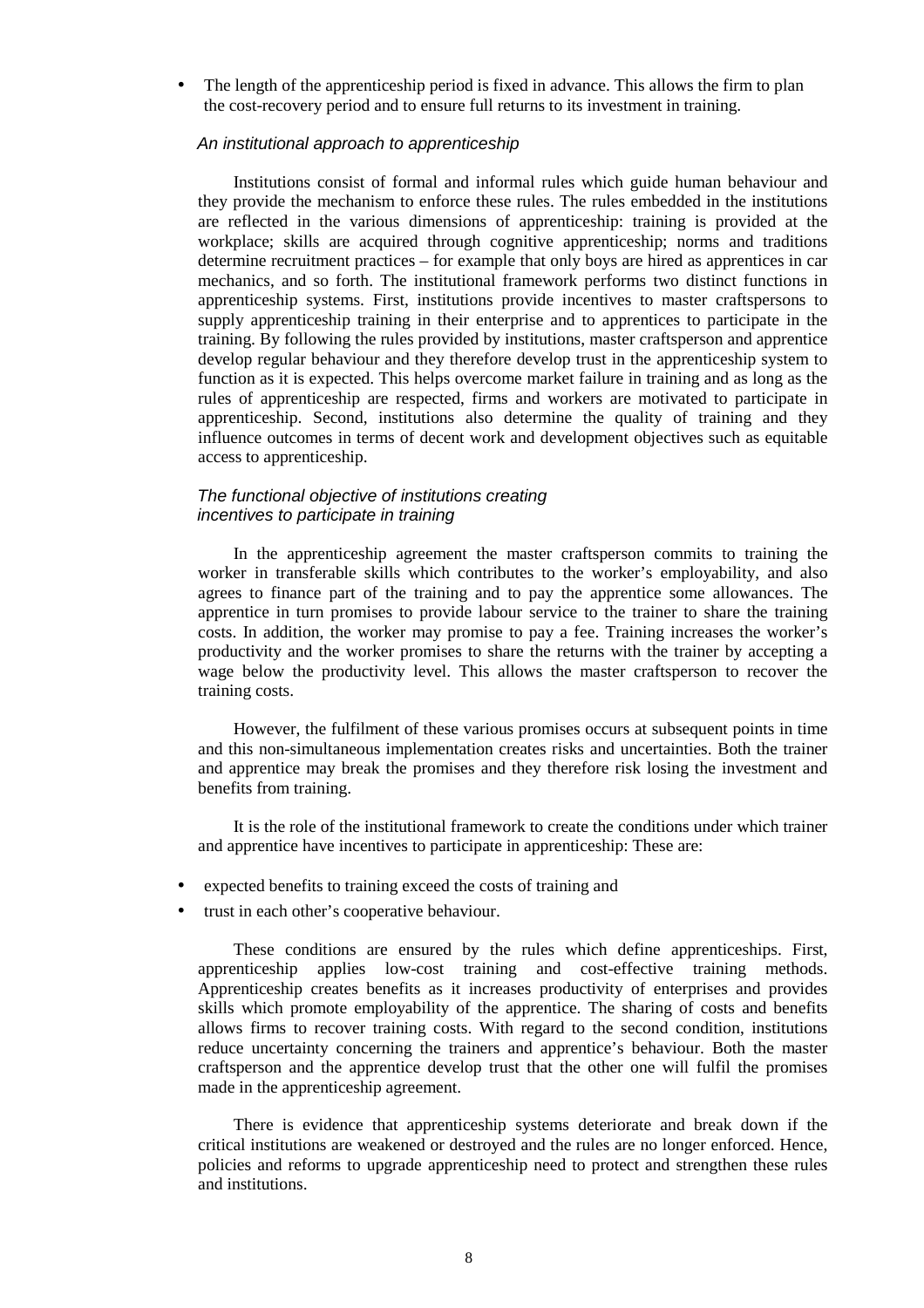### The development objectives: Decent work

Studies reveal important institutional gaps and deficits in African informal apprenticeships. Apprenticeship functions, but it often does not function well in the light of decent work outcomes. In particular, institutions are needed to:

- control the quality of skills and set standards in training;
- ensure a systematic diffusion of new skills and technologies into apprenticeship;
- link with the formal training system, for example by combining apprenticeship training with theoretical teaching in training centres;
- improve access for girls to apprenticeship training through a change in traditions and recruitment practice;
- give access to the very poor, for example through microfinance; and
- ensure the recognition of skills in formal labour markets by means of formal assessment and certification.

### Policy challenges

Empirical evidence shows that many apprenticeship systems work, although they often do not work well. They work in the sense that trainers and apprentices have incentives to conclude apprenticeship contracts and to participate in apprenticeship. At the same time, apprenticeship does not work well in the sense that the outcome in terms of skills quality, decent work and development objectives is often undesirable. The quality of skills may be low, access may be unequal, productivity and employability may be low. Policies therefore face a dual challenge. They need to protect and strengthen the incentives of apprentices and master craftspersons to conclude apprenticeship contracts and they need to improve the performance of apprenticeship with regards to the development objectives. The challenge for policy-makers is to design policies, strategies and institutions that improve both outcomes. On the one hand, strengthen the incentives to participate in apprenticeship, that is, promote the functional objective, and on the other hand, improve the development outcome.

### Design and redesign institutions for improved development outcomes

The design and redesign of formal and informal institutions for improved development outcomes have to take into account the interplay with existing institutions. It is this interplay which in the end determines the impact of institutional reforms on the achievement of development objectives. Policy interventions therefore have to understand the country-specific institutional setting governing apprenticeship in order to analyze the impact of institutional reforms on the functional outcome and on the incentives for master craftspeople and apprentices to participate in apprenticeship. These incentives need to be protected and strengthened when promoting the development outcomes. Only then may apprenticeship systems evolve which both work and work well.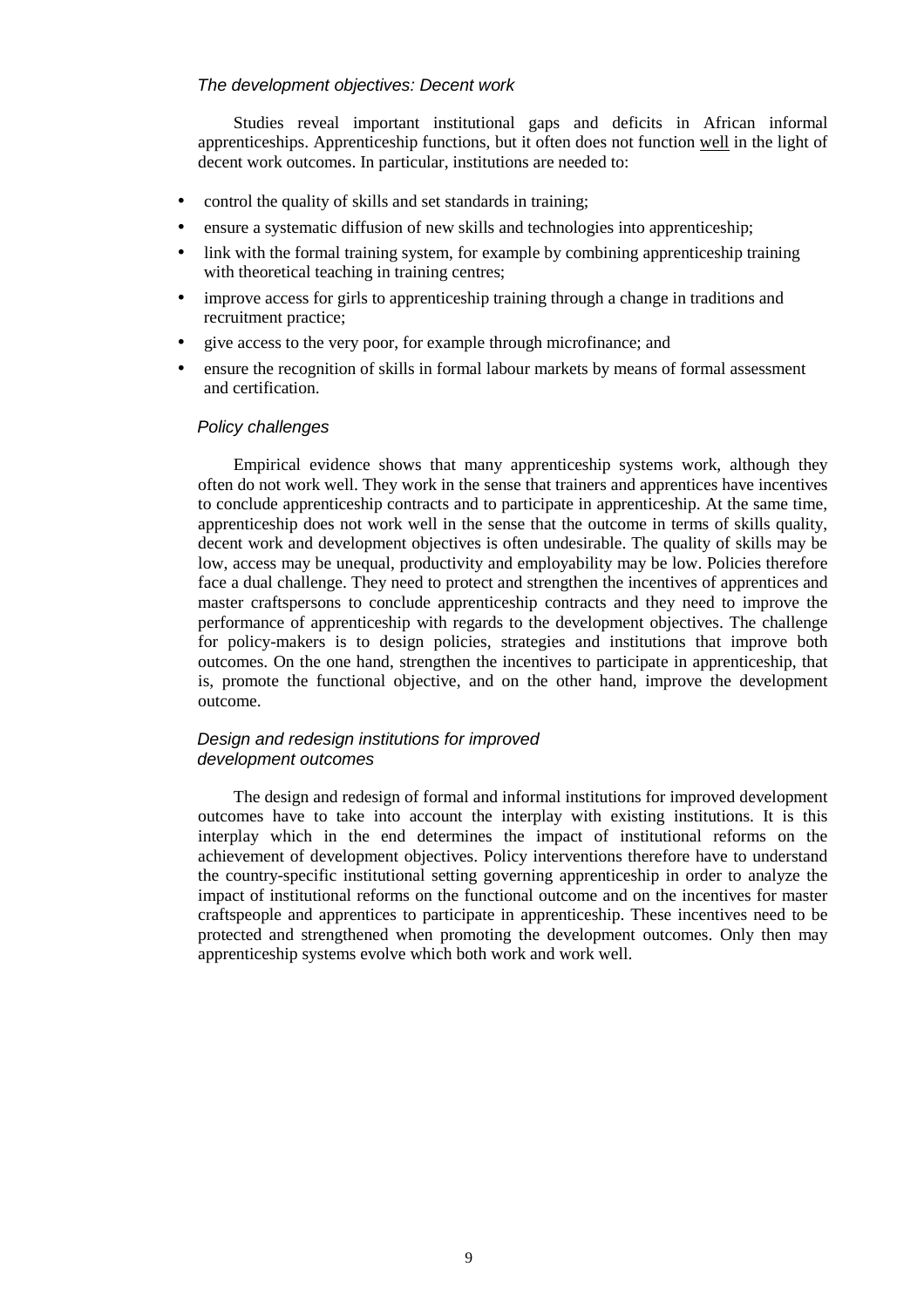# **3. Thematic presentations and discussion**

### **3.1 Issues and challenges: An ILO perspective**

### KEY QUESTIONS FOR THIS SESSION

What are the major Decent Work deficits related to apprenticeship in the informal economy? What are the skills deficits in the area of apprenticeship training? What approaches and policies does ILO promote to address these challenges? What are relevant questions for further research?

### PANEL PRESENTATIONS

### **Social protection in apprenticeship**

#### **Mr Emmanuel Reynaud, ILO**

The presentation was introduced by a statement on behalf of the Executive Director of the Social Protection Sector, Mr Diop. Informal apprenticeship is the main vehicle for skills provision in West Africa; and the informal economy is the main vehicle for economic growth and development in the region. The bulk of the labour force in rural and urban sub-Saharan Africa works in the informal economy and most of the jobs are of low quality. The lack of social protection is a defining characteristic of informal jobs - it is either totally or at least substantially missing. The ILO's objective is to extend social protection and to facilitate the transition to formality of jobs in the informal economy. This highlights the relevance of social protection in the context of apprenticeship.

#### Social protection and the informal economy

In the area of social protection, the ILO concentrates on two main dimensions: (i) extending social security; and (ii) promoting decent working and employment conditions, which includes occupational safety and health, wages and incomes, working time and reconciling family and work responsibilities. A cross-cutting issue is the protection of the most vulnerable groups, especially migrant workers, people living with HIV/AIDS and people in the informal economy.

In general, in the area of social security, specific policies, programmes and tools are developed to:

- improve the access to health care through community-based organizations, activities carried out mainly by the ILO's STEP programme (Strategies and Tools against social Exclusion and Poverty);
- extend existing social insurance schemes;
- develop a basic social security package including basic pensions, child benefits and targeted cash transfers.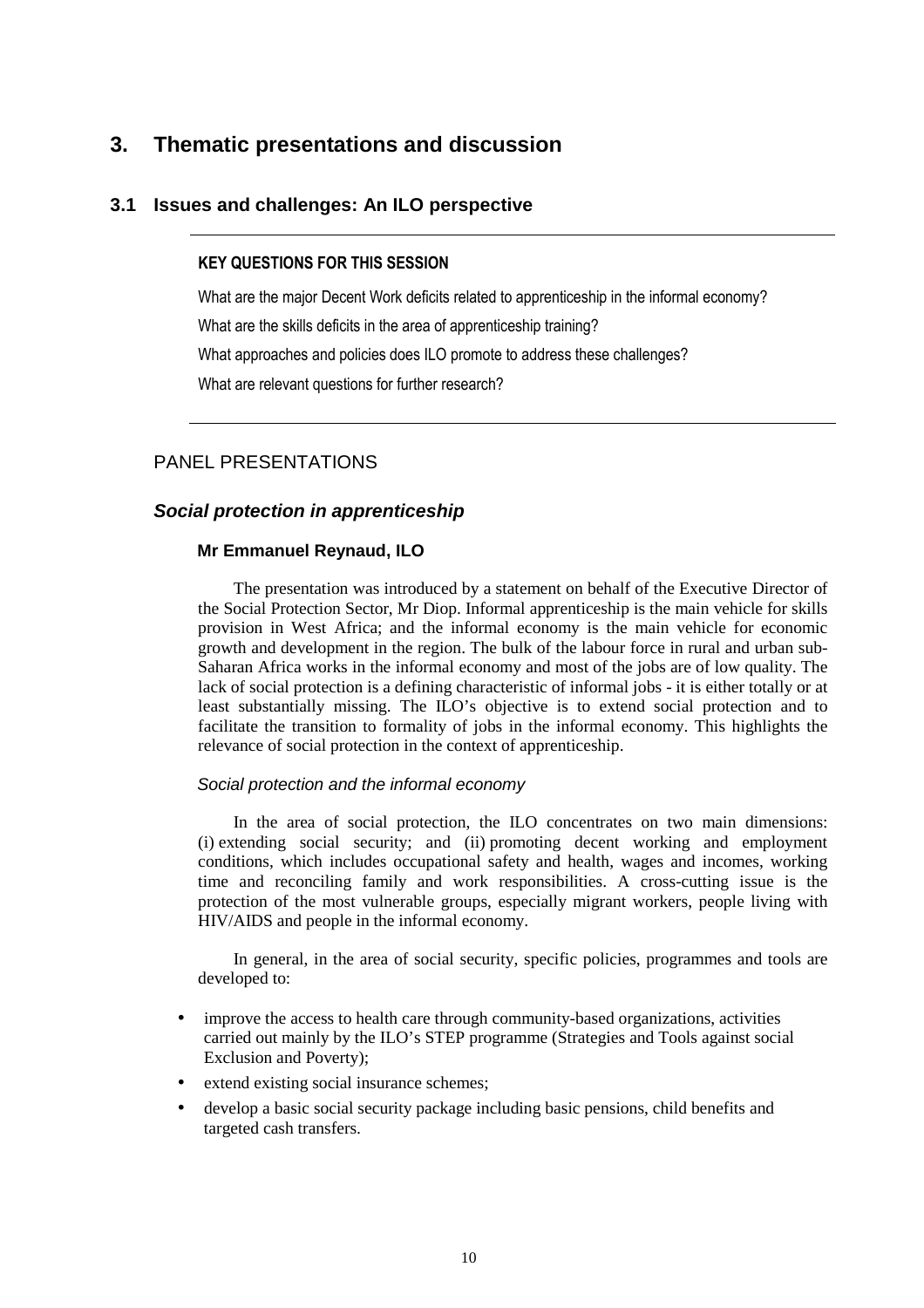In the area of decent work and employment conditions, the issue is to improve conditions of work in the informal economy. Ways to do so include:

- promoting preventive measures for health and safety in the informal economy. The ILO uses two main tools to promote this: "Work improvement in small enterprises" (WISE) and "Work improvement in neighbourhood development" (WIND).
- implementing wage regulations and other regulations in the informal economy, such as childcare services, provisions for maternity protection or awareness on working time can help to improve working conditions.

### Social protection and apprenticeship in the informal economy

Two major issues have to be considered with regard to apprenticeship. Firstly, social protection of the apprentices, which can be improved through the promotion of occupational safety and health, negotiating decent wages, income and working time or through better access of apprentices to social security benefits. This last point is hard to implement but should not be neglected. Secondly, introducing a social protection dimension into the training itself, especially teaching knowledge on occupational safety and health can lead to improving the well-being of the workers and of enterprises' productivity.

The ILO is promoting integrated policies for the informal economy through the InFocus Initiative on the informal economy which is co-managed by the Employment Sector and the Social Protection Sector combining employment promotion, social protection, representation and rights at work. Apprenticeship can be seen as an entry point for using different ILO tools. For instance, an occupation-based approach that is currently being developed by the ILO InFocus Initiative can serve as a means to integrate different policy approaches and be especially relevant in the context of apprenticeship.

### **Issues and challenges: A skills perspective**

#### **Ms Christine Hofmann, ILO**

#### **Introduction**

The Skills and Employability Department has identified the following main issues and challenges regarding apprenticeship in the informal economy: equity of access, training quality and recognition of skills. According to what Ms Nübler presented in the morning session, apprenticeship functions well if on the one hand the system itself is stable and if on the other hand development goals are achieved. The system is stable, as long as apprentice and master craftsperson have the right incentives to participate in apprenticeship. The three issues discussed in this presentation only refer to the second perspective: the development outcome.

### Equity of access

The right to equitable access to training is stipulated in ILO instruments such as Recommendation No. 195. It calls on ILO members to "recognize that education and training are a right for all and, in cooperation with the social partners, work towards ensuring access for all to lifelong learning". Moreover, improving skills among disadvantaged groups enhances overall productivity and thus has positive socioeconomic effects. Apprenticeship is still predominantly male, and female-dominated apprenticeship is concentrated in lower paid trades. The very poor and other vulnerable groups are usually excluded from participating in apprenticeship because they lack the financial resources to pay fees or because they are not part of the social network that enables access. This is especially the case for migrant workers.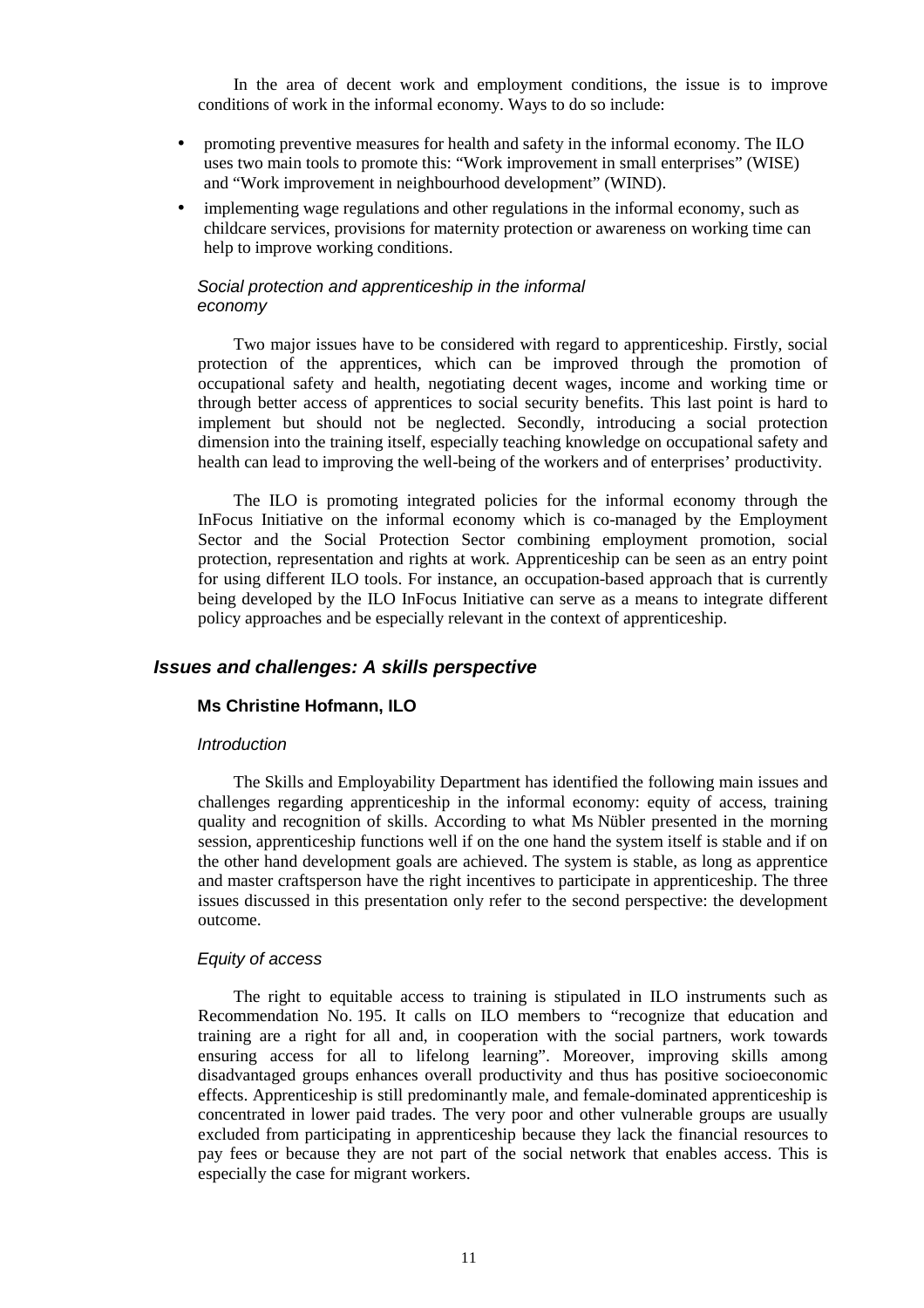Upgrading needs are threefold:

- strengthen social networks, for example by empowering women's groups;
- encourage master craftspeople to take on more female apprentices, in particular in maledominated occupations or to accept more apprentices from vulnerable groups;
- create new apprenticeships in occupations such as services that are traditionally femaledominated.

#### Training quality

Addressing training quality involves upgrading of technological competence within the trade. Scope for improvement also lies in the type of learning, which is often reproductive and lacks theory and thus impedes adaptation to changing environments.

Policies to improve the training quality could focus on the technical, vocational and core skills of apprentices and master craftspeople; or could broaden skills by introducing rotation systems between apprentices at several different workshops to provide diverse learning contexts and experiences. Other approaches are to set standards for training or assessment or to improve the technology base through cluster approaches or microfinance.

#### Recognition of skills

The ILO defines portable skills as skills that can be used productively in different workplaces and that can easily be recognized by employers (ILO, 2007b). In apprenticeship, recognition is usually limited to local or regional networks of employers; and informal apprenticeship certificates are not recognized by the formal technical and vocational education and training (TVET) system or the formal labour market.

There are two possible approaches to achieve recognition of apprentice's skills:

- the bottom up approach to strengthen organization of employers by establishing joint assessment, certification and validation that should then be recognized at national level;
- the top down approach to gradually formalize apprenticeship by establishing links with the formal training system and the formal labour market.

Both approaches intend to make the sources of information more reliable; that means that the reputation of certifying bodies would need to increase.

Apart from the two processes described above, there are two instruments to achieve recognition at national level: certifying skills according to standards provided by formal apprenticeship systems or vocational training institutions, or certifying skills by National Qualification Frameworks which provide nationally-agreed standards.

#### The SKILLS approach

Training for Economic Empowerment (TREE) is an integrated methodology to cater for disadvantaged groups in rural areas. It is based on the principles of local economic development and community-based training and identifies potential income-generating activities before determining training and post-training needs. The Skills and Employability Department is currently reviewing the synergies between apprenticeship and TREE. Another ongoing project in Cambodia (Alleviating Poverty through Peer Training) applies the Success Case Replication method (SCR), through which disabled people receive informal apprenticeship training from local successful entrepreneurs.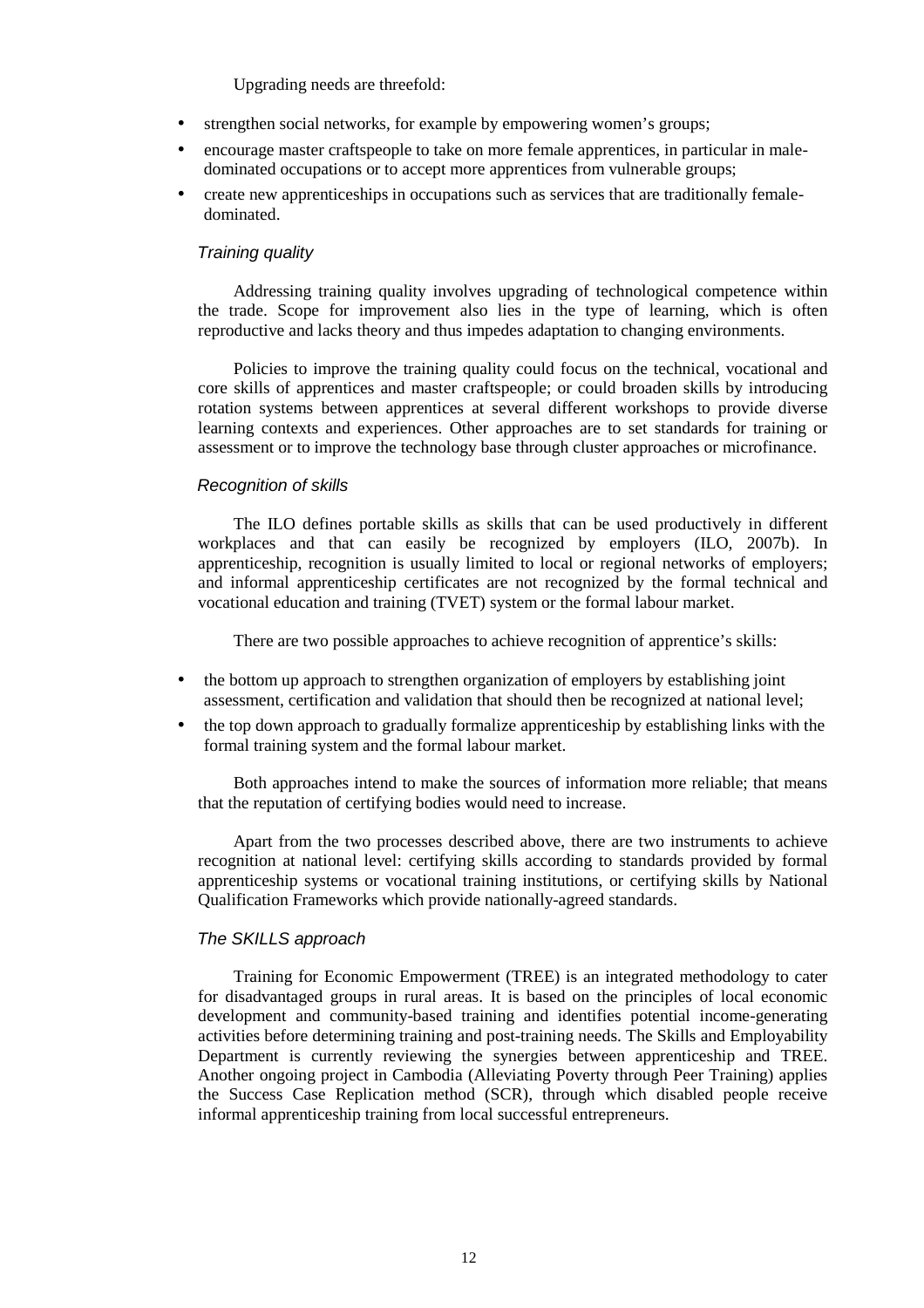### Areas for further research

- the potential of clusters for upgrading of technology and technical skills:
- how to use apprenticeship to change traditional patterns of gender inequality;
- how to enhance recognition of apprentice's skills in the informal economy to build bridges to the formal economy;
- how to strengthen small business associations in order to upgrade apprenticeship, enhance employability and achieve decent work.

### **Child labour: The perspective of the International Programme on the Elimination of Child Labour (IPEC)**

### **Mr Patrick Quinn, ILO**

### **Introduction**

Mr Quinn welcomed the opportunity to extend the cooperation between ILO initiatives to combat child labour with those to promote skills development. The ILO Decent Work concept consists of four pillars, with IPEC being part of the first (Labour Standards). IPEC's substantial portfolio of technical cooperation programmes includes a significant component on education and training.

### The context for IPEC's work

IPEC promotes apprenticeships in the informal economy for two purposes:

- to prevent child labour in apprenticeship, which means employment of children below the minimum age of employment. Cases exist where very young children enter apprenticeship and become subject to abuse and exploitation;
- to promote good quality apprenticeships as part of a strategy to withdraw children at or above the minimum age of employment from hazardous work. Fifty-two million children aged between 15 and 17 are involved in hazardous work. Decent apprenticeships in the informal economy can provide a pathway to decent work and a means to withdraw youth from working in exploitive situations.

ILO Minimum Age Convention, 1973 (No. 138), sets the minimum age for employment at 15. A member country whose economy and educational facilities are insufficiently developed may initially specify a minimum age of 14.The Convention does not prohibit all forms of work by children. "Light work", which does not hamper attendance at school, health or development, is allowed from 13 years (12 if minimum age of employment is 14).

ILO Worst Forms of Child Labour Convention, 1999 (No. 182), specifies the worst forms of child labour. Certain forms are unconditional worst forms, for example, slavery or practices similar to slavery, such as debt bondage, trafficking of children, and forced recruitment of children for use in armed conflict. The Convention also covers work which by its nature or by the way it is carried out is likely to harm the health, safety or morals of children. Mr Quinn underlined that it is up to the countries to determine what hazardous work is, so the definition can vary from country to country.

Elimination of child labour is closely linked with the Millennium Development Goal (MDG) 2, which sets out that universal primary education should be reached by 2015.A recent report on MDG progress clearly states that child labour is a barrier in reaching this goal. This view is shared by other UN organizations working within the "Education for All" framework. A recently developed global Task Force on Child Labour and Education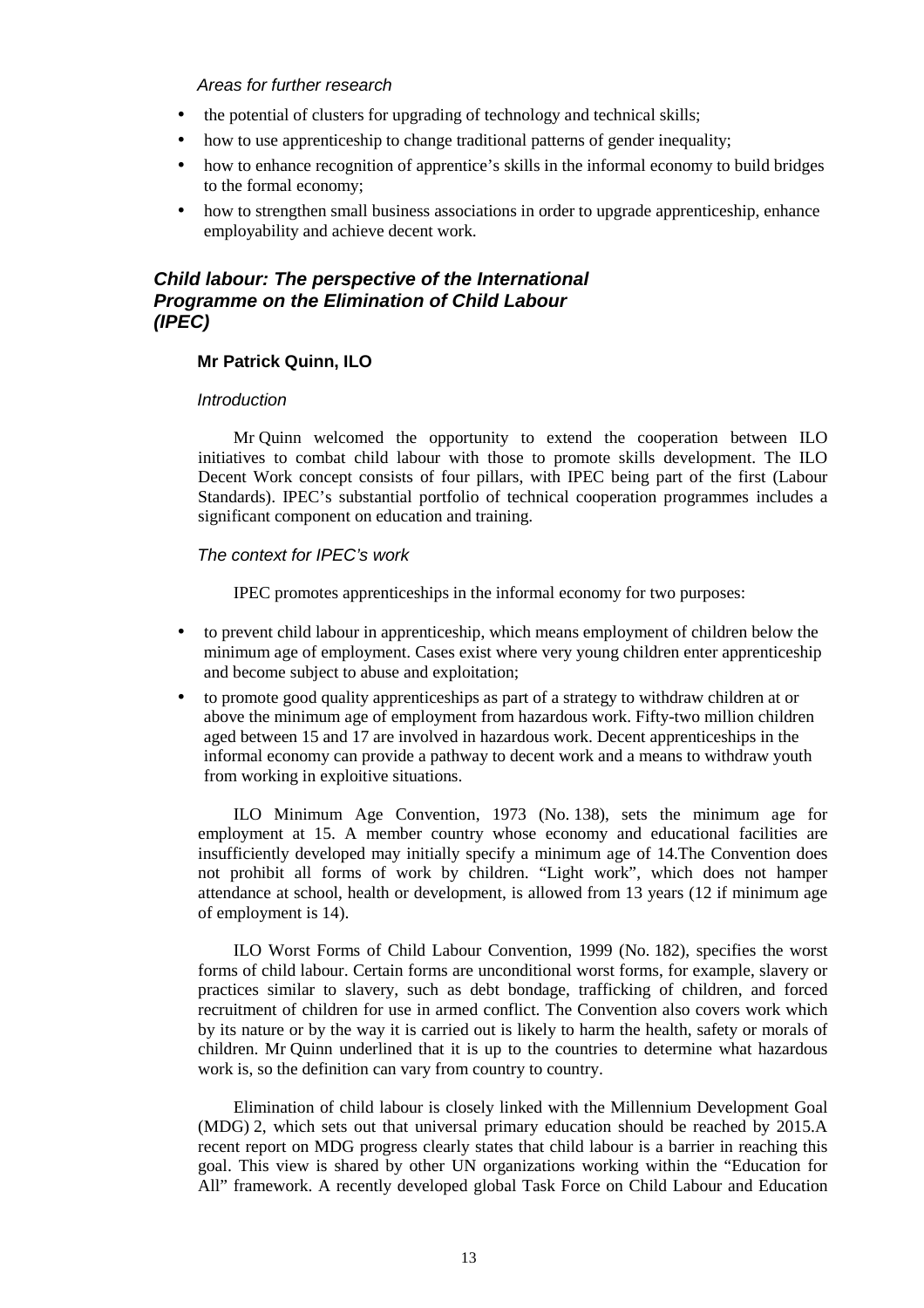for All, set up by ILO, UNESCO, UNICEF, World Bank and United Nations Development Programme (UNDP) is currently intensifying the fight against child labour.

#### Findings of an apprenticeship evaluation

When IPEC withdraws youth from hazardous work, placing them in decent apprenticeships is one possible solution to assist them. In 2003 IPEC evaluated apprenticeships in seven countries. It was found that these apprenticeships are typically in the informal economy and training is carried out on a highly informal basis. The trainees learn through periods of observation that are followed by periods of direct hands-on experience in the artisan's workshop or shop. Generally this kind of training does not follow any established curriculum or set of objectives. In the case of Turkey, apprentices in informal apprenticeship arrangements had access to a formal training centre for one day a week. However, certification was usually not provided. It was also found that the business usually did not pay any apprenticeship remuneration; in most cases they only provided meals and sometimes modest on-site accommodation.

#### Strengths of apprenticeship

- Relevant skills: The learning process takes place in a business setting, which means that the apprentices acquire complex skills that are relevant to the market needs. In addition to the vocational skills, the trainees observe and learn other entrepreneurial skills, for example negotiating the prices and selling to prospective clients.
- Building up of own network: Trainees learn about operating in a business-environment and begin to establish their own business networks, including suppliers and clients which they might take with them once they set up their own enterprise.
- Vicinity: Most businesses are located near the community, so the children do not need to travel to town for the training.

#### **Concerns**

- Exploitation as cheap labour: youth might be treated as cheap labour without really learning any new skills or might be poorly treated by their masters.
- Low learning effect: in order to have an adequate learning effect, the number of children to be trained per enterprise or craftsperson should not be too large.
- Hazardous working environment: children might be put to work in a hazardous environment.
- Lack of vocational guidance: some basic career guidance is required for orienting apprentices and master craftspersons.

#### Conclusion

Generally, IPEC considers informal apprenticeship schemes to be a good means of skills acquisition if certain standards and quality requirements are followed. First of all, the employment of children below the minimum age should by all means be avoided. In order to extend the access to apprenticeships, local discussions with the government and the social partners on extending and improving informal apprenticeships have to be undertaken.

Furthermore, the following issues need to be taken into account: It is important to carefully select the master craftspeople of skills providers. A written contract which indicates the obligations of the business owners helps improve the apprentices' working conditions and rights. Regular visits by project staff and meetings with the craftspeople and the youth are necessary to ensure good monitoring of the process. Placing only a small number of children in each workshop has also proven to be beneficial. Another aspect to guarantee success is to explore links with formal training or support services, for example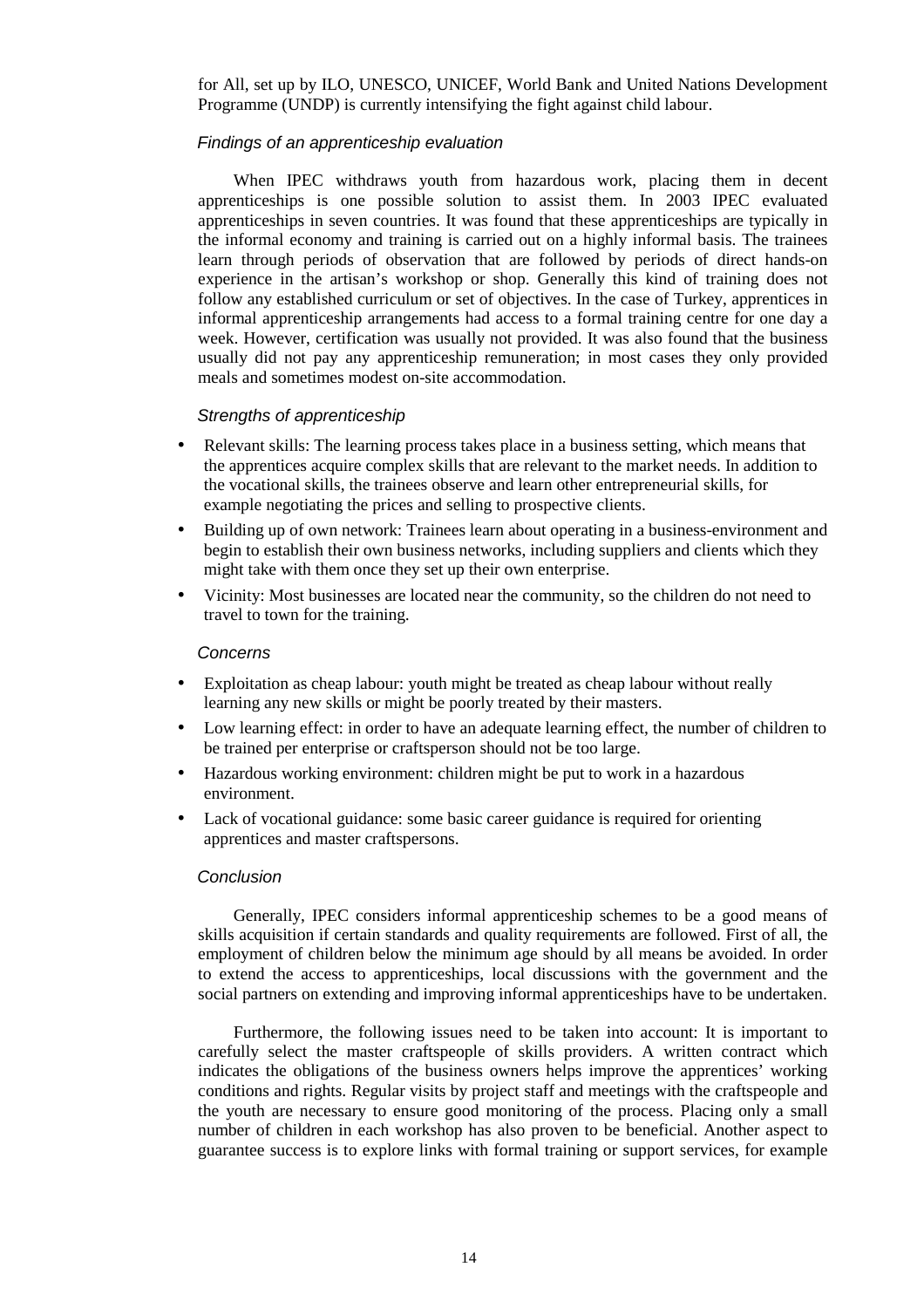for training in literacy and numeracy. Some kind of validation and certification of achievement is equally important.

### **Apprenticeships in the informal economy: Potential role of microfinance**

#### **Ms Julika Breyer, ILO**

#### **Introduction**

Social Finance Programme's (SFP) engagement in apprenticeships in the informal economy is part of the programme's work on microfinance for youth employment.

#### Research

In 2006, SFP conducted a study on the financial arrangements in apprenticeships in Accra, Ghana. It posed the question of whether the mechanisms to finance apprenticeship training are efficient, exploitative or inclusive, and explored to what extent enterprises used apprenticeship fees for the financing of the enterprise. The outcomes will guide subsequent engagement of SFP in the area of apprenticeships.

The main findings suggest that the payment of fees for apprenticeship training is common practice: 97.5 per cent of master craftspeople charge fees that range between US\$22 and 600 (average: US\$153). The study did not confirm any obvious relation between financing of enterprise and apprenticeship. Micro enterprises predominantly use internal sources to finance enterprise activities (3.5 per cent had taken a bank loan). Approximately 83 per cent of apprentices receive financial and in kind support from masters and the allowance received was higher than the fees paid in 66.5 per cent of the cases.

With regard to the accessibility of apprenticeship for disadvantaged youth, the research found that apprentices largely rely on parents or guardians to pay fees and living expenses (in more than 70 per cent of cases). The educational level of apprentices proved to be above average.

Another finding suggests that the main impediment for a smooth transition from apprenticeship to (self-) employment is lack of access to start-up funds.

### Areas for potential interventions of microfinance

The research identified three main areas for potential interventions of microfinance:

- Microfinance to support the entry into apprenticeships (via educational loans, saving products, grants).
- Microfinance to support the transition from apprenticeship training to self-employment (via start-up loans to graduated apprentices).
- Microfinance to enhance the quality and quantity of apprenticeship training: interventions on the supply side (via borrowing by the enterprise).

Questions for discussion and further research:

- Positive vs. negative influences of microfinance. Danger of distorting a self-regulating system.
- Feasibility of conditional loans. Under which conditions?
- Design of educational loans for apprentices.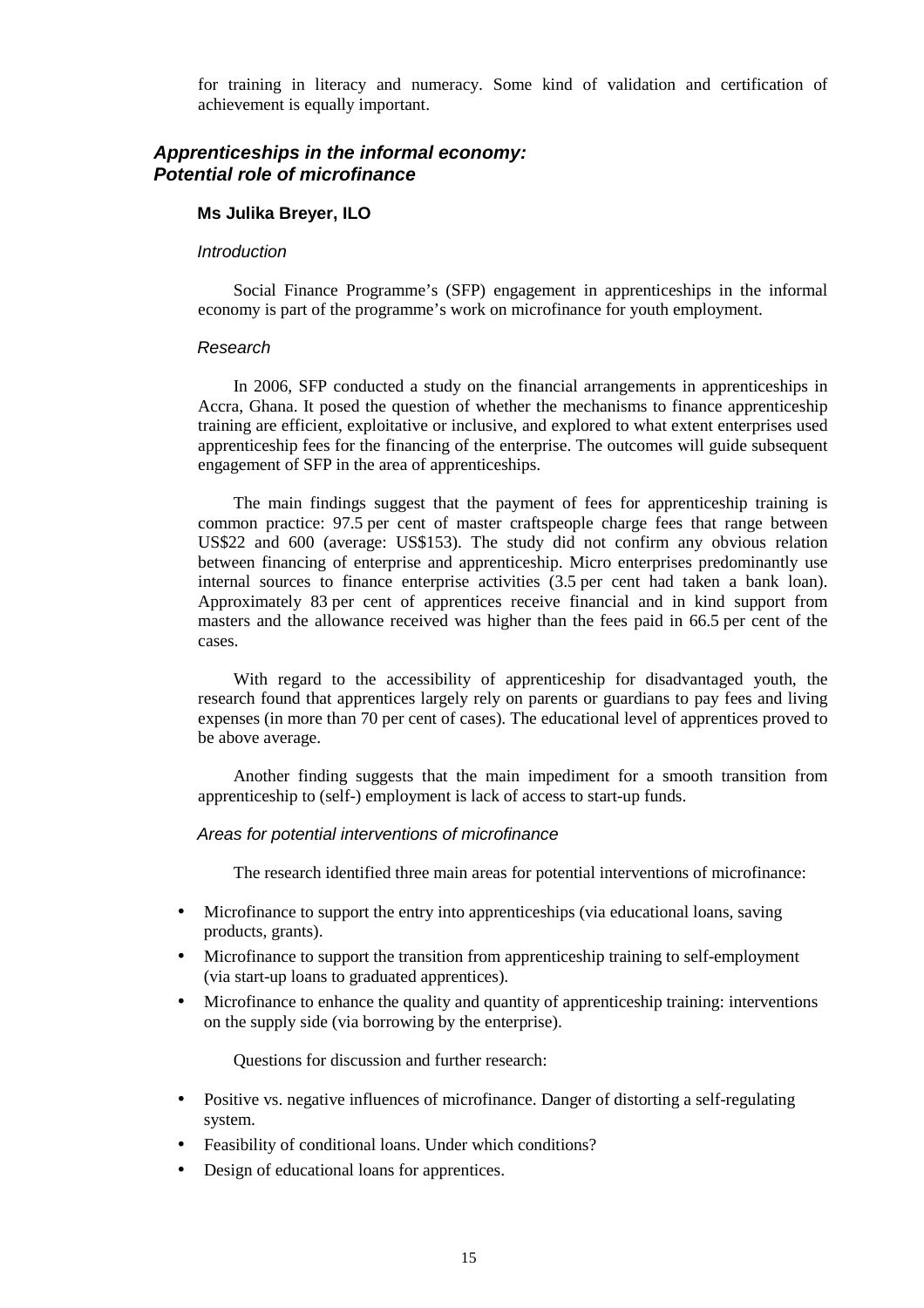### **The perspective of the entrepreneur**

#### **Mr Klaus Haftendorn, ILO**

Entrepreneurship training in apprenticeship has been discussed since the 1970s. Enterprise-based apprenticeship should be used as a tool to alleviate the employment situation in Africa.

#### Entrepreneurs and apprentices in the informal economy

Informal economy enterprises typically exhibit a set of specific characteristics. Usually these enterprises are small and operate with relatively small capital, using low levels of technology. Their production conditions are often precarious and occupational safety and health standards are not consistently respected. They have a simple product range, limited market access and low-qualified workers. Children are often found as helpers or apprentices in these businesses.

Craftspeople often acquire their technical qualifications as traditional apprentices, or in a TVET centre. In the 1980s, a new type of entrepreneur emerged, having achieved higher educational levels, sometimes university degrees. In Dakar, government attempts to promote formalization of these businesses proved successful, as business performance improved in a formal environment.

Many entrepreneurs in the informal economy start their business out of necessity and they manage their enterprise by themselves. Some master craftspeople train up to seven apprentices, often living off the apprentices' fees, providing training and pocket money in return. Their knowledge is often limited which leads to passing limited knowledge on to the apprentice. Most craftspeople lack the time to update their own knowledge and there is a need for innovative approaches to give incentives and opportunities to master craftspersons for upgrading their knowledge.

### The entrepreneur plays a key role as provider of knowledge and skills

The entrepreneur is the key for improving skills training in the informal economy. Some of the major questions to address are:

- How to involve more entrepreneurs actively in apprentices hip training? Experience shows that they will not join unless they have a clear incentive.
- How to increase the skills and technical knowledge of entrepreneurs?
- How to make entrepreneurs accept a standardized curriculum and quality standards?
- What incentives are needed for more investment in apprenticeship training?

#### **Conclusions**

The social partners play an important role in creating a platform for the exchange of ideas to discuss the issue. This implies the strengthening of business and crafts associations and involving them in TVET.

As far as skills upgrading is concerned, practical and theoretical training for entrepreneurs, craftspeople and master craftspeople should be provided. Entrepreneurship training could be included in the programme of training centres. In particular, because apprentices are trained in an enterprise, they are more inclined to start up their own business, therefore entrepreneurship training should be included in apprenticeship.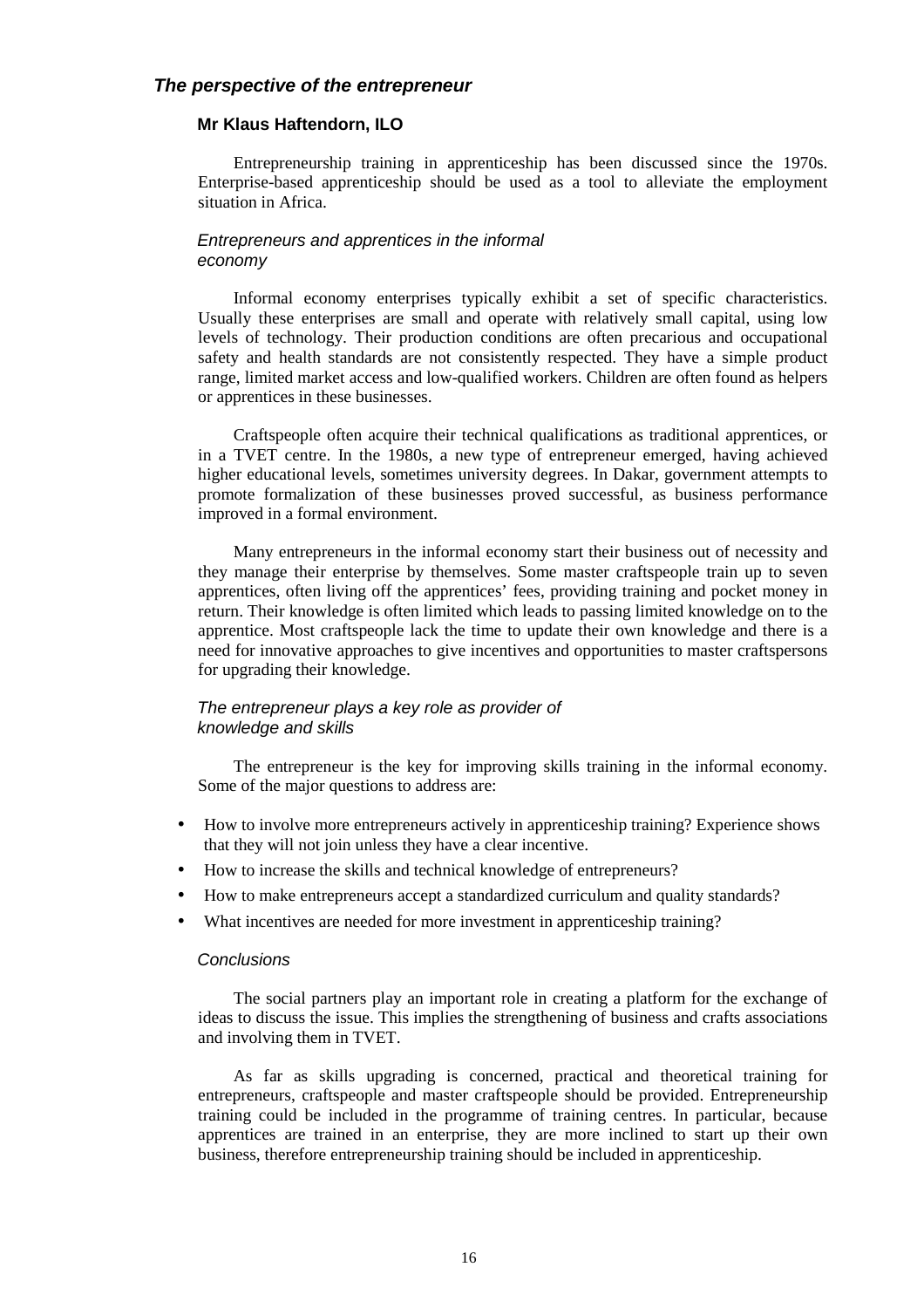Moreover, a comprehensive legal framework on apprenticeship training should be developed entailing a certification system for traditional apprenticeship equivalent to TVET school certificates in order to improve the recognition of skills.

#### DISCUSSION: ILO PERSPECTIVES

Mr Walther highlighted that the informal economy had increased from the 1970s until today. He questioned the **concept of informality**. In many African economies, the informal economy is predominant, comprising the vast majority of economic activities. Today there is more awareness in African countries that between 50 and 60 per cent of their GDP is being produced by the informal economy. If there is no skills improvement for this part of the economy, all development efforts will fail. According to Mr Haan, since the 1980s, the conceptualization of the informal economy has gained clarity. Nevertheless, the term "artisan sector" does not equal "informal economy enterprises", as there are many nonartisan enterprises operating in the informal economy and the self-perception, and thus definition, of artisans varies remarkably among countries.

**Globalization** is a reality for African societies. The two major challenges are adaptation to change and access to markets. Entrepreneurs are very well aware of market opportunities, but lack the financial means to improve their knowledge base and update their equipment in the workshop. What is needed is a partnership between the state, private firms from the formal economy and enterprises in the informal economy to bridge this gap.

Several participants addressed the **difference between East and West African apprenticeship.** In Kenya, modern skills, for example the repair of mobile phones, can be acquired through apprenticeship. It is widely known that East African apprenticeship is less structured, so does this imply that it is more adjustable to changes than West African apprenticeship?

Mr Carton added two new aspects that are vital for understanding the **changes that have occurred** in African societies in the past 30 years. First, while collective values were still very strong in the 1980s, nowadays, youth has a more individualistic approach to their career path. How does this fit in the context of an intended strengthening of informal associations? The second change refers to instability. Well known patterns have become less reliable than they used to be, be it formal rules imposed by the state or contractual arrangements. If framework conditions change, what implications does this have for apprenticeship?

In terms of **access to apprenticeship** it was pointed out that seemingly small practical problems can pose large constraints in some countries. For example, apprentices are required to bring their own toolbox, which is an expense that youth from very poor families are not able to afford. In response to that, Ms Grunwald reported that the Informal Sector Training and Resources Network (ISTARN) project in Zimbabwe made tools available through a hire-to-buy scheme. At the end of the apprenticeship period, apprentices would own their own tools. This enhanced their attractiveness to potential employers, their employability, or they became self-employed.

**Microfinance** was discussed as a possible means to upgrade apprenticeship at various levels. While experience seems to be scarce, some experts highlighted the potential of mobile banking to improve the transition from apprenticeship to (self-) employment. Mobile banking in Ghana, based on door-to-door collectors, was supposed to help young people in starting up businesses and thus facilitate the transition into the labour market. World Bank evaluations have shown positive results. Instead of the client going to the bank, the "bank goes to the client". Banks give out and collect only small amounts of money and have a chance to get to know the apprentices personally. Training loans were also considered as an important means to improve access. However, loans can cause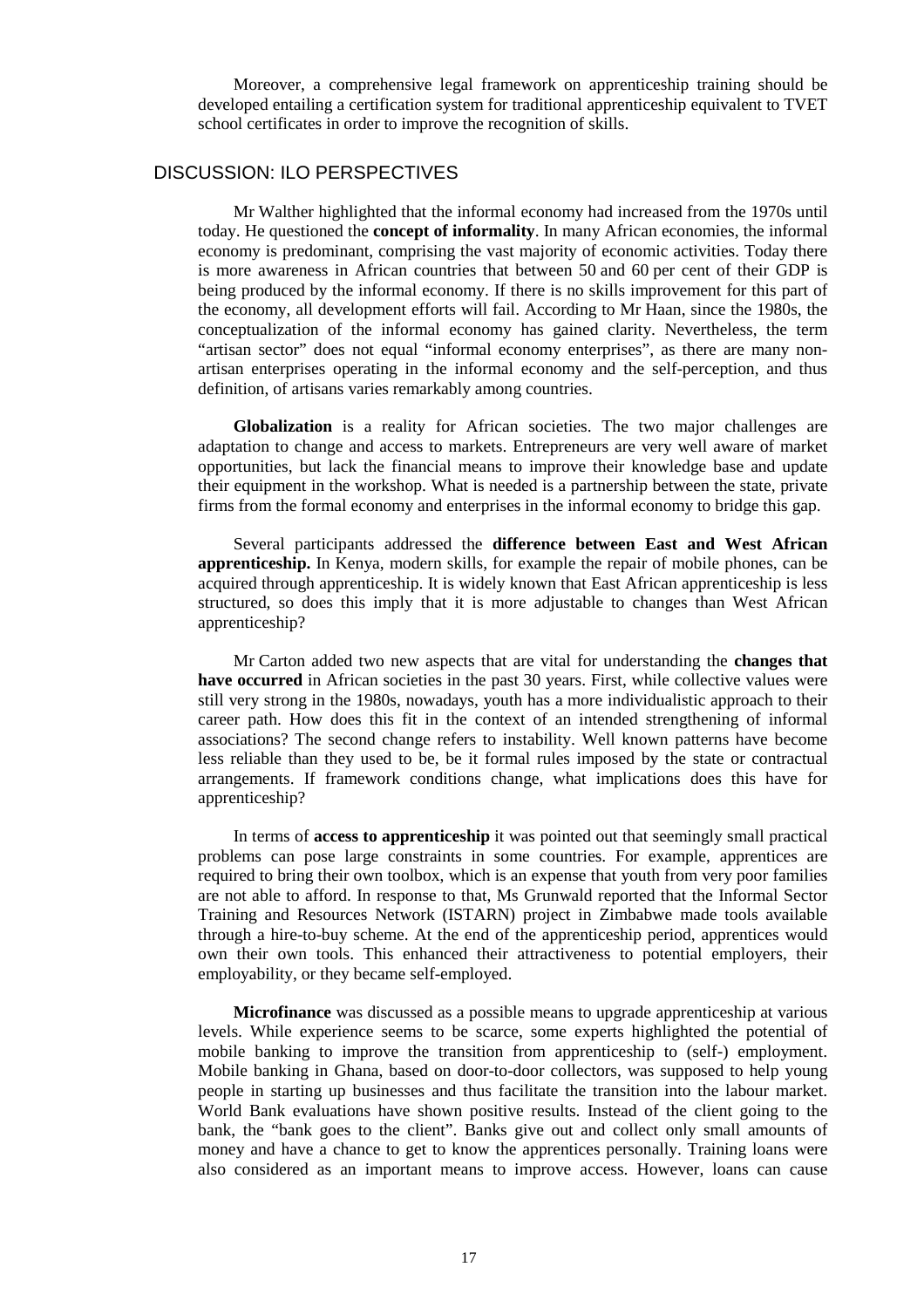indebtedness and can constitute an additional poverty trap. This risk needs to be assessed. Saving groups were also discussed as another possible way of improving access for disadvantaged groups. Ms Breyer underlined that microfinance mechanisms had to be adapted to the respective local context. Youth in general are seen as a very risky target group by microfinance institutions, because they usually cannot give good guarantees, do not have a track record or credit history and have limited life and business experience. It was crucial to study microfinance initiatives for youth of different institutions and banks in order to identify what worked and what did not work for this specific target group. One option to reduce the perceived lending risk to youth could be guarantee funds established by the government or other actors or, for example, loan guarantees issued by trade associations or master craftspersons. These theoretical considerations still need to be explored and tested in practice. Other discussants suggested that there should be closer links between business development services and microfinance institutions in order to facilitate start-ups and that more research was needed to close the knowledge gaps. The crucial question is whether the state should invest more in strengthening microfinance for apprenticeship.

The issue of **recognition of skills** was addressed by several discussants. NQFs were put forward as an ambiguous solution. African countries usually have weak institutional capacities so that establishing a comprehensive framework for the recognition of skills could exceed their capacities. The case of South Africa, where an NQF has been implemented, deserves close examination in this regard. Ghana provides two types of assessments for the recognition of apprentices' skills: one organized by informal associations and one offered by the state within an NQF. While the first is reported to attract many graduated apprentices, there are no numbers concerning the latter scheme.

The **economic opportunities of the enterprise** influence the amount and scope of training the enterprise provides. Formalized complementary training, in other words additional training in training institutions that complement practical training at the craftspersons' workshop, could help to close gaps, for example, in technical skills. For vulnerable groups special pre-training could be offered. Klaus Haftendorn referred to the ILO's "Know About Business" (KAB) and "Start Your Business" (SYB) tools that could be used to train apprentices in business awareness (KAB) and entrepreneurship (SYB).

Mr Joussein argued that youth often face **difficulties in applying the skills they acquired during apprenticeship**. In African informal economies, the incidence of wage employment is usually low in crafts trades, formal employment is out of reach for most youth, and self-employment in the apprentice's occupation is constrained due to financial limitations. This is why a majority of youth becomes self-employed in low-skilled jobs not applying the skills acquired during apprenticeship.

By contrast, some discussants were very positive about the **structured apprenticeships** in Mali and Benin (see presentations by Mr Walther in section 3.4, and Ms Haidara in sections 3.2 and 3.4). These programmes have established links with the formal economy which can be further strengthened. The certificates are recognized by the formal labour market and therefore allow apprentices to increasingly access formal resources. The apprenticeship programme undoubtedly adds value to the labour market. Therefore, the overall perception of the future of structured apprenticeship programmes is optimistic. In contrast to interventions focusing on restructuring apprenticeship, the Government in Ghana now wants to take over responsibilities for financing the first year of the apprenticeship training, but the question is: what is happening in the second year? (Mr Palmer)

In Senegal, for example, donors have only supported formal training systems. The established **training funds** mainly cater for the modern sector and therefore neglect large parts of society. The formal training system was originally funded by the ILO and World Bank, nowadays the Senegalese state assumes responsibilities and provides funding.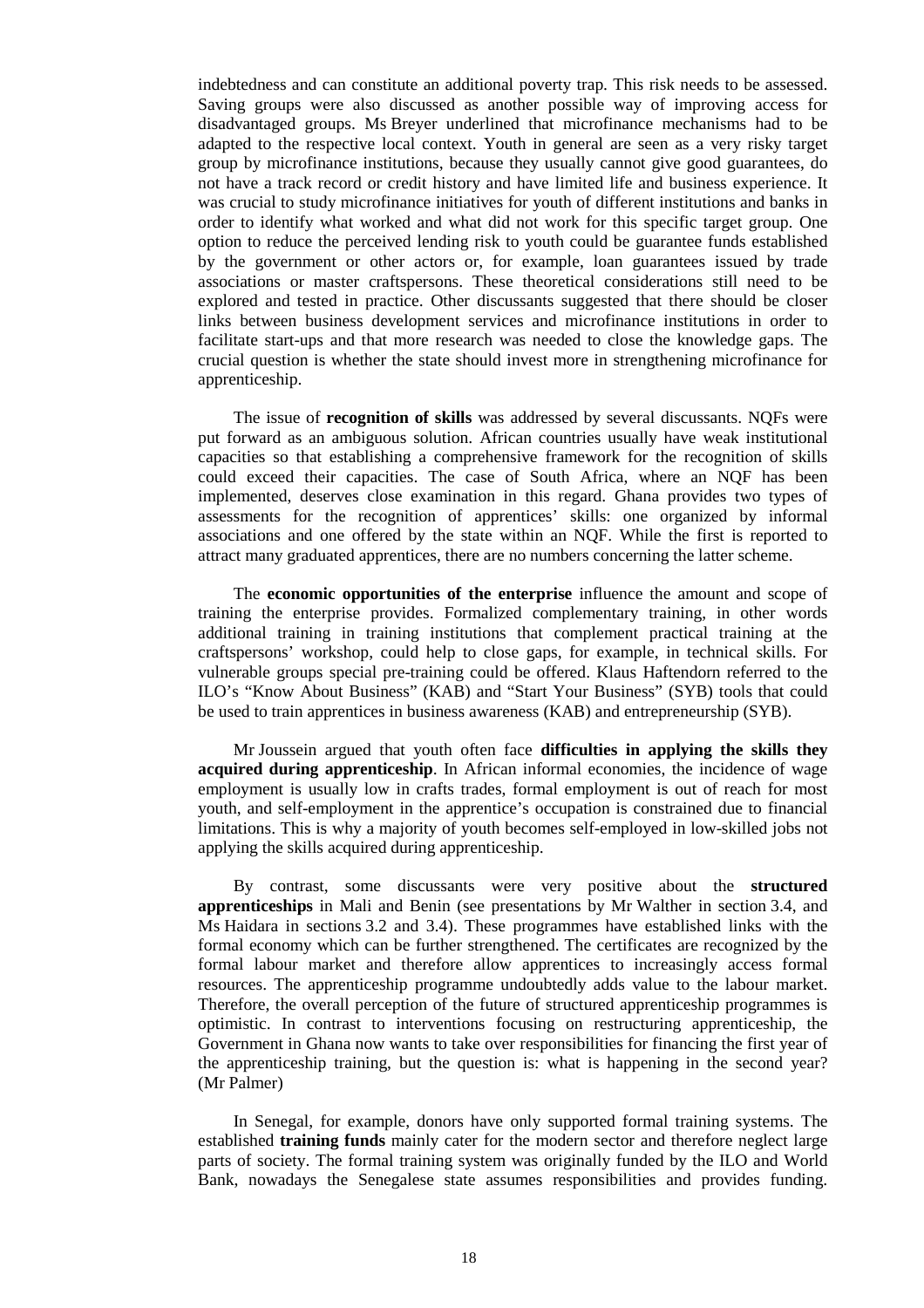Associations in the informal economy are weak, while modern sector associations tend to have stronger voices. Youth outside the formal system have no possibilities of benefiting from training funds or any formal resources. This exclusion of the informal economy from formal funds and financing of training results in an inefficient allocation of scarce resources. This is mainly a political issue. (Mr Diouf)

### **3.2 Upgrading apprenticeship systems in Africa: Experience and lessons from technical cooperation projects**

#### KEY QUESTIONS FOR THIS SESSION

What are the objectives of projects and programmes targeting apprenticeship in the informal economy?

What approaches have been developed to reach these objectives?

What have been the main challenges during implementation?

What lessons can be drawn from these interventions?

What worked well, and why? What did not work so well, and why not?

What knowledge gaps have been identified?

### PANEL PRESENTATIONS (I)

### **Apprenticeship training: Model and stakes**

#### **Ms Tania Haidara, Swisscontact**

#### **Introduction**

Swisscontact is a Swiss development agency experienced in artisan training and in the provision of microcredits. In West Africa, Swisscontact works in Mali (since 1989), Burkina Faso (since 1997), Benin (since 2000), and in Niger.

In Mali, Swisscontact launched activities in 1989 with a first mandate covering the period between 1989 and 1998, and a second phase since 1998, which is ongoing. Since the beginning, Swisscontact has been supporting the members of associations of artisans which are recognized and affiliated to the National Federation of Malian Artisans (Fédération nationale des artisans Maliens, FNAM). The first phase focused on vocational training in general; since 1998, activities shifted towards apprenticeship. Swisscontact assists associations in organizing supplementary courses for master craftspersons and apprentices and involves local communities who take an active role in apprenticeship.

In Burkina Faso, Swisscontact upgraded vocational training through strengthening the Vocational Training Support Unit. Swisscontact supports the development and establishment of a vocational training model through apprenticeship and sustains a training programme at the Assessment and Vocational Training Centre in Bobo-Dioulasso.

In Benin, a national policy promoting apprenticeship in the artisan sector is in place. Swisscontact promotes the development and establishment of a vocational training model through apprenticeship.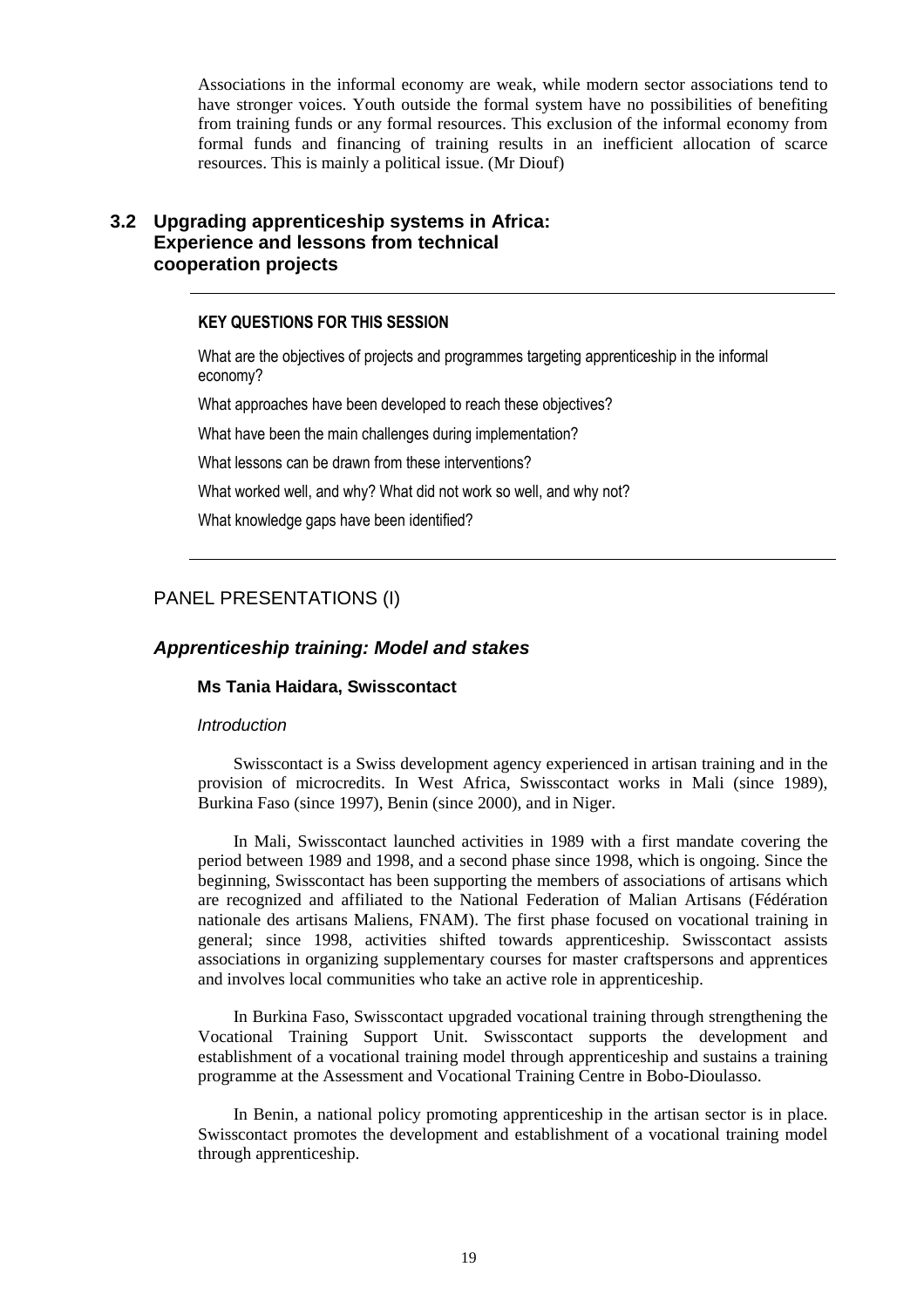#### Characteristics of apprenticeship in the informal economy

In the traditional setting in Mali, written apprenticeship contracts do not exist. Young people access apprenticeship through family relations and friendship where an artisan often takes on his nephew or niece or the son or brother of a friend as apprentice. This form of recruiting does not require apprenticeship fees. Only at the end of apprenticeship, large sums of money are spent on a celebration to mark the end of the training period. The apprentice's family usually covers this cost. However, apprentices are not awarded a certificate.

By contrast, in Benin apprentices pay for the traditional apprenticeship. The end of apprenticeship is marked by a ceremony called "liberation" in which the apprentices receive a certificate confirming the acquisition of occupational skills and competences.

The case of Burkina Faso is similar to the Malian case. In all countries, apprenticeship can have a very long duration and therefore can have exploitative elements.

### Swisscontact's approach

Swisscontact follows a dual approach: based on the existing traditional training model in all four countries it intends to improve the access to and content of training and apprenticeship. Through Swisscontact's action, bilateral training agreements between apprentice and master craftsperson have evolved into trilateral ones between apprentice, master craftsperson and the public sector. Consequently, an apprenticeship contract was introduced, written or oral, that the state, the apprentice and the master craftsperson recognizes. The apprenticeship takes place on at least two sites, the enterprise and one or more training centres.

Furthermore, Swisscontact promotes empowerment of youth groups in order to increase the demand for apprenticeship. It takes into account the level of technology and provision of tools, training quality, the training of trainers, analysis of occupations and the institutional dynamics.

#### Vocational Training Support Programme (PAFP)

In 1998, the Mali State established a programme to consolidate vocational training, including a component on apprenticeship financing. Funding is provided by the national training fund financed through payroll taxes from mostly large enterprises. The training programme is coordinated by a tripartite commission composed of representatives of the public sector, apprentices and trade associations. The latter have proved to have a large capacity to lobby and advocate for sustainable funding mechanisms. Apprenticeship training through PAFP includes practical training in the workshop, technical and entrepreneurial training, and literacy courses that take place during or prior to the training.

Initially, 90 per cent of the programme was financed by Swisscontact; today the total project cost is fully covered by the local actors. Since trade associations have gained strength, the FNAM constitutes an important network allowing fruitful exchanges and promoting vocational training. This federation manages the process while Swisscontact no longer influences the project design. In sum, technical and vocational training has undergone important developments at national level and apprenticeship is successively being integrated into the national training system.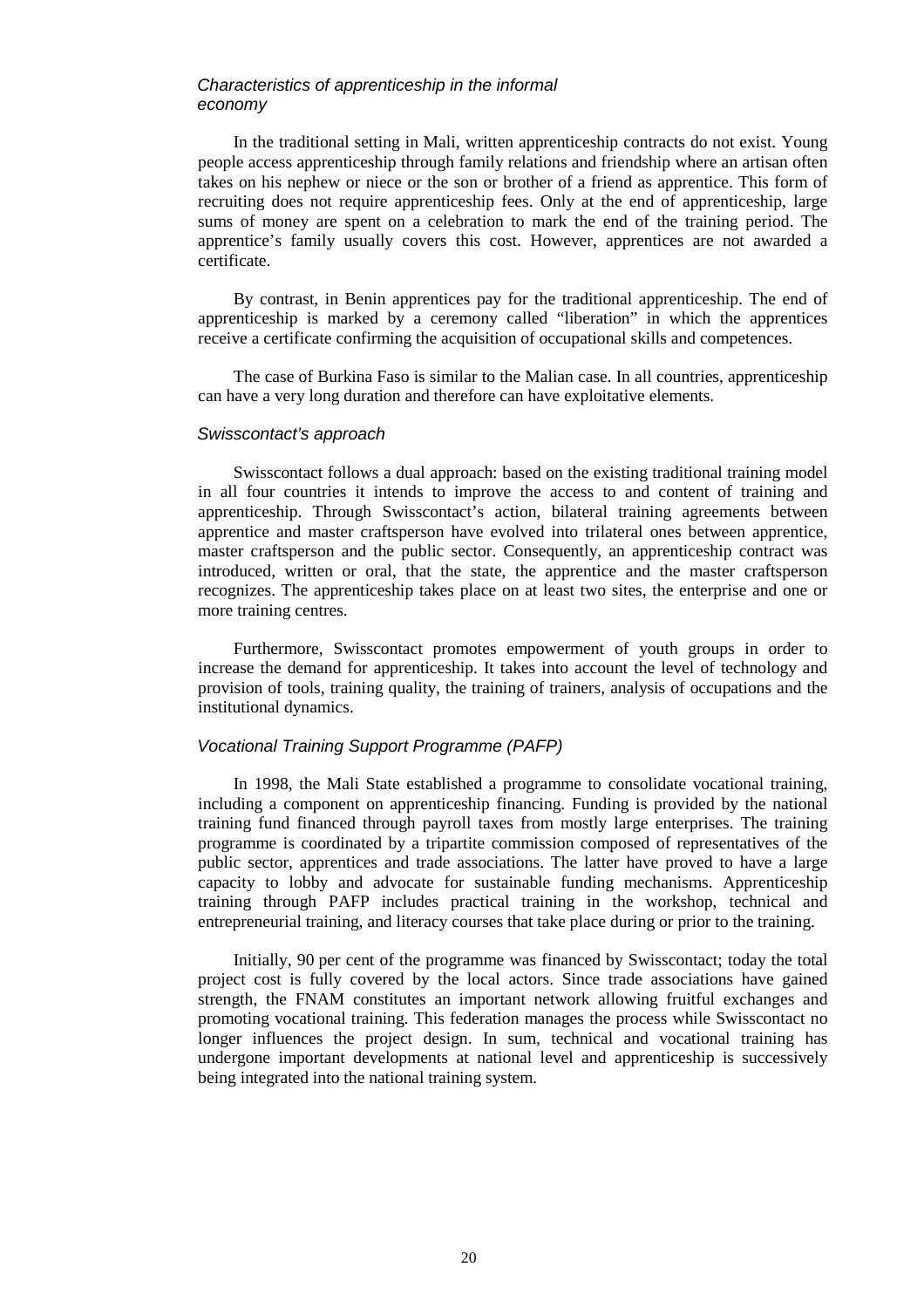### Results and success factors

Through Swisscontact's intervention, Mali has trained 25 apprentices in 1989; 1,000 apprentices in 1995; and it decided to train, according to its institutional capacity, 2,500 apprentices per year from 2007 onwards. Apprenticeship today forms part of the national training policy. The numbers are similar in Benin, however, in Burkina Faso, the programme faces problems due to a lack of agreement between the trade associations.

The most important success factors are:

- start with what is feasible;
- cooperation is crucial, actors need time to develop their potential;
- professional associations promote the training concept and are strongly involved in elaborating the training contents and in the operational and financial planning of training programmes;
- master craftspersons (employers) are also beneficiaries of training actions;
- sectoral and geographical development potentials are vital;
- funds for co-financing are available;
- training system is self-regulating at the financial level (without necessarily being selffinancing);
- contributions by different actors need to be balanced.

### **Challenges**

A major challenge is that the programme is perceived as elitist. As the training only takes place in urban and semi-urban areas, rural areas are excluded. Moreover, master craftspeople do not receive fees, and they tend to be reluctant to participate in apprenticeship.

Therefore the current challenges for improving the programme include

- extending and adapting the programme to rural areas;
- decentralizing training and achieving the participation of local municipalities;
- introducing certificates for apprenticeship while in Mali and Benin their reputation is increasing, in Burkina Faso, certification is just starting;
- improving co-financing while avoiding subsidies in order to allow communities to develop ownership.

### **Questions**

What role should training providers play in the development of the training model and the follow up of the implementation of apprenticeship?

In order to upscale and mainstream the programme, how many apprentices can be catered for at most?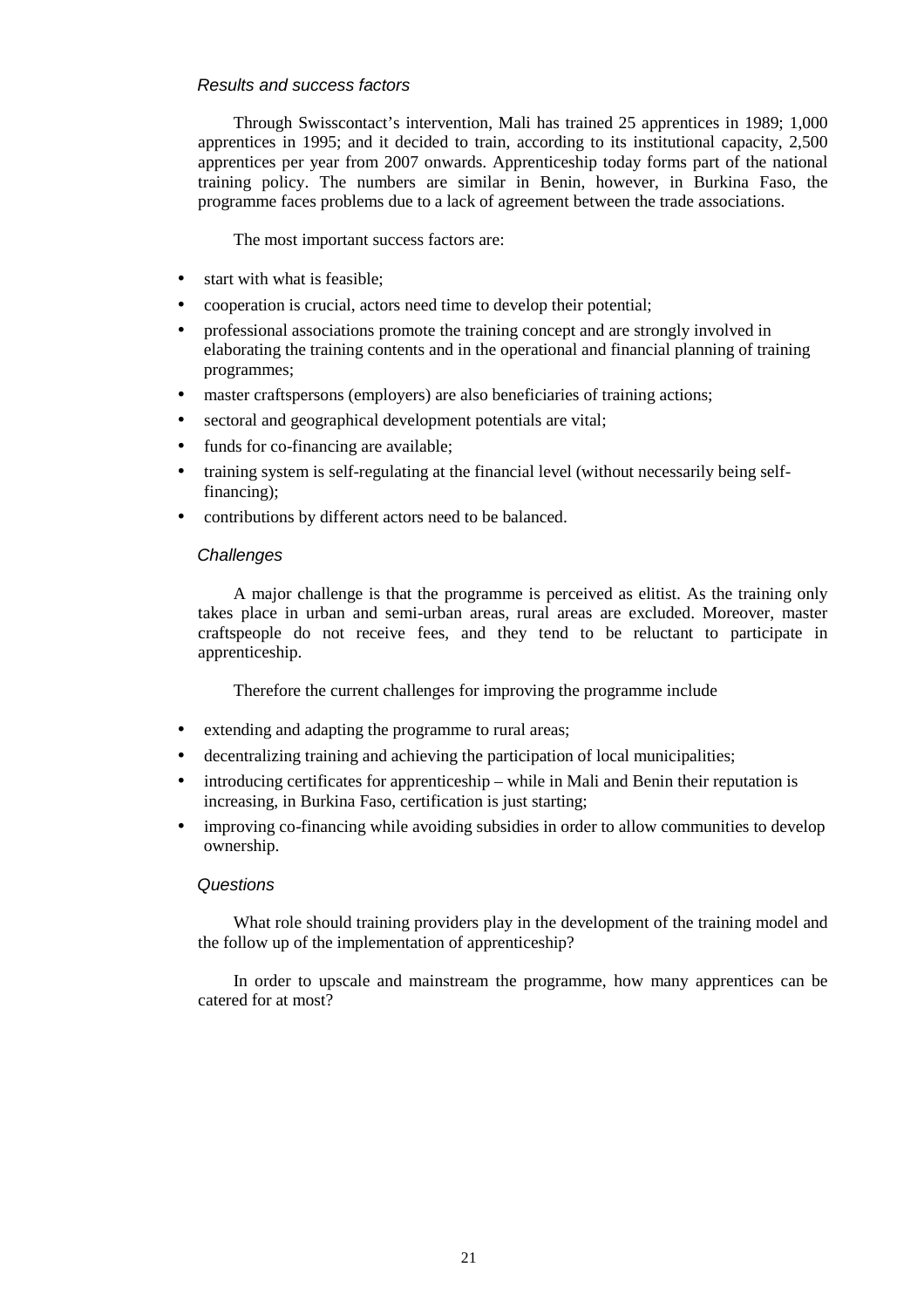### **Apprenticeship systems in Africa: Reference systems, project experiences and lessons learned**

### **Ms Edda Grunwald, GTZ**

#### Determining factors for project experiences and lessons learned

All development agencies have their own "reference systems" which determine the shape a project takes – for example, Germany's vocational training system is strongly influenced by the concept of a dual system. Therefore, elements of the dual system serve as a prominent reference system for the German Technical Cooperation (GTZ). The developmental conceptual framework for project design and management for the GTZ – as an implementing agency – is defined by the respective ministry, the Federal Ministry of Economic Cooperation and Development (BMZ).

In 1986, BMZ/GTZ emphasized the promotion of the modern, industrial sector. The Ministry's development idea at that time was that industrialization leads to technological innovation and standardization of mechanical skills – from crafts to industrial production. BMZ/GTZ propagated the "dual system" in partner countries to set up a model TVETsystem substituting the existing one and following a trickle-down approach, which means that once the system was in place, it was expected to expand automatically. However, this approach neglected poverty reduction and the promotion of disadvantaged groups.

In 1992, BMZ/GTZ's emphasis changed towards industrialization and discovery of 'services' and modernization of the informal sector. Trickle-down was supplemented by a push-up approach. BMZ/GTZ development ideas focused on how TVET contributes to enhanced access for income and work. It propagated taking into account existing structures of the TVET system (modernization) as well as non-formal training offers; and a preference for the "dual system". It focused on human capital for the economy/society and an empowerment of individuals. A "consulting approach" for TVET was introduced with vertical links (intervention at micro, meso and macro level) as well as horizontal links with other projects.

BMZ/GTZ's emphasis in 2005 turned towards human development and poverty alleviation as a multi-dimensional concept. So the economic dimension was complemented by the social dimension of social inclusion and integration. TVET and the labour market were viewed as a joint approach and addressed formal as well as informal employment. The ruling principles are pro-poor growth (considering not only the quantity but also the quality of growth) and impact orientation. In the light of integrated approaches, the number of pure TVET projects is reduced: TVET usually constitutes a component in a broader programme. Approaches address not only lifelong learning, but school-to-work issues and labour market information systems, too. However, quite often little attention is paid to the interface between TVET and basic education.

#### Country-specific economic development strategy

The following table summarizes different development approaches that countries in West Africa are pursuing. They differ according to their defined basis for development, be it natural resources, population or regional protection. All approaches lead to a different focus on economic and human resource development. However, apprenticeship in the informal economy is not in focus. If considered at all, apprenticeship is seen as a tool or mechanism for development.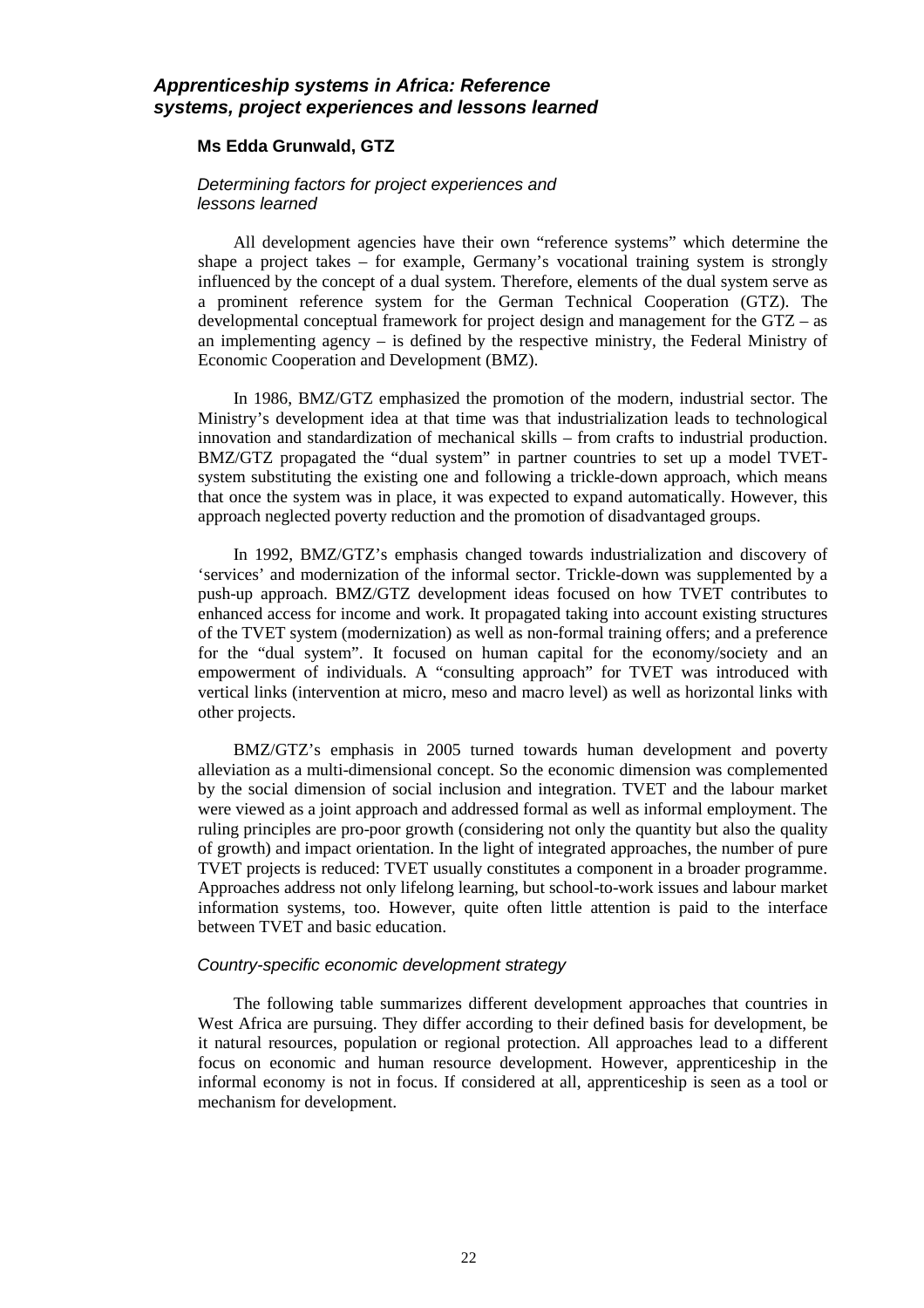| <b>Basis for development</b>                     | <b>Focus</b>                                                                                                                                                                  | <b>Countries</b>                       |
|--------------------------------------------------|-------------------------------------------------------------------------------------------------------------------------------------------------------------------------------|----------------------------------------|
| Natural resources as a<br>backbone               | Enhancement of local value added in transforming<br>natural resources:<br>- enterprise development<br>- technology transfer<br>=> need for adequately trained human resources | - Ghana<br>- Guinea                    |
| Population<br>(scarcity of natural<br>resources) | Generation / accumulation of human capital – for<br>regional / global labour market<br>(reference: Mauritius, Tunisia)                                                        | - Benin<br>- Sahel region<br>- Senegal |
| Regional protection of West<br>African Union     | Extended enterprise development combined with<br>vocational training to prepare for global competition                                                                        |                                        |

### TVET projects and programmes and traditional apprenticeship

BMZ/GTZ's TVET projects took place in diverse contexts with different development orientations.

In Swaziland, the project intended to develop a modern apprenticeship system in a country where apprenticeship in the informal economy did not exist. The project's success was limited – due to its design, the available resources and duration.

In Egypt, in the light of an existing traditional apprenticeship system (in the informal economy), a BMZ/GTZ programme established an education scheme including a modern apprenticeship aiming to strengthen the formal economy. The project outcome has to be assessed against the required time and inputs (financial and personnel resources).

In Benin, Guinea, Senegal and Togo, the projects' intention was to modernize the existing informal apprenticeship by strengthening the interfaces between the informal and the formal economy (in Senegal the project is still ongoing).

All these projects share the perception of informal apprenticeship as a system of deficiencies.

Only in Zimbabwe was informal apprenticeship not perceived as a system with deficits, but as a potential. The dichotomy of informal versus formal proved irrelevant, as the project aimed to unlock economic and social potentials. Therefore, the project no longer used the term "upgrading" but the concept and wording of "value adding" to apprenticeship in the informal economy.

### Overall lessons learned about traditional apprenticeships systems

- Apprenticeships in the informal economy are social constructs and are subject to social changes. These changes can be observed in time; in different localities; in different trade sectors; within a specific trade sector and in the type of skills acquired through apprenticeship.
- There are also apprenticeships in the modern informal economy.
- Apprenticeships are as good as the master craftspeople although apprentices are sometimes better educated. However, master craftspeople are the cornerstone of apprenticeship to encourage excellence, and enhance productivity and quality of products or services. Improving skills of master craftspeople is more likely to yield good results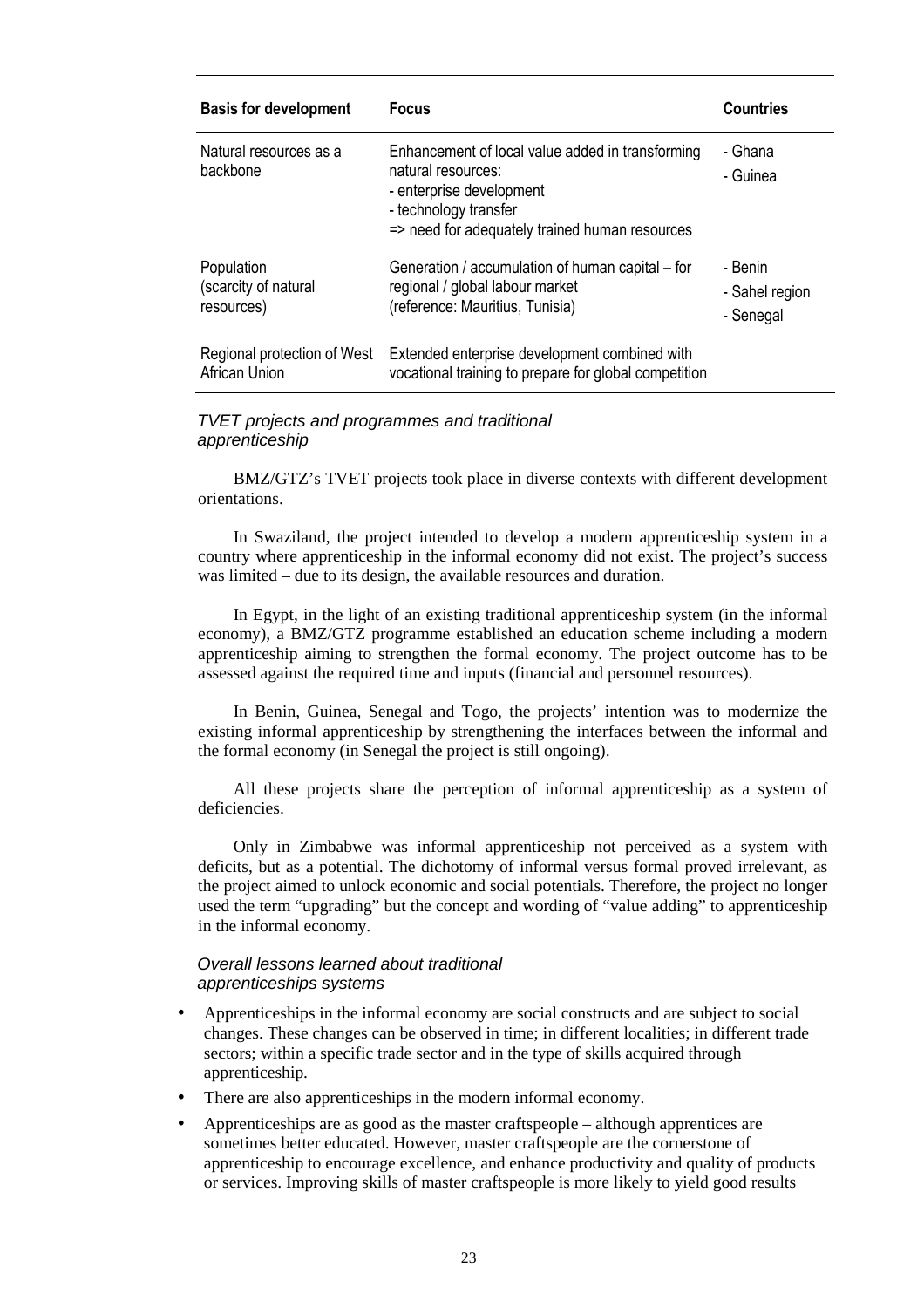than only addressing apprentices. To improve performance of master craftspeople, a successful approach is to promote networks and exchange of experience. Informal associations therefore are key to success. What to do if informal associations do not exist?

- Apprenticeships are not always demand-oriented; sometimes they are poor in identifying market needs. Due to the apprenticeship's reproductive character, master craftspeople have difficulties in identifying market niches and saturation trends. As only few master craftspeople received training in a formal setting, there is little ground for modelling the apprenticeship on the basis of what happens in the formal economy.
- Apprenticeships only function if the workplace meets minimum standards such as sufficient work for the apprentices, appropriate level of skills of master craftspeople including their readiness to teach and share know-how; and tools for the apprentices to use.

### Overall issues to be considered by development agencies

Pursuing impact orientation means determining training success according to the number of graduates who become (self-) employed, and not the mere number of people receiving training, regardless of training quality.

Apprenticeships in the informal economy are constructed around social relationships and traditional practices of knowledge transmission. This means it is crucial to understand the 'traditional knowledge' as well as the traditional knowledge systems.

Hence, 'new' methodologies, for example, the 'appreciative inquiry' method, need to be applied. Research should be action-oriented, that is, interventions and research should go hand in hand.

These interventions need to be integrated into broader policy frameworks and take into account the impact of enabling environments, access to microfinancing, and linkages between the formal and the informal economy. They should be based on principles of flexibility in terms of training content and delivery, demand-orientation of training and sustainability. The latter means to avoid subsidies, to favour low cost and focused, but not poor quality, and to avoid dependencies by abiding by the 10:90 principle (input of 90 per cent from the community, in addition to 10 per cent of external contributions).

### **Apprenticeship systems in East and West Africa in the ILO Child Labour Project**

### **Ms Leoncia Salakana, ILO**

### **Introduction**

ILO IPEC conducts a project on the elimination of child labour in four African countries, namely Ghana, Kenya, Tanzania and Uganda. Four country studies at the beginning of the project indicated that the exclusion from basic education and TVET ranks high amongst the factors for children to be subject to child labour. Therefore, tackling problems of access to basic education and TVET would facilitate the elimination of child labour.

#### Project description

Following the country study findings, a three-year (2004-07) sub-regional skills training project was designed and is being implemented in Ghana, Kenya and Tanzania. The project, funded by the Canadian Government, aims to combat the worst forms of child labour in the urban informal economy of the participating countries through providing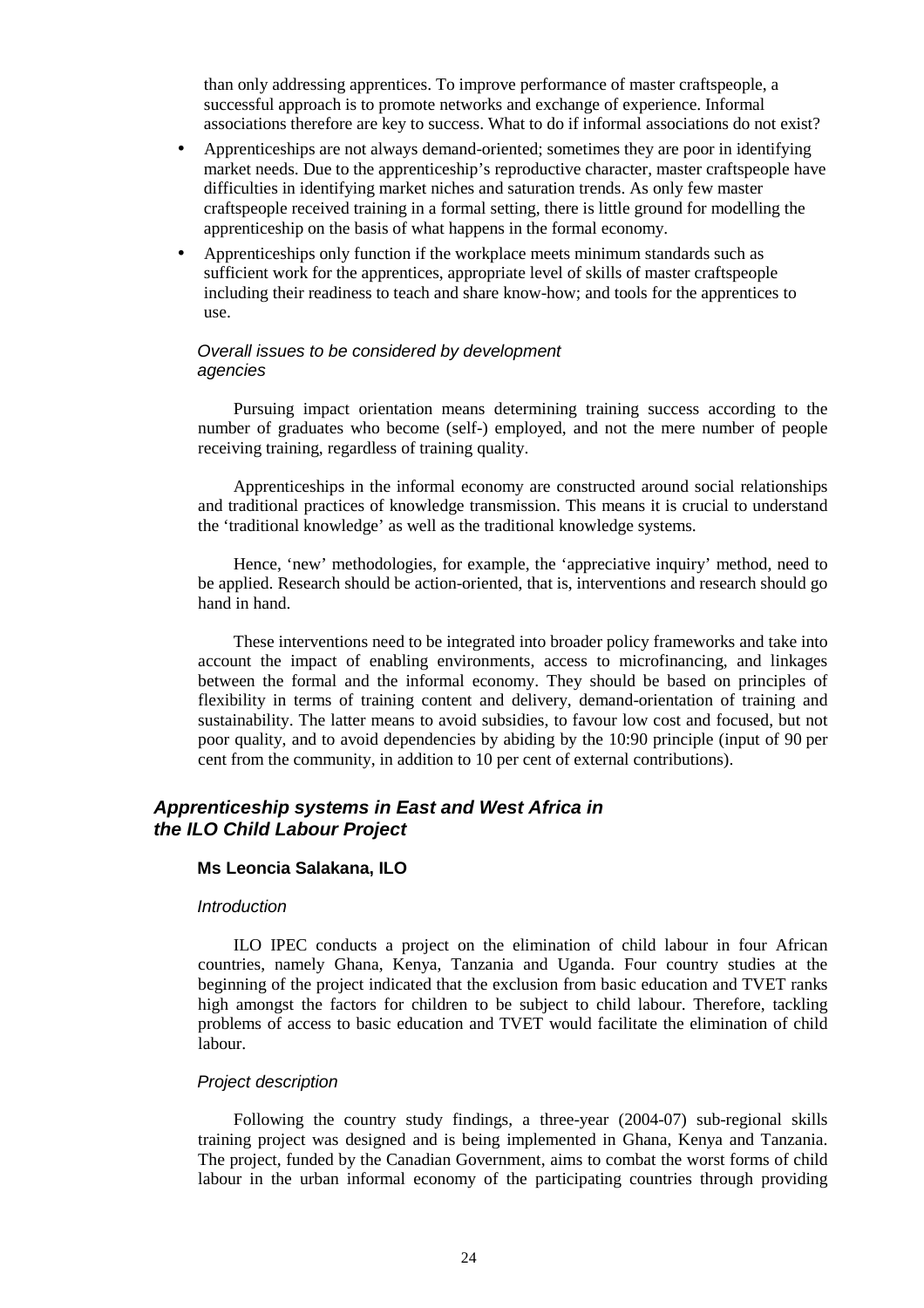informal, cost–effective methods of skills training, with special emphasis on traditional apprenticeship training. The project develops comprehensive, integrated skills training strategies for youth between 14 to 17 years and builds capacity of informal economy associations of employers, craftspeople and artisans. Each country has a project management committee chaired by the Ministry of Labour, with ILO-IPEC as the secretariat and organizations of workers, employers and relevant civil society organizations as members of the committee.

### Education, TVET and child labour

In sub-Saharan Africa, many children cannot access secondary education. In Tanzania, for example, the transition rate from primary to secondary school is between 12 and 18 per cent. Most of the children that drop out of primary school and those who cannot access secondary education rely on TVET to acquire skills that lead to employment. Formal systems of TVET in sub-Saharan Africa cater only for 10 per cent of youth, so that the majority of youth acquire their skills in informal training arrangements. While an ILO/UNIDO/UNDP report (2002) confirms that the informal economy creates 58 per cent of the Gross National Income and employs 70 per cent of the workforce, government development programmes usually exclude the informal economy.

#### Apprenticeship training: Experience in Tanzania

Through the support of the IPEC project in Tanzania, the Tanzanian Poverty Reduction Strategy Paper (PRSP) (MKUKUTA) incorporated a strong skills element. The IPEC Skills Training Pilot Project in Tanzania targets 150 children. A local nongovernmental organization (NGO), KIWOHEDE (Kiota Women's Health and Development Organization), participates in the project through identifying and rescuing children from different environments like mines or domestic sex work. Thereafter the Tanzanian Small Industries Development Organisation (SIDO) provides vocational skills through coordinating and supervising apprenticeship schemes of selected craftspeople and artisans.

At present, trainees are engaged in six types of vocational trades, namely: bamboo handicraft (35); auto mechanics (39); batik printing and tie and dye (25); food processing (16); hair dressing (12); and decoration (18). All skills training aims to prepare youth for (self)-employment. The project also trains TVET providers and apprentices in labour rights, contracts writing, occupational safety and health, entrepreneurship, gender and life skills and HIV/AIDS awareness training. Other assistance provided includes startup capital and opportunities to access national and international markets through exhibitions. Special attention is given to girls who are willing to enter male-dominated trades.

#### Apprenticeship training: Experience in Kenya

The Kenyan PRSP recognizes the informal economy (usually referred to as Jua Kali, literally meaning "hot sun") as crucial; however, this is not necessarily translated into financial commitments to improve opportunities for training and employment.

Two vocational skills training programmes were designed and implemented by the Kisumu Centre Jua Kali Artisans Association (KCJKAA), an association of producers of goods in the urban informal economy in Kisumu. Twenty girls rescued from, or at risk of, exploitative child labour were attached to Jua Kali crafts-women from the association. The Undugu Society of Kenya, an NGO collaborating with the project, identified a hundred mainly female children who were engaged in commercial sexual exploitation. Accordingly, they were attached to Jua Kali artisans on apprenticeship schemes in trades such as mobile phone repair, dress making, driving and computer repair.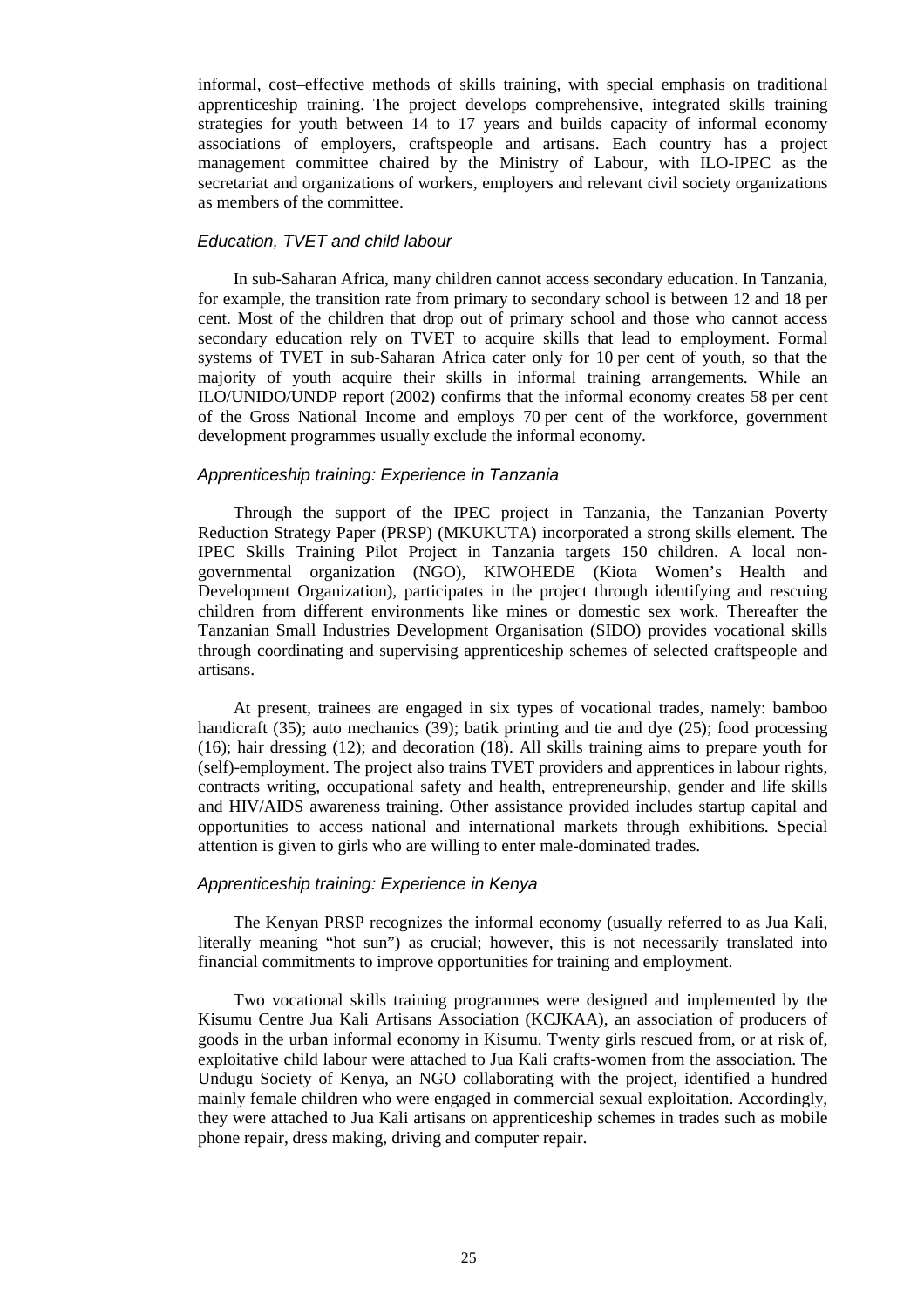### Apprenticeship training: Experience in Ghana

The Ghanaian project builds on the existing national strategy against the worst forms of child labour embedded in the Children's Act of Ghana, the Social Protection Strategy as well as the Growth and Poverty Reduction Strategy (GPRS). The Ministry of Manpower, Youth and Employment assumes national responsibility for apprenticeship reforms and identifies key legislations on informal apprenticeship. The National Board of Small Scale Industries (NBSSI) is responsible for devising the Training Manual; and the Council of Indigenous Business Association (CIBA), trains trainers on gender mainstreaming among local artisans.

In Ghana, four apprenticeship training programmes were designed. The implementing agencies, the Centre for Communities, Action and Development (CENCOSAD), FITNET, Mission of Hope for Society Foundation (MIHOSO) and Partners in Development, each trained 25 youth.

Additionally, an assessment on gender issues was conducted to determine the attitudes of consumers, employers, their families, the master craftspeople and the society in general towards an inclusion of girls in the traditionally male-dominated apprenticeships in the informal economy.

### **Challenges**

- Sustainability: The training of master craftspeople and apprentices receives institutional support, so it might be difficult to replicate the scheme without external intervention. Also, the project period was too short to ensure long-term acquisition of knowledge and skills in all trades to facilitate (self-) employment. Some trades could not be covered due to apprenticeship durations that exceeded the project duration, for example blacksmith.
- Training quality: Training modalities are informal, with limited skills and knowledge.
- Formalization: If formalization is imposed by policy measures, some master craftspeople might be reluctant to formalize working relationships through contracts. Awareness raising and information on the benefits of formalization is needed. Efforts to establish operational linkages between formal TVET institutions and traditional apprentices (self-) employment support services were not successful.
- Value of associations: Knowledge and practice on the value of informal trade associations needs to be spread, especially in East Africa.
- Gender: The choice of trades strongly reflects gender stereotyping. Girls still shy off from traditionally male-dominated trades.

### Lessons learned

- There is no 'one-size fits all' approach to skills training in the informal economy.
- Incorporation of apprenticeship into development plans: Policy commitments to upgrade apprenticeship need to be linked to concrete national action plans. Moreover, implementing agencies should collaborate with local governments so that apprenticeship activities are incorporated in the respective authorities' local development plans.
- Collaboration with key stakeholders: the recruitment of children and craftspeople in collaboration with the community and relevant organizations/associations is crucial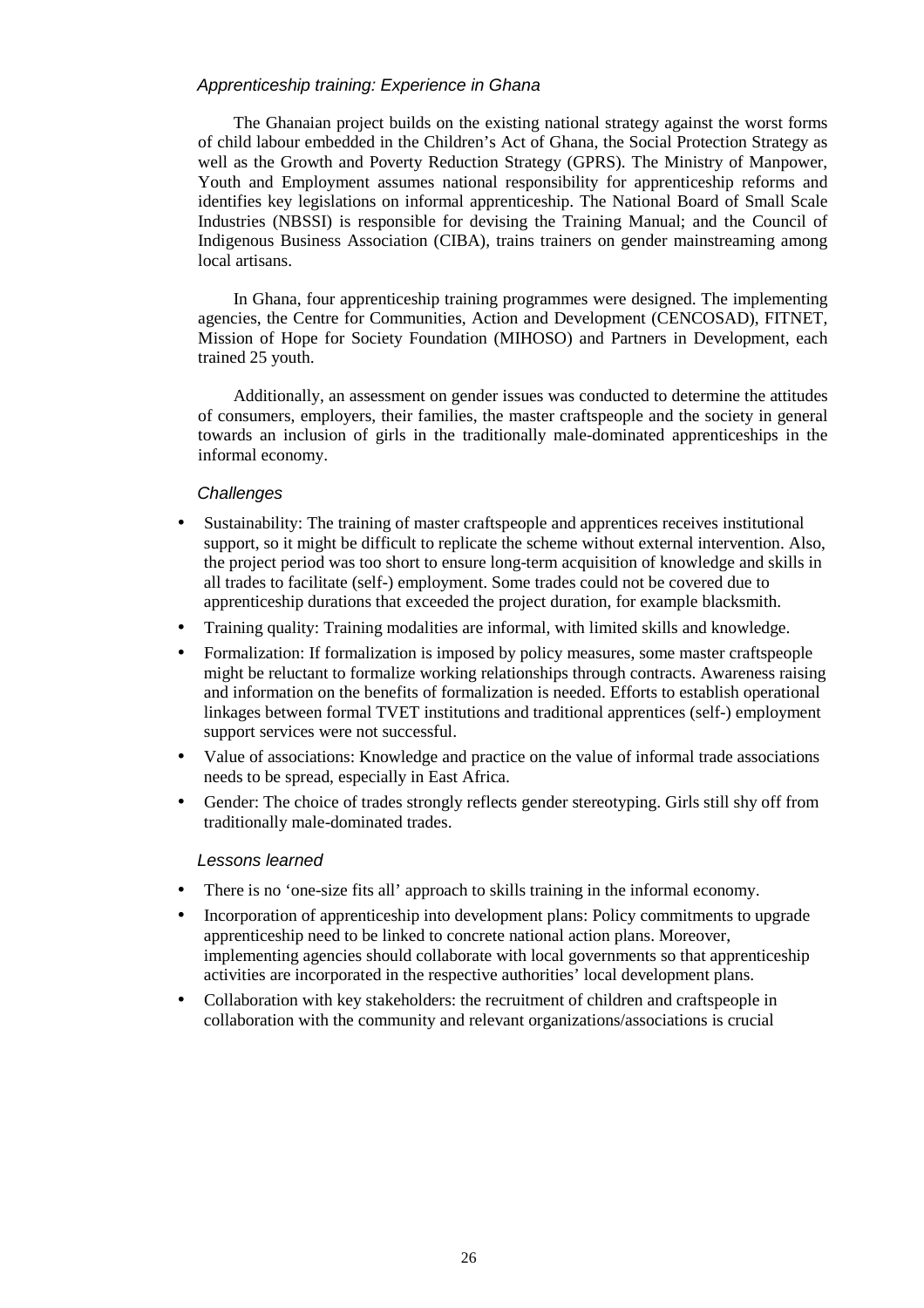### DISCUSSION: EXPERIENCE AND LESSONS FROM PROJECTS (I)

Discussants stressed the fact that governments in West Africa are engaging in **social dialogue on training**. However, while the training funds are managed by tripartite committees, the pilot projects usually lack participation of trade unions. The role of the state in the Benin or the Mali case is to collect payroll taxes. Around 30 to 40 per cent of these taxes are transferred to the funds which then spend around 50 per cent for training in the formal economy and 50 per cent for training for the informal economy.

A question clarified that Swisscontact had not established **international networks of master craftspeople** between the different countries to provide for exchange of experience. The networks are all working at national level. However, a regional cooperation of trade associations takes place.

Discussants also highlighted the **importance of informal associations**. Recalling the statement of Mr Carton from the morning session that all institutional structures seem to be subject to constant change in Africa, Ms Nübler asked how this applied to informal associations. Ms Haidara clarified that informal associations were strengthened through the interventions of the ILO project in Mali and other countries in the 1980s and 1990s (*"Secteur non structuré"*). To date, formal and informal associations in Mali have struck agreements on common approaches to training and therefore work together by providing complementary training for apprenticeship through the training fund. Moreover, the FNAM is strongly involved in the design of apprenticeship. It is the umbrella organization for many regional and local informal trade associations. Mr Haan added that it is crucial to distinguish between "official" associations that were induced by governments and independent informal associations that have evolved autonomously. In Burkina Faso many artisan organizations in the formal economy are induced by the government; in the informal economy there are only few informal economy artisan associations. Mr Walther specified that in Benin, the associations were not induced or influenced by the government and the level of organization is very high. In Senegal, there are diverse organizations representing the interests of different professions or sectors of activities. However, they are not, like in Benin, connected at national level.

The question of **institutional change** and its influence on apprenticeship was also discussed. Two examples from Tunisia and Morocco were put forward, where apprenticeship in the informal economy rapidly diminished due to government legislation that was hostile to informal training systems, demonstrating how informal and formal institutions can interplay. Consequently, master craftspeople have shied away from projects involving government for fear their business will be negatively affected. In Tanzania there has also been resistance from master craftspersons in the informal economy to formalize their businesses. Governments' approach to and support given to informal apprenticeship is strongly influenced by its perception of the informal economy. Compared to Ministries of Education; Ministries of Labour seem to be more inclined to upgrade the informal economy and to acknowledge its potential.

Discussants also underscored that **rural areas** need adapted apprenticeship programmes. Swisscontact is currently undertaking efforts to extend the apprenticeship programme to rural areas.

**Progress in Burkina Faso** is slower than in the neighbouring countries. National recognition is not yet in place, as cooperation between the trade associations proves to be difficult. Furthermore, the training fund in Burkina Faso is much smaller than its counterpart in Benin or Mali.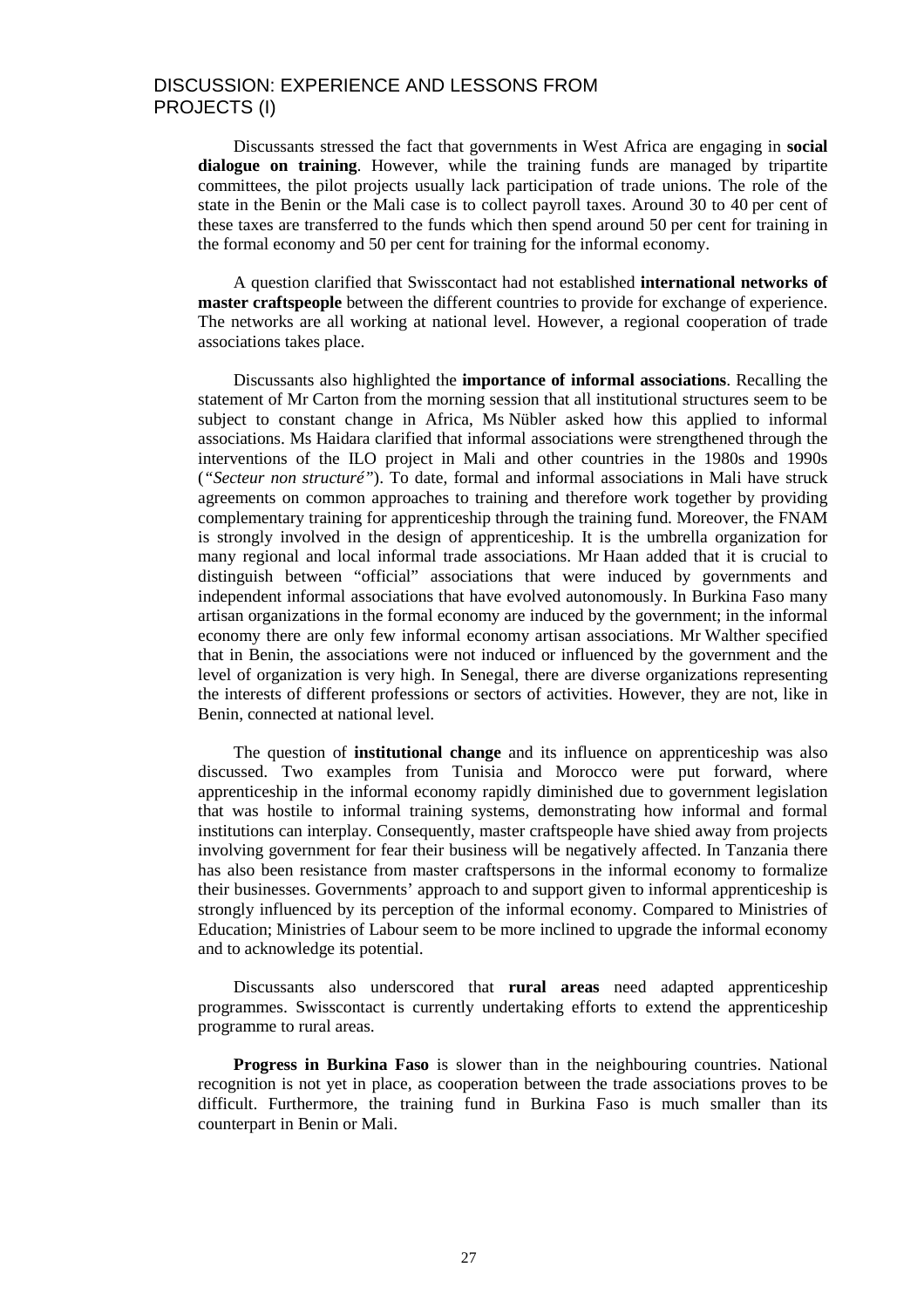### **Approaches to make apprenticeship in Niger more decent and more effective**

### **Mr Christian Joussein, ILO**

#### **Introduction**

The ILO is implementing two complementary approaches to upgrade apprenticeship in Niger. Apprenticeship reform has been an issue in Niger since 2004. Both projects have been financed by the European Union (EU).

The new apprenticeship approach should allow informal enterprises to evolve towards the formal economy and to build up a new generation of master craftspeople capable of providing better training to their apprentices.

#### The first pilot project

Young people were recruited to undertake an apprenticeship for six months or less; enterprises were selected according to their reputation. The apprentices received complementary training at the craftsperson's workshop of 8 to 16 hours per week in five large cities. The chosen trades were metal working, car mechanics, carpentering and dressmaking.

The complementary training included trade-specific vocabulary, functional and traderelated calculation, general and trade-related technology, reading and writing plans, hygiene and security. The trainers were craftspeople whose technical and pedagogical skills were also upgraded. In order to exchange information about the training progress, all trainers involved met on a regular basis.

### Project results

More than 83 per cent of the apprentices confirmed that they improved their skills and competencies, as did 70 to 74 per cent of the trainers.

The apprentices were assigned new tasks and were encouraged to share their knowledge with other workers. This helped them gain self-esteem. Moreover, they were allowed to use tools and machines in order to execute small tasks on their own, and they received additional requests of clients to work outside the enterprise. The biggest achievement for apprentices was a network amongst themselves.

### The second pilot project

Apprenticeship received growing attention in the second pilot project. While the first project aimed at "establishing vocational training which meets the demand of beneficiaries and responds to labour market needs", the second project supports "vocational training and apprenticeship", as the project documents state. Since March 2006, apprenticeship is recognized as one pillar of the national sectoral TVET policy.

A national tripartite forum confirmed the principle of dual apprenticeship and social dialogue on training by consensus. An inter-ministerial and tripartite National Apprenticeship Committee was created to guide implementation, monitor the progress and ensure follow-up and evaluation.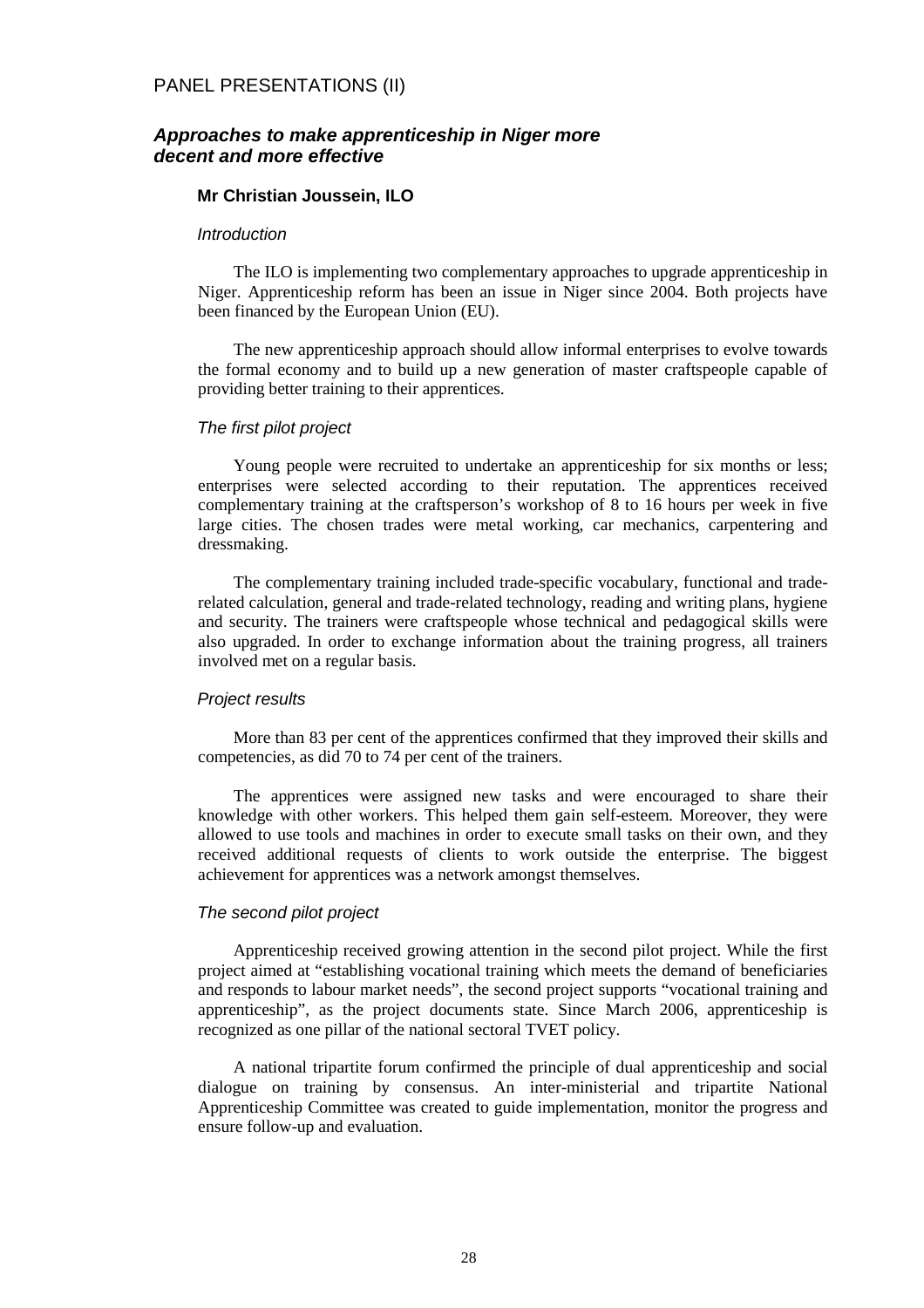Provisional rules for the second apprenticeship pilot project have been devised and enterprises have been carefully selected. Trades for the second pilot phase have been agreed based on PRSP experiences and a labour market analysis to identify potential incomegenerating activities.

The National Federation of Niger Artisans (FNAN) will be involved in all stages of apprenticeship. FNAN was strengthened throughout the last years and is now organized at national, regional, departmental and partly at local levels. Each trade association underwent a needs assessment and hired a trainer to provide complementary training for apprentices.

#### Challenges and the next steps

A new training fund will provide financial assistance. Subsidies will be paid to participating enterprises and continuous training will be free of charge for master craftspeople.

Standards for training quality and the assessment of acquired skills are set by the government in cooperation with FNAN. These standards concern national training curricula, duration of complementary trainings (one week per month), a special type of training contract, a final certificate recognized by the artisan's association and the Labour Ministry, social protection for apprentices and master craftspeople, and limitation of the number of apprentices per enterprise.

The first pilot project has shown that it is crucial to involve the association of artisans in all phases of the implementation of the project. The state should only intervene to certify. Another challenge will be to overcome the gender bias, the largely Muslim society in Niger limits the access of girls to certain occupations. Despite all efforts to become financially self-sustaining, the apprenticeship still needs to be funded by the EU.

## **Examples of interesting projects to upgrade informal apprenticeship**

#### **Mr Hans Christiaan Haan, UNESCO-UNEVOC**

## Ghana: Rural Enterprise Project<sup>4</sup>

The Rural Enterprise Project in Ghana aims to promote entrepreneurship in rural areas among poor people through business development activities, access to credit and skills development for apprentices and skills upgrading for master trainers. Funding of US\$20 million was provided from the International Fund for Agricultural Development (IFAD) over eight years.

Project activities included: (i) basic skills training (for income-generating activities); (ii) management training for existing micro and small enterprises followed by business counseling; (iii) skills upgrading for master trainers; (iv) complementary theoretical training for apprentices; (v) technology development and transfer; and (vi) occupational safety and health seminars.

Between 1995 and 2000, 6,800 micro and small enterprises received training in management skills, 5,300 received business counseling and 3,000 unemployed youth were trained in income-generating activities. The project provided training to 745 master craftspeople, and over 1,000 apprentices; and 65 technology demonstrations were conducted.

<sup>&</sup>lt;sup>4</sup> For further information, see Haan (2006).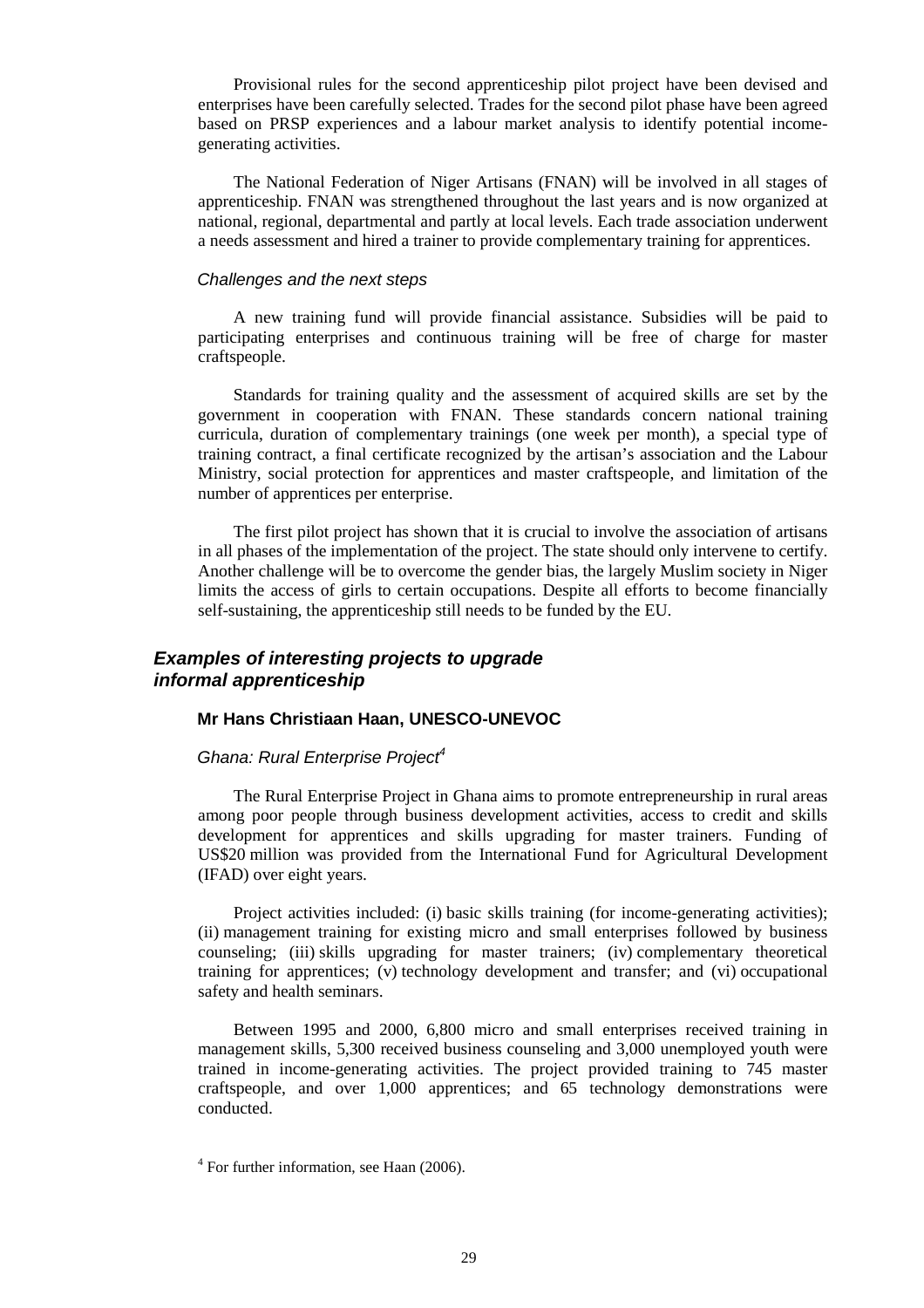The project is considered a success for its use of appropriate technologies. Seventy per cent of participants indicated that they could apply the skills that were imparted. However, several shortcomings were identified. Some aspiring apprentices were too poor to access apprenticeship training. Grant assistance could enable apprentices to buy toolkits and make down payments for training. In addition, graduated apprentices needed access to credit and they demanded certification of their skills for the following reasons: certificates would allow them to apply for positions in the formal economy, and they could show them to their customers. Alternatively, a certificate would also allow them to participate in the lottery for US visas.

#### Kenya: Strengthening Informal Training and Enterprise (SITE)<sup>5</sup>

This joint project of a Kenyan NGO and a British NGO aimed to: (i) upgrade technical and managerial skills of master craftspeople; (ii) upgrade their ability to train apprentices; and (iii) strengthen the capacity of selected vocational training institutions.

An initial "market trends survey" identified priority sub-sectors and skills gaps. Twenty trainers from vocational training institutions and consultants were trained as resource people. In total, 419 master craftspeople and 1,680 apprentices were trained. The training led to an upgrading of technology in micro and small enterprises.

Independent trainers and trainers from private training providers were selected for the programme. This was necessary, as trainers of vocational training institutions showed little interest to get involved in the project for reasons of reputation. The latter trainers showed more interest in new high-tech solutions than in improving skills of informal economy workers.

Master craftspeople received skills upgrading on the basis of a training needs assessment. Informal associations proved very useful in spreading the message about the complementary training to apprentices and master craftspeople, and therefore helped identify people to participate.

#### Improve informal apprenticeship training: lessons learned

Provide training which quickly results in improved business performance to strengthen incentives for master craftspeople to participate in apprenticeship. This was the case in the SITE project in Kenya.

The programme or policy should not provide financial incentives to master craftspeople for taking on apprentices, as this distorts the incentives for taking on apprentices. Workshops poorly equipped might be attracted into accepting large numbers of apprentices.

To improve training quality in apprenticeship, projects can assist in elaborating training plans, enhance teaching skills of master craftspeople, offer supplementary training to apprentices and master craftspeople, or monitor the training progress through visits by a third party.

Often VTIs are more interested to provide training for the formal economy than for the informal economy. Efforts to effectively involve VTIs into informal apprenticeship often entail a major institutional reorientation and this needs to be carefully addressed.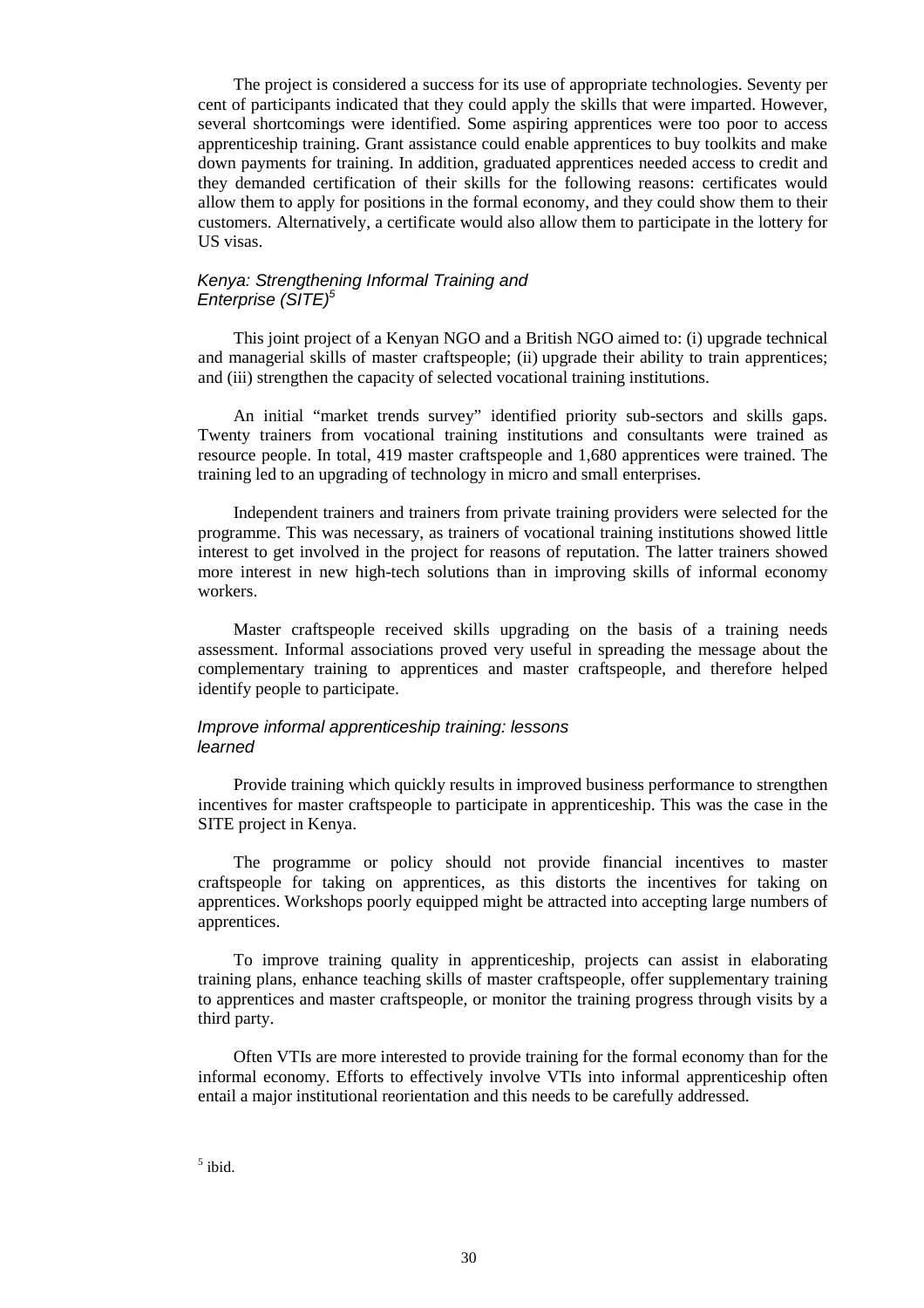Involving informal trade associations can reap the following benefits: promote apprenticeship among peers; assist in recruiting master craftspeople and apprentices; and promote the monitoring of apprenticeship.

Mr Haan mentioned three other forms of training apart from apprenticeship that can be encountered in the informal economy: (i) training organized by informal sector associations themselves; (ii) community-based training, for example delivered by local trainers at very low cost; and (iii) complementary ´embedded´ training for informal economy workers conducted by private enterprises, for example training in sewing machine repair by Singer.

## **The Vocational Skills and Informal Sector Support Project (VSP) in Ghana<sup>6</sup>**

## **Mr Robert Palmer, University of Edinburgh**

The World Bank Vocational Skills and Informal Sector Support Project (VSP) (1995- 2001) focused on skills upgrading for master craftspeople and informal apprentices.

#### Summary of the main aspects of the VSP

The project objective was to raise productivity in five occupational areas of the informal economy (dressmaking and tailoring, electrical installation, refrigeration and airconditioning, carpentry and joinery, blockwork and concreting) by improving the skills of master craftspeople to enhance quality of goods and services produced, by making apprentices more effective producers and less wasteful, and by introducing new and attractive products.

Training places were to be allocated from the National Coordinating Committee on Technical and Vocational Education and Training (NACVET) to trade associations by means of "intake vouchers". These vouchers were passed on to master craftspeople who either used them for their own skills upgrading or passed them on to apprentices (who had to have been subject of apprenticeship training for at least 18 months) or other employees. Informal apprentices could select their own – nearby – centre offering the desired training course. Upon completion of training, toolkits were to be provided to trainees.

Cost recovery was a key basis for the project. Trainees were expected to pay a share of the training costs and the toolkits. Training institutions were compensated according to performance, that is, number of trainees who successfully complete the programme.

The project focused on the following components:

- apprentice training: centrepiece of the project consisting of short practical courses (12) weeks with demonstrations by the instructors followed by practical exercises by the informal apprentices, provided through public and private training institutions;
- skills upgrading courses for master craftspeople who were found to be interested in both technical skills (four weeks) as well as in entrepreneurial, accounting and costing skills (two weeks); and

<sup>&</sup>lt;sup>6</sup> This case study draws on the following sources: Amankrah, 2001a, 2001b; Haan, 2007; Haan and Serrière, 2002; Johanson and Adams, 2004; Korboe, 2001a, 2001b; Palmer, 2007; World Bank, 1995, 2001.

 $7$  The World Bank provided credit of US\$9.6 million. The total project cost was US\$12.4 million.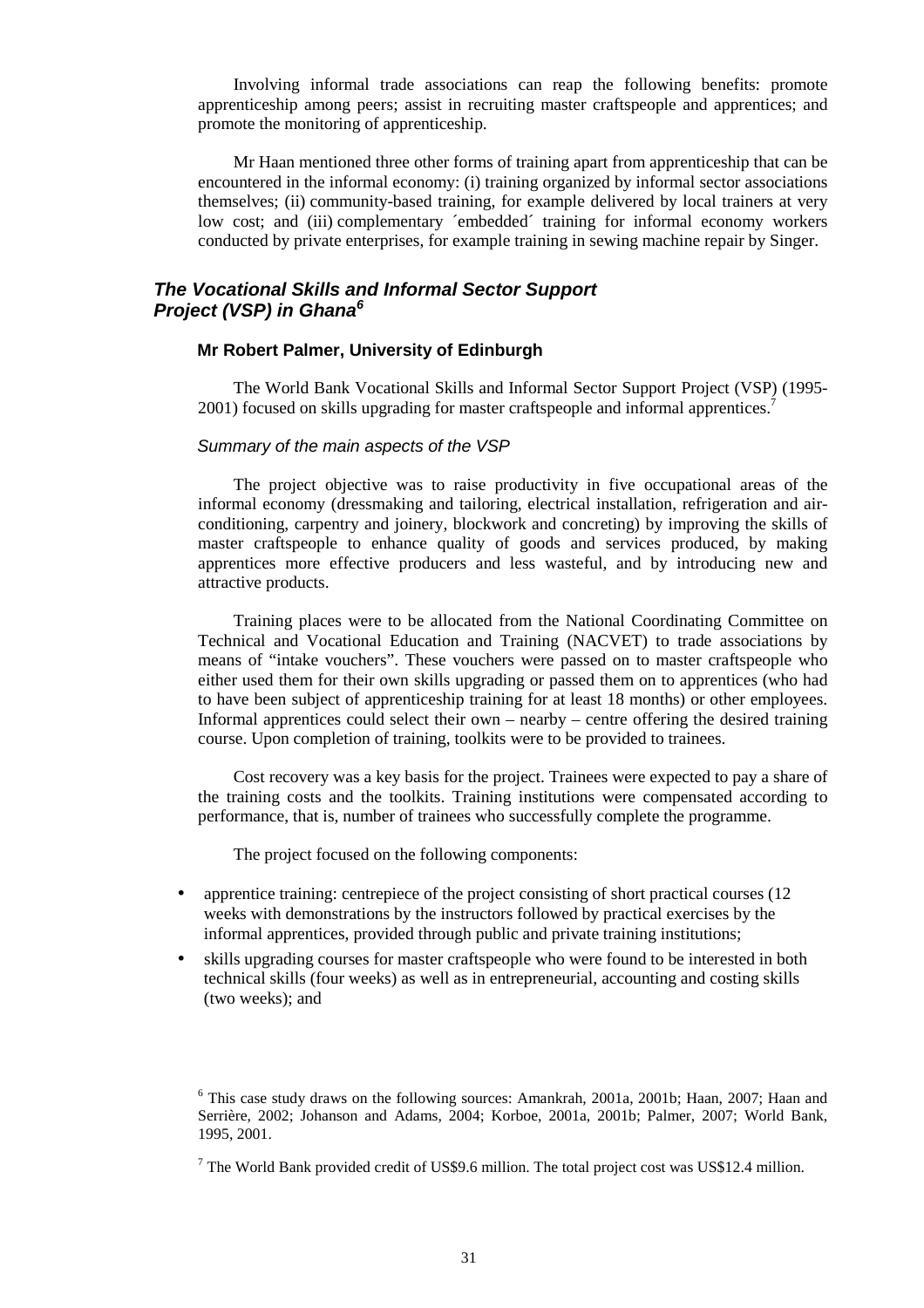involving local informal sector associations (ISAs) in designing the training courses, selecting the participants and choosing the tools for the graduates.

VSP provided incentives for apprentices to be trained: a small training allowance; the opportunity to purchase tools at subsidized rates; and a "World Bank" certificate on completion.

#### Results and impact

The VSP trained 14,565 apprentices, against a target of 15,000, in five trades in 39 selected public and private institutions. Although an exact gender breakdown of the number of apprentices trained is not available, since four out of five of the VSP trade areas were male dominated, it is clear that the VSP benefited male apprentices more than female apprentices. Apprentices that were trained under the VSP indicated that they experienced improvements in: reading of formal technical designs; turning out better finished products and providing safer services; improved prospects as they are sought after by some employers; and enhanced self-esteem. Skills to make higher quality products improved the apprentices' status as they were envied by the non-enrolled peers for superior skills and better respected by their master craftspeople.

Under the VSP, 9,304 master craftspeople (20 per cent female) received technical training (the target being 5,000) and 7,666 master craftspeople (30 per cent female) benefited from entrepreneurship training (the target being 5,000). The master craftspeople improved their technical efficiency and productivity, for example, in undertaking of minor repairs of own tools; safer and more reliable production methods; improved creativity; and improved ability to set profitable prices for products.

#### Main implementation challenges

A number of problems associated with the VSP led the World Bank to rate the project as 'unsatisfactory' at the implementation completion reporting stage in terms of achieving its objectives. Some problems included:

- Due to weak institutional linkages and limited cooperation between key government and NGOs in the area of vocational training and employment start-up, VSP graduates lacked access to an integrated package of services (credit, extension services, post-training support, and social protection).
- Many ISAs were reluctant and lacked incentives to distribute "intake vouchers" to members, and to recruit training participants. Some failed to verify the eligibility of applicants and the executives of others attempted to gain personally by selling the available training places. The fact that the programme had to offer tools at a discount to master craftspeople taking part in the scheme shows that master craftspeople had to be enticed to participate.
- The voucher scheme failed as voucher holders lacked a meaningful choice between training institutions; it involved relatively high administrative costs, and trade associations were not compensated for marketing and processing the vouchers.
- Trade association members had chosen toolkits that were inferior, which also indicates the low level of commitment.
- Due to relatively small numbers of participants, the impact on the wider informal economy was insignificant. The government did not have the finance to scale up or continue the project once the donor funding ended.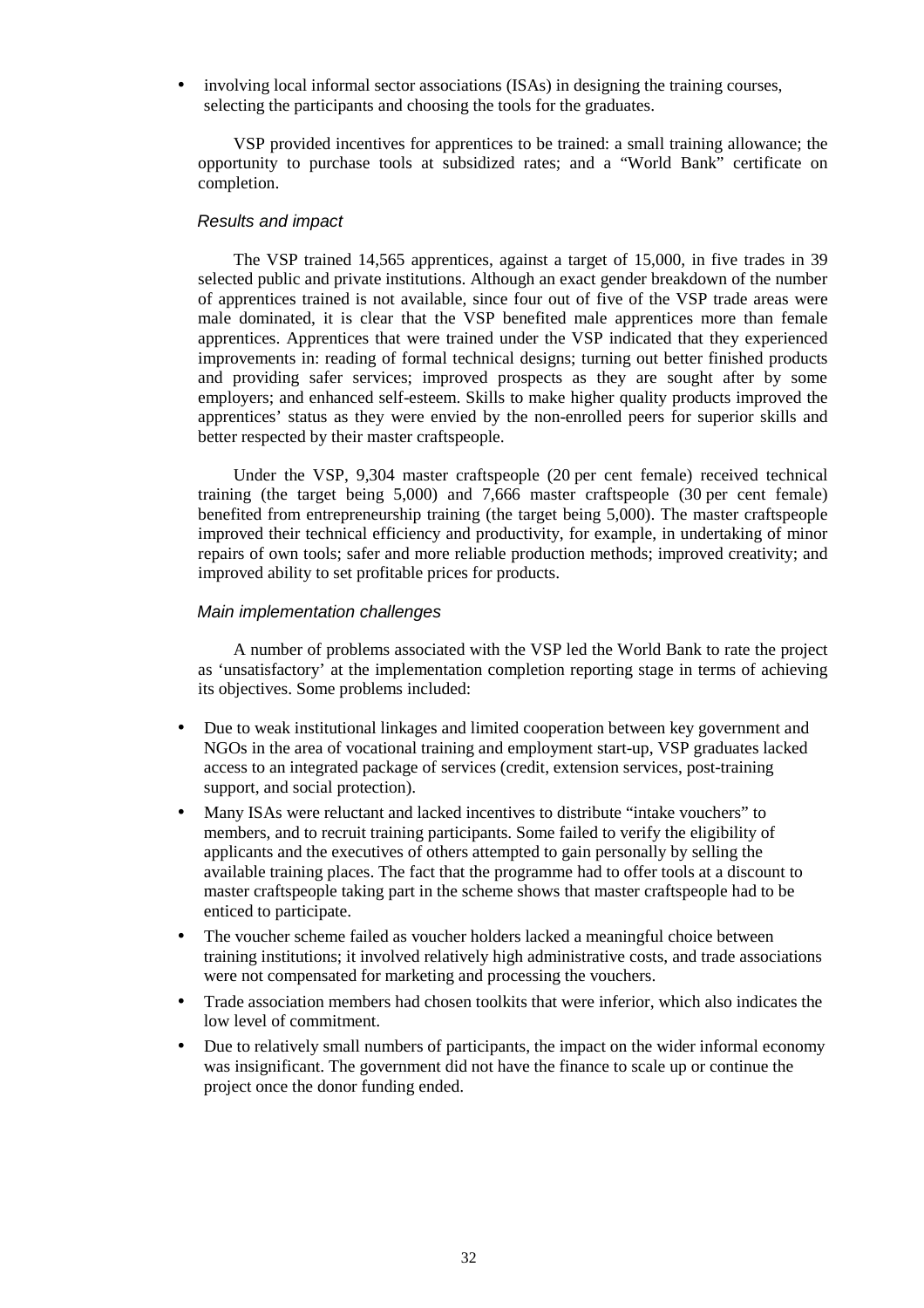#### Main lessons learned

- After some initial hesitation, the VSP-organized technical training aroused widespread interest among VTI instructors, master craftspeople and apprentices, who perceived the courses as a 'quick route' to skills development.
- Job-oriented competency is achieved more quickly in shorter courses of durations between six to 12 weeks that focus on practical skills rather than lengthy theoretical classroom instruction.
- Private training institutions demonstrated greater flexibility to adapt the content and duration of training to the market, picked up innovative training approaches more quickly and needed less support to carry out training on their own.
- Training fees are acceptable for participants when training is felt to be relevant, but there is a need to pay allowances to poorer trainees.
- Providing financial incentives for instructors and training institutions and other participants is important.
- Information on demand for skills is crucial for adjusting training offerings. There is a need for advance planning and marketing for each training cycle to meet the skills demand of enterprises.
- Vouchers allow students to choose their training providers, which fosters competition among the providers, resulting in either lower costs or higher quality. Experience in the VSP shows that a region has to have a concentration of training institutions in order for a voucher system to provide real trainee choices and stimulate competition among providers.
- Tracer studies are critical for feedback.
- In order for graduates to get integrated post-training support, the relationship between key government institutions and NGOs concerned with vocational training and employment start-up needs to be improved.

## DISCUSSION: EXPERIENCE AND LESSONS FROM PROJECTS (II)

The discussion focused on the **difference between East and West African training systems** in the informal economy. The argument was put forward that informal apprenticeship in East African countries tends to rely more on an individual agreement between a trainer, craftsperson or teacher and a worker, trainee or apprentice, and that it lacks the institutional arrangements prevailing in West African countries. Trainer and apprentice negotiate the skills to be transferred and the fees and the labour the apprentice has to provide. Once the workers have acquired the skills, they will leave the provider of training. The master craftsperson and apprentice have to be convinced that the training offered is worthwhile for both of them. Policies and projects to improve training and skills development therefore focus on building up supply and demand for training, and on developing training products that are paid for. This more market-based approach may imply a higher flexibility of the system which allows for new skills to be introduced rather quickly into apprenticeship, for example mobile phone repairing. However, it was recognized, that much more research is required on informal apprenticeship in East Africa. (Mr Haan, Ms Nübler)

The francophone West African countries are becoming aware of the low degree that technical and vocational training contributes to enhancing employability of youth. This is why all countries are presently considering a **restructuring of informal apprenticeships** including the integration of structured traditional apprenticeship into the institutional training system. Consequently, this would lead to certification recognized at national level. (Mr Haan, Ms Salakana, Mr Walther, Ms Nübler, Ms Haidara)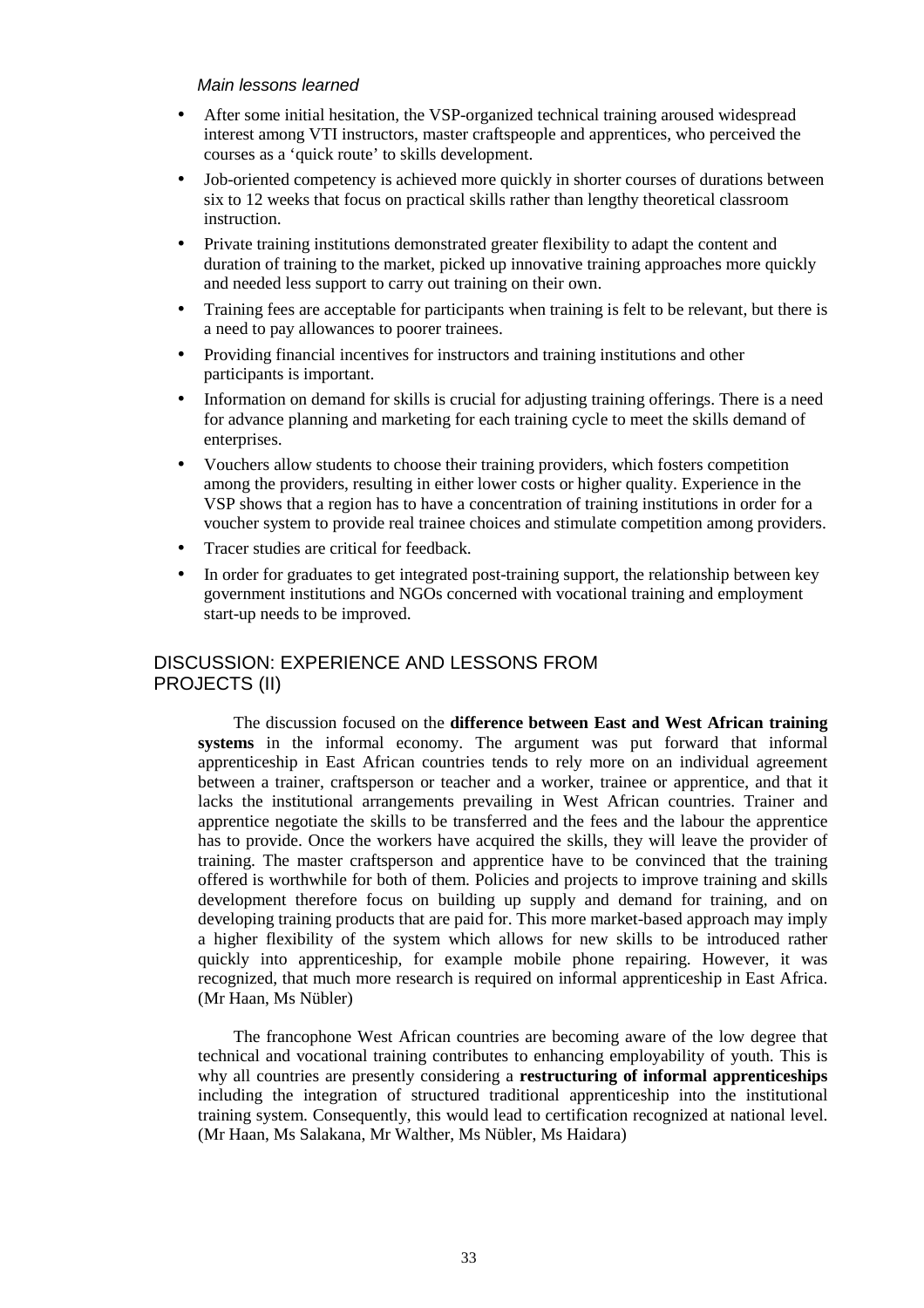Many countries have national **training funds**, and their challenge ahead is to convince the fund managers to spend money for training in the informal economy. However, several anglophone African countries do not have national training funds. Therefore, the question was raised as to how complementary training should be funded. A solution would be to build up a training market with demand and supply of training that is offered at a certain cost. The common rule is that pre-apprenticeship training is usually funded by the state; the rest is self-funded.

## **3.3 The institutional framework of apprenticeship systems in West Africa**

#### KEY QUESTIONS FOR THIS SESSION

How do informal institutions shape the performance of apprenticeship systems in the informal economy with regard to training outcome and development goals?

What role do social networks play for informal institutions to work?

What forces induce institutional change?

What is the meaning of "formalization"?

## INTRODUCTION

#### **Ms Irmgard Nübler, ILO**

In analyzing the institutional framework governing apprenticeship in the informal economy, the distinction between functional and development objectives was highlighted once more. The functional perspective focuses on the interests of the different actors and on their incentives to participate in training. The development perspective is largely normative and analyzes to what extent institutions promote desirable outcomes.

Apprenticeship systems in the West African region are embedded in an informal institutional framework, that is, rules of behaviour based on socially-shared values and norms. These rules are created, communicated and enforced outside legally-binding channels. In other words, whereas formal institutions are enforced by governments, trade unions and employers' organizations, informal institutions are enforced by social networks, informal associations, communities, and so forth.

## **PRESENTATION**

## **Apprenticeship systems in the West African region: An institutional framework**

#### **Mr Sebastian Buckup, ILO**

#### **Introduction**

Given the long duration and complexity of apprenticeship agreements, the question arises as to how the informal institutional framework provides incentives for apprentice and master trainer to trust in each other's cooperation and to conclude an apprenticeship agreement?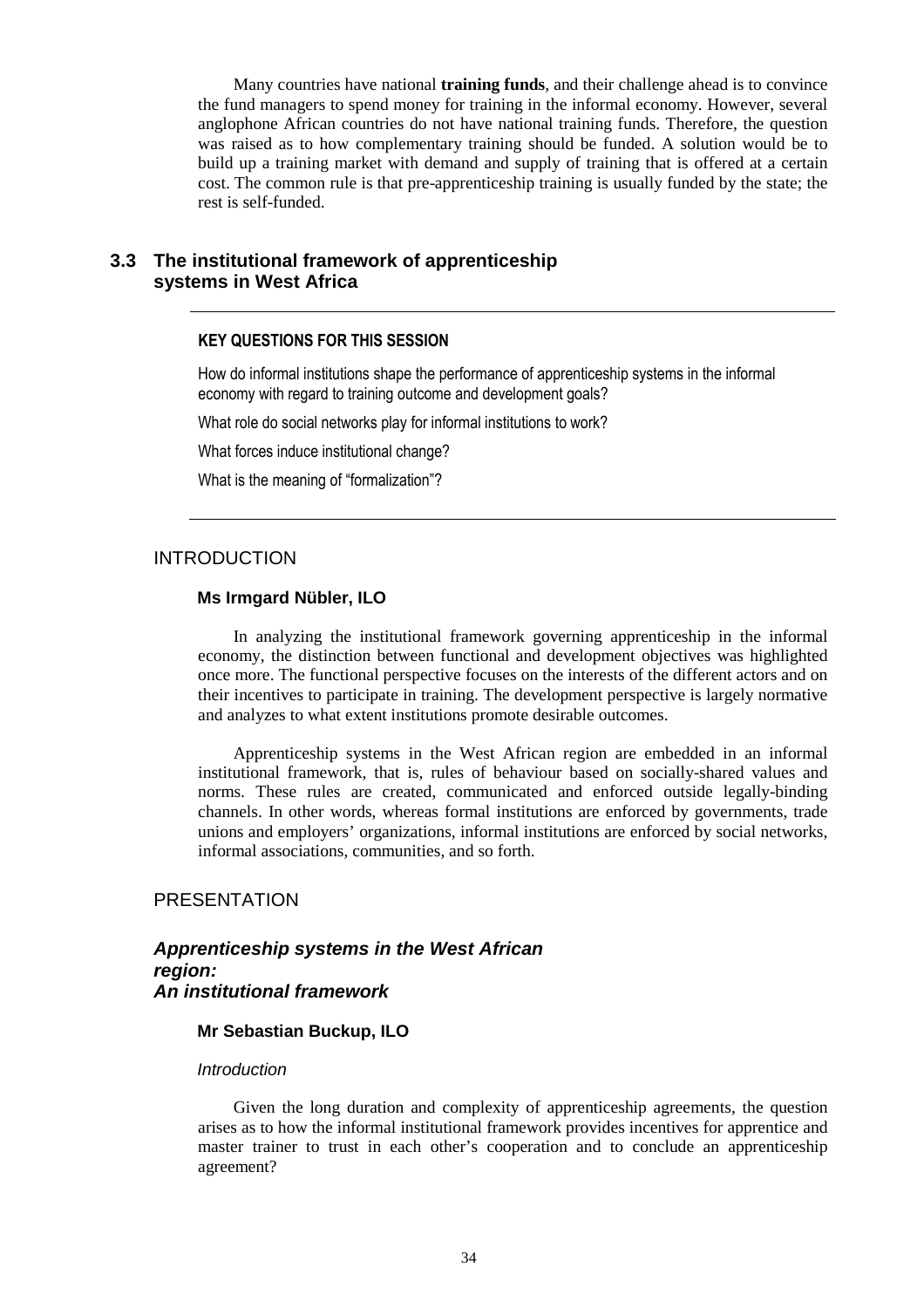## Governing the apprenticeship system

The rules, tradition and norms governing apprenticeship are enforced in social networks and this makes cheating or exploitation less attractive than cooperating. For these to take effect three conditions need to hold: First, cheating needs to be visible, that is, there needs to be a certain degree of transparency. Second, the threat of sanctions needs to be credible. Third, the sanction needs to have an impact in terms of outweighing the "gains from cheating". Social networks, that is, ties of kinship, friendship and community, are pivotal in creating these conditions through several "channels":

- Affection: apprenticeships take up to four years in Benin, Ghana and Togo and up to seven years and more in Niger and Senegal. Particularly in rural areas one may observe what is sometimes called "child fosterage": the apprentice is brought into the master trainer's family before the apprenticeship begins and lives with them during the apprenticeship. This way the training relationship becomes closely linked with a personal relationship which creates trust and avoids opportunistic behaviour.
- Socialization: moral rules and religious beliefs often play an important role for the enforcement of apprenticeships in traditional trades. The mabube weavers in Senegal provide an illustrative example: considering weaving as a potentially dangerous activity which is associated with spirits, they believe that passing on too early the secret lore which protects the weaver from the spirits causes harm to the apprentice – a mechanism to prevent apprentices from defecting. Beliefs of this kind are transmitted through and saved in social networks.
- Reciprocity and reputation: when master trainer and apprentice have strong social ties between each other, there is a good potential for reciprocity in case of cheating. In other words, social networks create interdependencies. Furthermore, they provide effective communication channels among group members and can hence shape the reputation of an actor.
- Communal sanctions: networks facilitate cooperation between group members. One example is the enforcement of informal trade certificates in Togo: entrepreneurs without certificates, that is, those who finished training without the master trainer's consent, are likely to encounter harassment and threats of having their enterprise demolished.

Overall, social networks help disseminate credible information and provide an effective monitoring mechanism; they create interdependencies which make sanctioning threats credible; they shape individual and collective learning processes; and they solve collective action problems, increasing the impact of communal sanctions.

However, governance through social networks also has important disadvantages: When access to training depends on social networks rather than merit, both trainer and apprentice may lack incentives to make an effort to participate; and disadvantaged groups may remain excluded.

Other enforcement mechanisms exist to maintain the training agreement:

- Trade secrets: master craftspeople may hide a crucial skill from the apprentice to force them to stay. However, this decreases the enterprise's productivity and potentially also the motivation of the trainee.
- Payment structure of apprenticeship fees: in many West African apprenticeship fees are common, for example, Ghana with more than 95 per cent. The timing of the payment can be used to shape the incentives of master trainer and apprentice. In Ghana some 20 to 40 per cent of the fees are paid at the end to make sure the master trainer sticks to the apprenticeship agreement.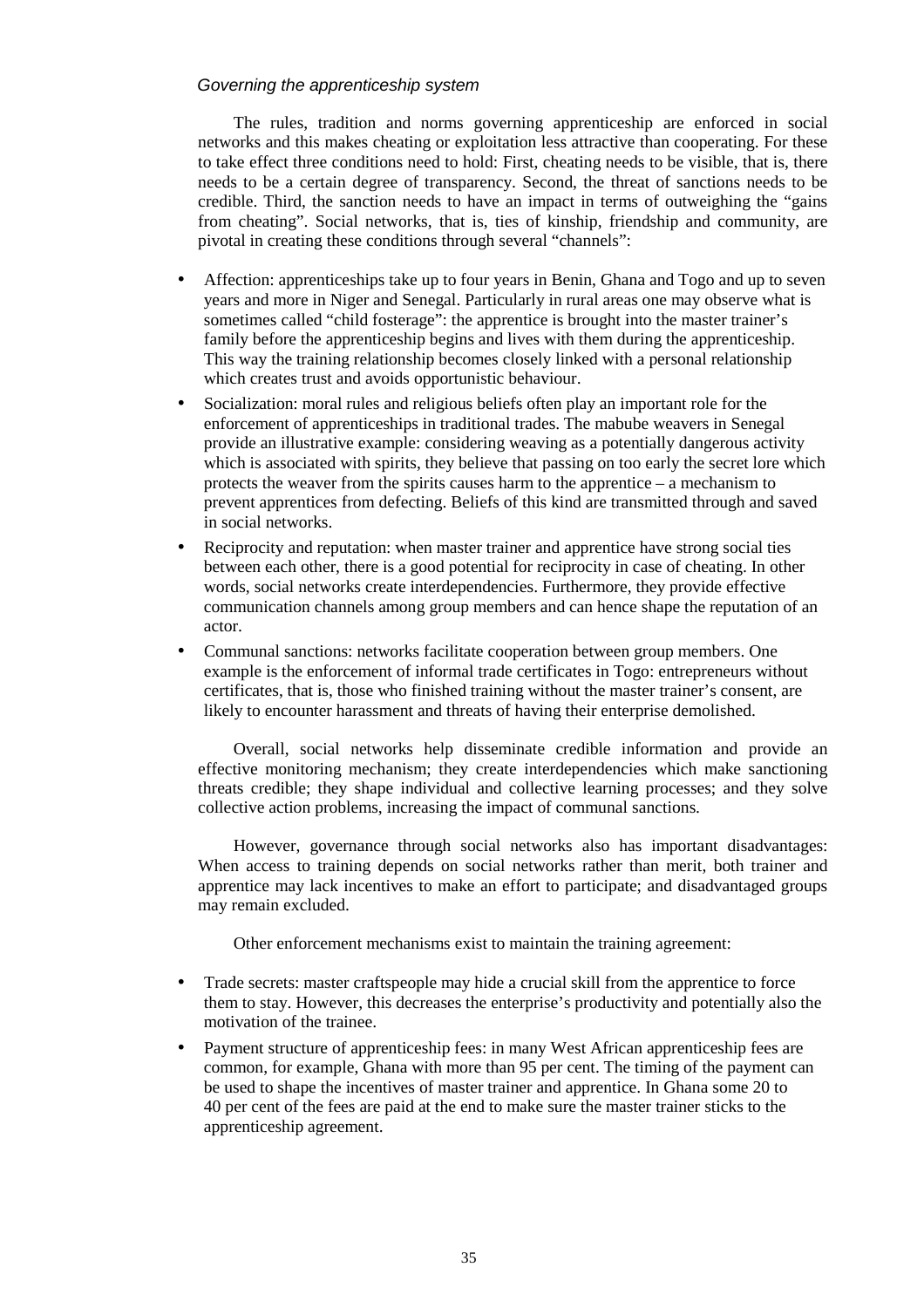Linkages between the informal apprenticeship system, social networks and labour market outcomes need to be clearly understood. Future research may also focus on alternative enforcement mechanisms and their consequences on quantity, quality and access to training in the informal economy.

#### Challenges to the apprenticeship system

The informal apprenticeship system in its existing form is increasingly challenged by important changes in the socio-economic environment:

- Technological change: apprenticeship needs to respond to new and increasingly complex knowledge, particularly in modern trades characterized by rapid technological change.
- Emerging new professions: adaptability, for example, to new professions in the information and communication technology (ICT) field challenges traditional cognitive job-based teaching methods.
- Urbanization and population growth: the stability of the apprenticeship system could be jeopardized as social networks break down in urban and semi-urban areas without being replaced by strong voluntary associations.
- Health threats: pandemics like HIV/AIDS might affect investment in training.
- Political pressure or neglect: if systems are constantly neglected by policy-makers, the lack of support could affect the system's viability in the long-run.

## DISCUSSION: THE INSTITUTIONAL FRAMEWORK

Discussants argued that the focus on **social networks** may disregard the relevance of economically driven networks, such as purchasing associations. Linkages between these different types of networks need to be carefully examined in African societies. Whereas some years ago, the development discourse overemphasized the economic dimension of personal relations, the social dimension should not be overemphasized today. Ms Nübler underlined that institutional economics combines both perspectives. Informal associations, for example, are players with mainly economic, but also social purposes. Mr Buckup explained that social networks can help enforce economic goals.

Discussants confirmed that social and economic networks are presently under stress. Efforts to formalize informal apprenticeship and to achieve decent work need to help **changing informal institutions, and thereby changing social behaviour.** In order to influence social behaviour, the GTZ has had some experience by using the "profitable social management" method. (Ms Grunwald) Discussants highlighted that social realities can only be changed if all partners and stakeholders are involved. Collective agreements therefore play a vital role for the setting of rules.

Mr Walther added that the major impediment to enhanced productivity is the enterprises' **lack of access to financial resources, advanced technology and skills**. An Agence française de développement (AFD) study revealed that 80 per cent of master craftspeople considered improving access to markets as the highest priority.

**Health issues** are a major concern, for example in Swaziland. Thirty per cent of teachers died of AIDS. In the light of high HIV prevalence rates, Ms Grunwald raised the question on the consequences for the provision and organization of long-term training by master craftspeople and trainers for supplementary training.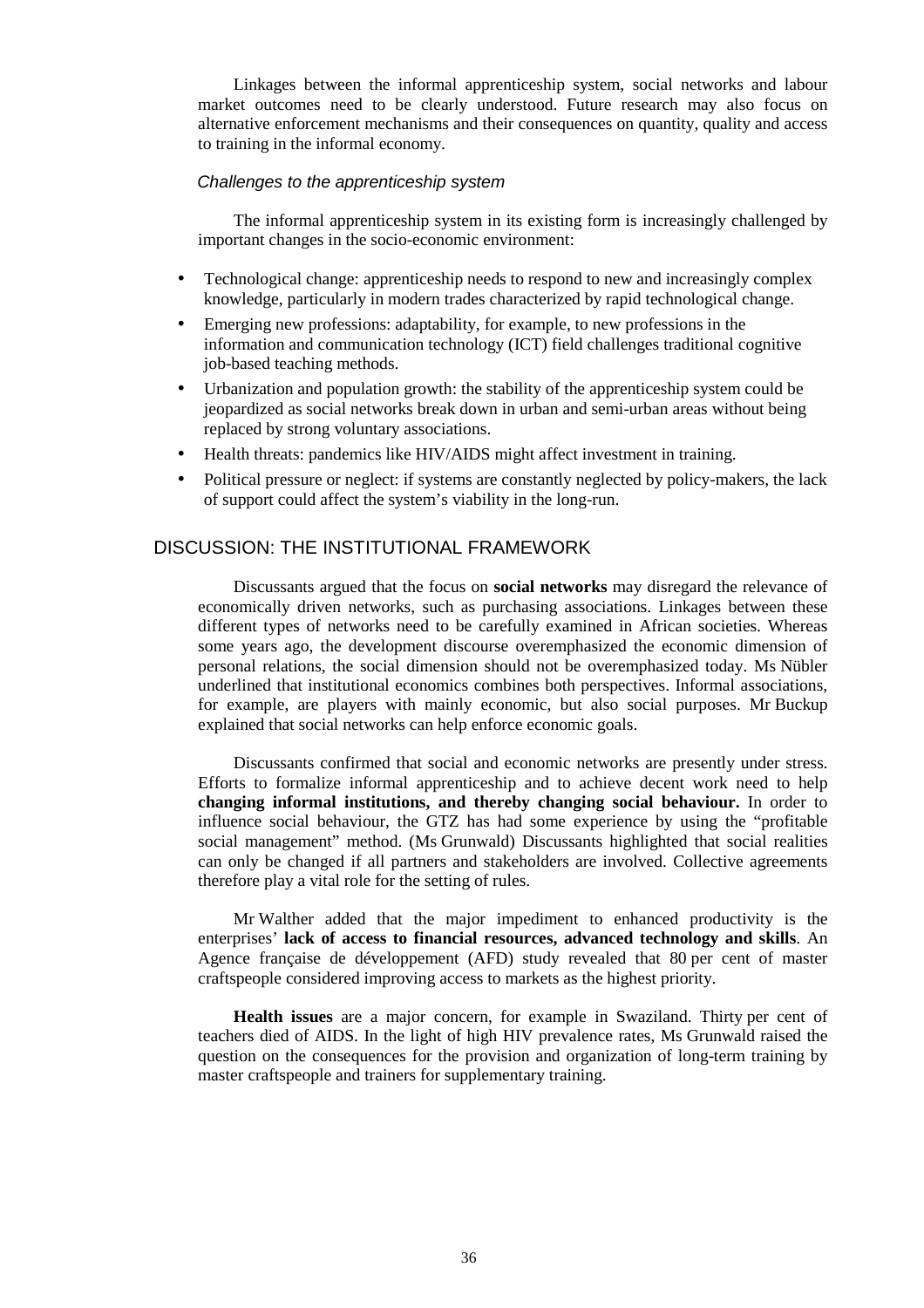## **3.4 Policies and strategies to improve the institutional framework: Role of governments, employers' and workers' organizations**

#### KEY QUESTIONS FOR THIS SESSION

What policy areas are addressed by governments in West-African countries aiming at promoting apprenticeship training in the informal economy?

How do present formalization efforts relate to and interact with the existing informal institutions: do formal institutions substitute, complement, accommodate or compete with informal institutions?

What is the impact of policies in terms of training, development and decent work objectives?

What have been the major impediments to change and reform?

What is the role of employers' and workers' associations in promoting apprenticeship in the informal economy?

What lessons can we learn from country experience and what is good practice?

## INTRODUCTORY PRESENTATION

## **Formalization of the informal economy: Different perspectives**

#### **Ms Azita Berar-Awad, ILO**

#### **Introduction**

Ms Berar-Awad underlined the relevance of apprenticeship in the informal economy, and discussed ILO perspectives on formalization.

The informal economy is gaining new momentum in policy discussions and academic research. Although different organizations might have different views on concept and measurement, it is commonly agreed that the informal economy is not disappearing but growing. It emerges in new forms and places, also in industrialized countries. Hence, the informal economy is no longer a phenomenon linked to traditional forms of production and the question of the quality of informal employment becomes crucial.

While it is recognized that the informal economy is the only source of livelihood, jobs, income, and solidarity networks for millions of people, the image of low productivity, vulnerability, poverty, lack of protection, and the impossibility of making long-term projections for the people working in informal jobs, remains. Even though not everyone in the informal economy is poor, ways should be found to lead people out of informality.

There is no single or "one size fits all" solution to informality and the identification of feasible solutions requires a productive search examining different experiences and "good practices".

#### What is formalization?

There is no "ILO approach" to formalization. The 2002 International Labour Conference agreed not to talk about "formalization per se", but about incorporating the informal economy into the mainstream economy. The concept of "formalization" itself is not well defined and there are ongoing discussions as to what formalization really means.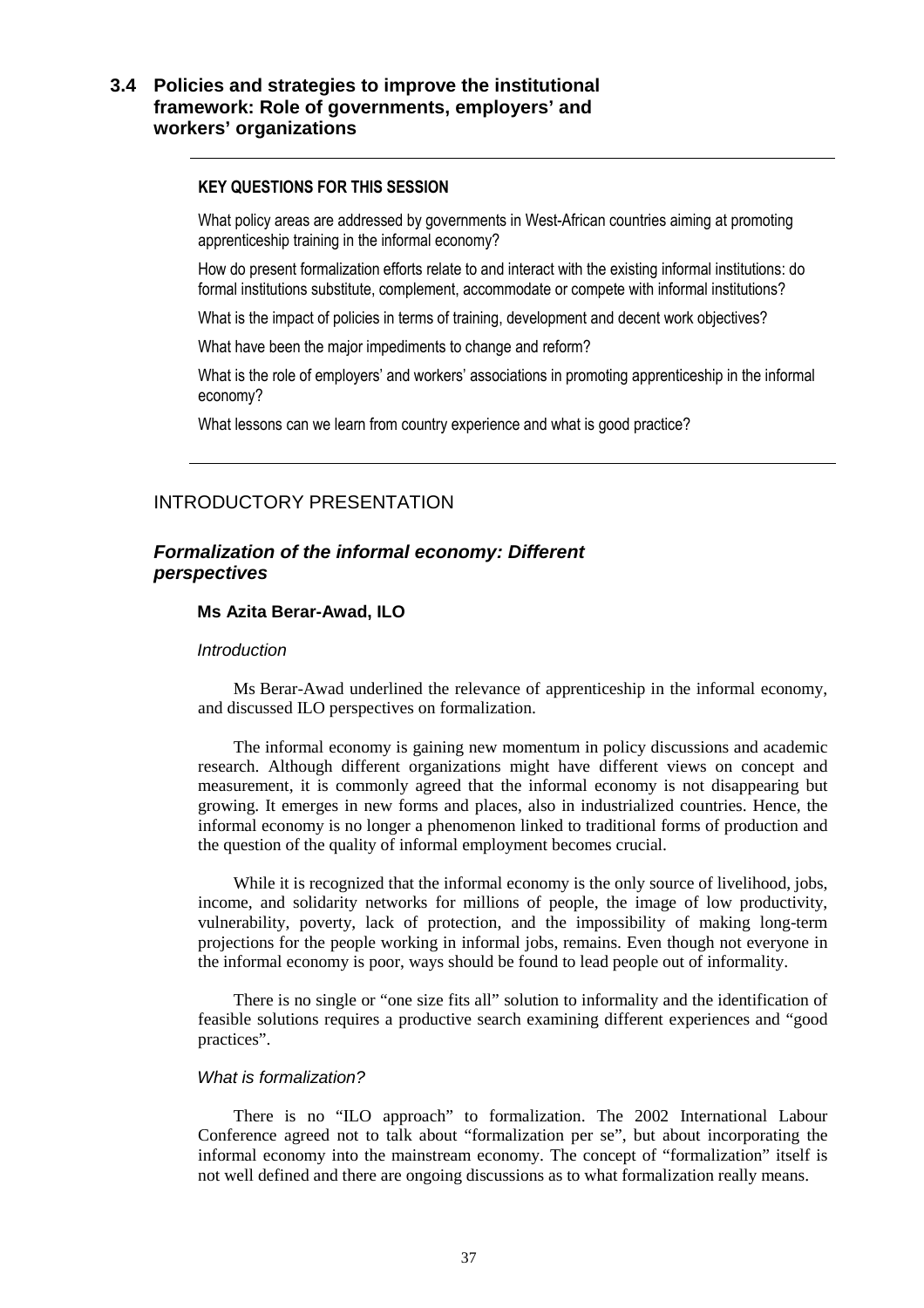There are two very extreme ideas on formalization: the first attempts to project on the informal economy the same labour relation models that have developed in industrialized countries. The focus is on implementation of formal rules and on inefficiencies. This view implies an approach to formalization which is focusing on enforcement and inspection. The second considers the informal economy as a totally different culture as compared to the formal economy. The industrial model has been introduced by colonialism which only reaches the small formal segment of the economy. This view talks about informality in an almost romantic way as the "traditional way" of doing things. It is important to find a solution between these two extreme ideas as both have their own limitations.

The ILO talks about "progressive" formalization. Employers focus on the process of registration of micro and small enterprises. The aim is to provide the right incentives to enterprises to register. The workers focus on organization, representation and voice. For governments, the concept of formalization includes access to formal systems of resource allocation, for example micro finance, enlarging the tax base, and access to a minimum coverage by the social protection and social security system. The ILO's view on progressive formalization includes all these aspects.

#### Skills and the informal economy

Skills acquisition and development in the informal economy often face resistance by various actors, as the approaches have not been flexible enough. A "dual training system" may be one approach to incorporate the informal economy into the mainstream economy.

### PANEL PRESENTATIONS

## **Dual apprenticeship in the informal economy: The cases of Benin, Senegal and Togo**

## **Mr Richard Walther, Agence française de développement (AFD)**

#### The place and role of the informal economy

Mr Walther proposed to identify the informal economy according to the definition adopted in 1993 by the "International Conference of Statisticians". The definition stipulates that there are no written records in informal enterprises for expenditure and reinvestment, and that these enterprises are not separated from the households to which they belong.

The informal economy plays a major role in creating employment and national wealth in West Africa. Although traditional apprenticeship is the largest training provider in Africa, there are no statistics on the number of people trained. The informal economy is the major training provider in Benin, Togo and Senegal (in Senegal, the formal TVET system caters for 7,000 trainees while for example the private car repair enterprises on their own train around 348,000 apprentices).

The craftspersons are the real evaluators of the apprentices and should be integrated into a system of follow-up designed by trainers and craftspeople to evaluate training outcomes. Certification should be part of the process, since experience has shown that companies prefer hiring an apprentice with certificate over hiring a certified TVET student. Such a system obviously needs financial resources which have to be reserved by the public authorities. This commitment of the authorities is crucial.

Craftspersons and micro-entrepreneurs are aware of the need to adapt their products and services to the level of technology and quality required by the market, but they lack financial and human resources and access to information. In the case of Benin, trade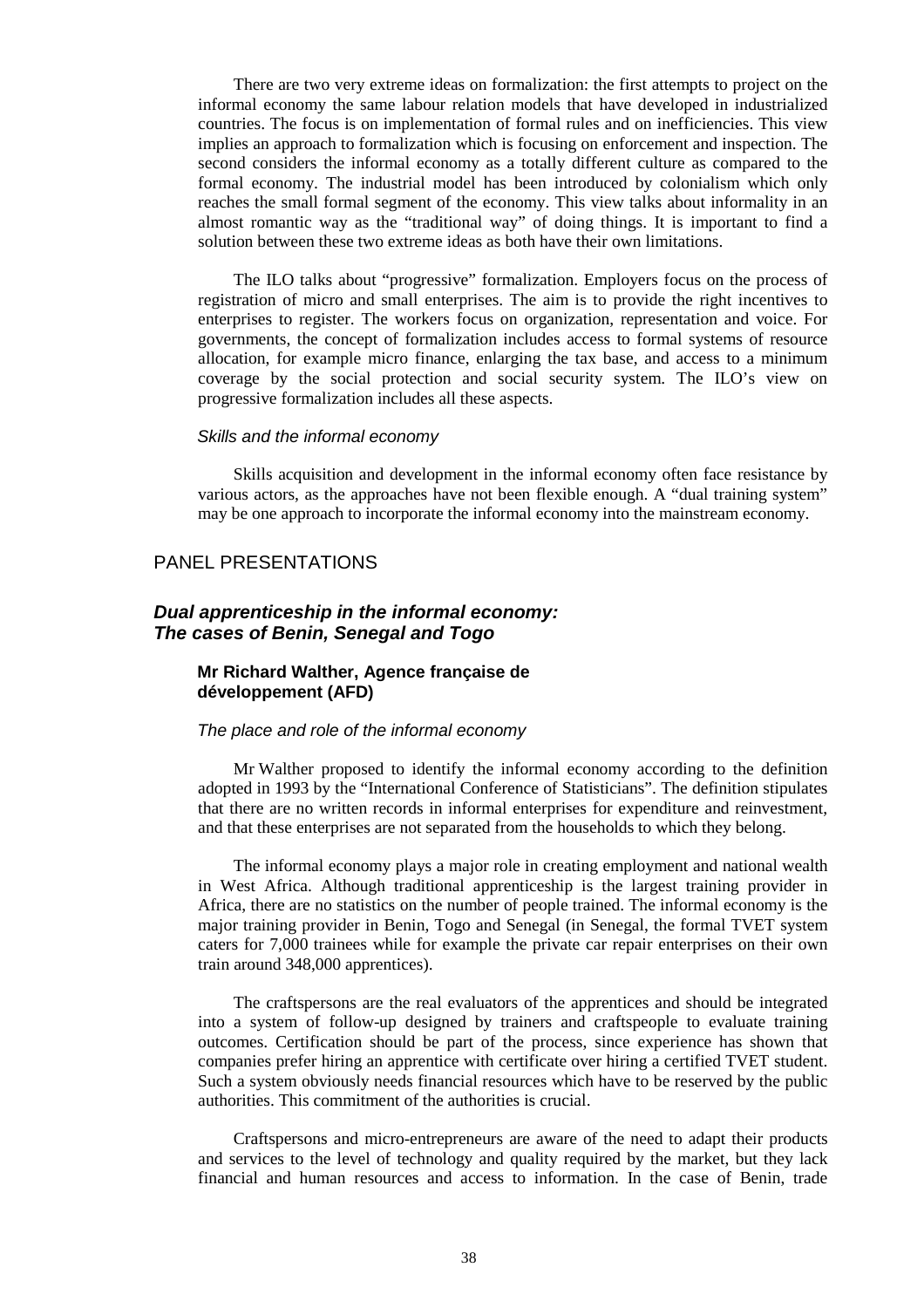associations are working on how to upgrade the skills of apprentices and master craftspersons at the same time. AFD is considering possibilities to address these challenges in different sectors, in order to identify the best innovations and apply a coherent system.

#### The case of Benin

In the case of Benin, a broad, unified approach to reform was applied. At the beginning of the 1990s, the economic and social partners agreed on including the informal economy in the national reform process. In 1998, a national training policy was defined aiming to introduce an improved traditional apprenticeship system into an overall vocational and job training system. Part of this process was the creation of the Ministry of TVET and the training fund, in order to support the reform.

Clear roles for the key stakeholders improved the organizational dynamics in this process. The National Federation of Benin Artisans (FENAB) played a core role, while the Government was taking on regulatory action. The social partners recognized their responsibilities for dealing with the informal economy. The donor agencies were key in structuring the process.

On this basis, the traditional apprenticeship system could be converted into a dual one. It included the identification of specific qualification levels for apprentices and craftspersons, the creation of a series of regulatory instruments (guidelines for introduction, organization, evaluation, contract and financing) and a coordinated management. The training scheme is open for apprentices aged over 14 who have completed at least four years of primary school. The training usually lasts for three years and once a week the apprentice receives three 200-hour phases of training at a training centre.

Skills of apprentices are assessed. The assessment method seeks to establish a balance between theory and practical tests, and between a continuous assessment and examinations.

First outcomes of this process: 294 apprentices were assessed in 2006, of whom 292 were certified, another 3,000 assessments per year are planned for the coming years. Companies prefer to hire someone with a certificate from dual apprenticeship (Certificat de qualification professionnel (CQP)) over someone with a training centre certificate (Certificat d'aptitude professionnelle (CAP)). Funding is provided by various sources including Swisscontact, the French cooperation, training centres and the apprentices themselves.

With regard to financing, there is a clear lack of national resources to support the new scheme. Besides, the craftspeople and their families have difficulties in paying their 5 per cent share, and the assessment sessions are rather costly (54,707 FCFA per trainee in 2006; approximately US\$130 at current rate of exchange). Furthermore, support for labour market insertion of young graduates is still weak.

#### The case of Togo

In Togo, the new apprenticeship scheme was designed much in the same way as in Benin, based on a dual training with CQP certificates. The apprentices enter at an average age of 16 and the duration is between two and five years. The apprentice attends a oneweek course per month in the training centre. The educational requirements for entering the schemes are different for traditional and for the more modern, urban occupations.

Assessments of the system in Togo have found:

• a strong demand of craftspeople to be trained along with the trainers, to also access new technologies and equipment;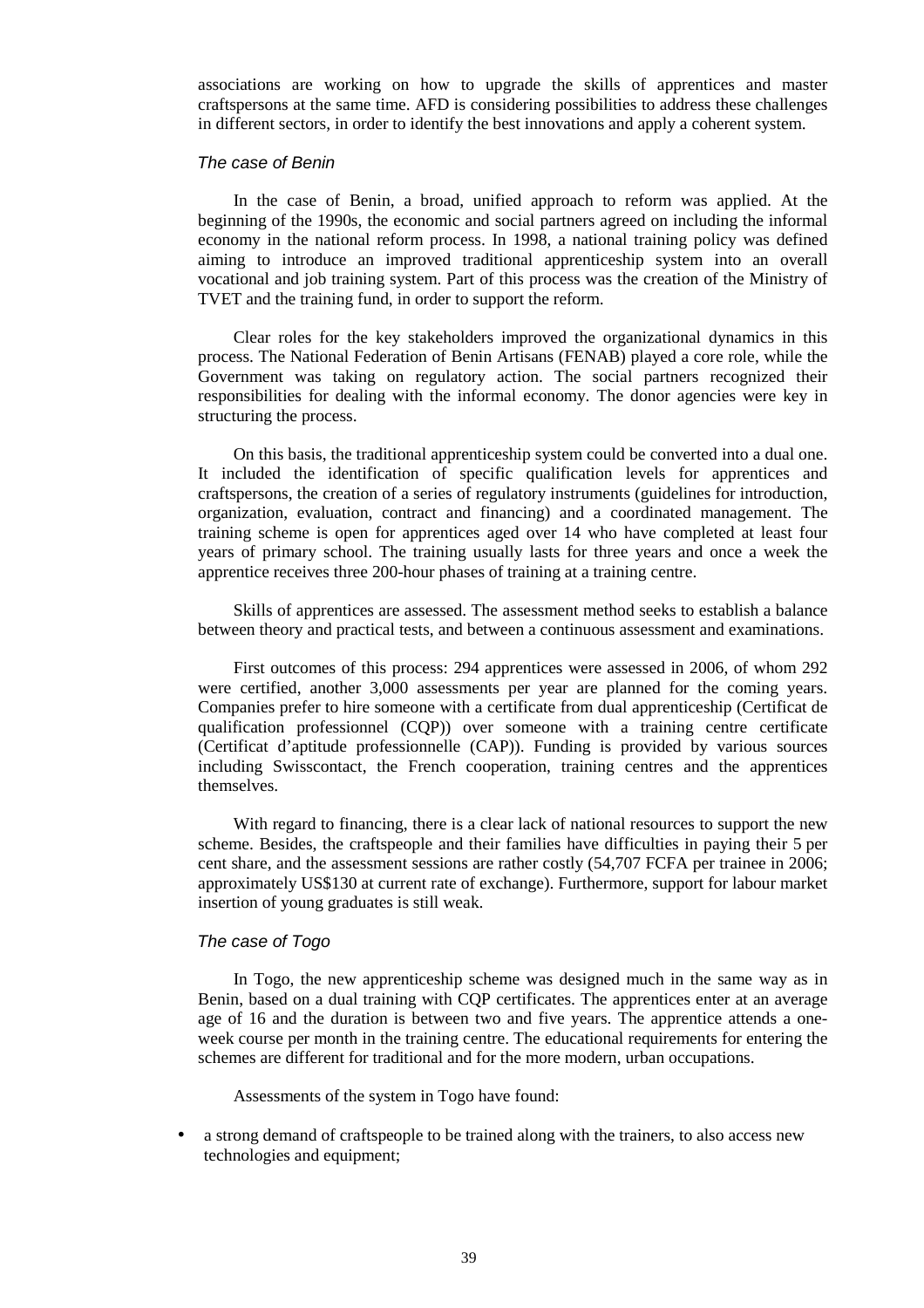- a lack of human resources in the Ministry to follow up, assess and extend the system due to scarce information and deficient assessment means;
- a lack of financial means in training centres to maintain and update equipment;
- that "dual apprenticeships" are recognized by the modern companies;
- a lack of formal jobs which means that financial resources are needed to help the apprentices create their own jobs or activities.

## The case of Senegal

In Senegal, the reform of the apprenticeship system is an ongoing process. The TVET Ministry intends to identify best practice among all apprenticeship experiences in order to set up a "model dual apprenticeship approach" within the formal training system. The social partners and professional organizations are involved in piloting this scheme. AFD is supporting three studies in order to analyze the current situation of apprenticeship in the informal economy in three different sectors: clothing/textiles, car repair and construction/public works.

The studies make proposals on possible structures of reorganized apprenticeships.

#### Conclusion

The reform of traditional apprenticeship is at the top of the agenda in various West African countries. Governments realized that formal training does not necessarily lead to formal employment. Reform of training systems is needed to make them more effective. The current reforms intend to stimulate job creation for youth and link formal and informal training through a comprehensive and integrated training system. The experience in Mali (see presentation by Ms Haidara in sections 3.2 and 3.4) has shown that bringing a new, dual approach into the formal training system changes the whole value system and training becomes much more practical and less theoretical.

Furthermore, public-private partnerships and a coordinated management involving all stakeholders are vital for the success of the reforms. The dual apprenticeship may become one model for successful post primary training in West Africa. A reorganized apprenticeship system is the only way of ensuring that a maximum of young Africans can acquire the skills needed to stimulate the informal economy and encourage the shift from a survival-based approach to a development-based approach. There is a need to address the subsistence economy and to improve their productivity. The higher the training level of the young people in this sector, the higher their earnings and the greater the probability of moving into better, more formal employment.

#### Questions for the future

- What is the cost of dual apprenticeship system in comparison to the present TVET system and who will pay for what?
- How can the skills of trainers, master craftspersons and apprentices be improved at the same time while also creating a link between initial and continuing training?
- How can policy-makers upgrade such a system and how can the system be adapted to the requirements of new jobs? Maybe technical universities could help.
- How can the new system be managed by a balanced partnership of public authorities, social partners and the various stakeholders?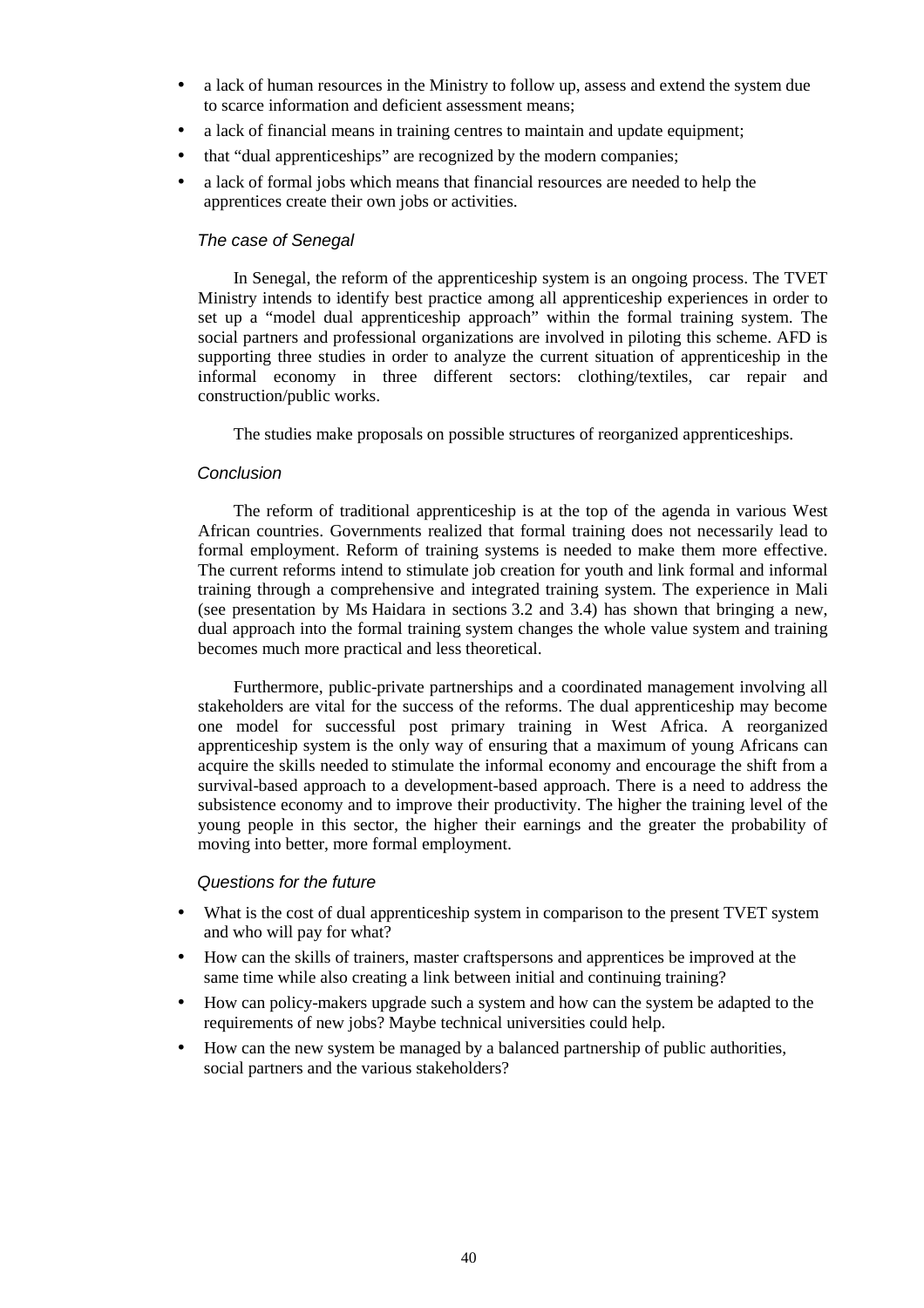## **Policies and strategies to improve the institutional framework for informal apprenticeship training: The case of Ghana**

#### **Mr Robert Palmer, University of Edinburgh**

The informal apprenticeship training in Ghana is responsible for some 80 to 90 per cent of all basic skills training in the country. Approximately 5 to 10 per cent of training is delivered by NGOs, for-profit and non-profit providers.

#### The institutional framework

The National Vocational Training Institute (NVTI), set up in 1970 is responsible for the nationwide coordination of all aspects of vocational training including apprenticeship. However, the main programmes of the NVTI's Department of Apprenticeship have been targeted at training "formal" apprentices.

A National Coordinating Committee on Technical and Vocational Education and Training (NACVET) has been set up to coordinate skills training across nine different ministries. Yet, so far it has failed to design a national policy for skills development. It suffers from capacity problems and ongoing tensions between the two parent ministries, which are the Ministry of Education and the Ministry of Manpower, Youth & Employment. NACVET is currently being replaced by a Council for TVET (2006/7).

The 1998 Children's Act outlines the legislative framework for informal apprenticeship. It defines a minimum age of 15 years, sets out the master craftspeoples' responsibilities, and specifies the content of apprenticeship agreements. One of the most important elements of the institutional framework for informal apprenticeship is informal sector associations (ISAs). They are actively involved in the supervision of skills training.

However, ISAs are not necessarily strong, effective and representative. They act as intermediaries between member enterprises and the government, but their purpose is usually political (such as the collection of taxes) rather than the provision of active support to its members. A World Bank evaluation concluded that most of the associations they examined only existed in name and were not mobilizing local artisans.

Young people trained through informal apprenticeship have two certification options:

- certificates awarded by informal sector associations;
- NVTI proficiency certificates on the basis of a non-written competency-based skill test. Many informal apprentices do not register for the NVTI examination.

There is no data on how many informal apprentices participate in the test and how many pass and receive certifications.

#### Policies and strategies to improve the institutional framework

Specific policies have helped to improve the institutional framework of informal apprenticeship, such as Ghana's Poverty Reduction Strategies (the GPRS I and II), the 2004 Education Reform White Paper and the 2004 TVET Policy Framework.

The policy framework for TVET lead to the establishment of a Council for TVET (COTVET) which coordinates and oversees the broad spectrum of formal, informal and non-formal education and training across ministries. COTVET includes an Informal Sector Affairs Division which will develop policies and programmes for strengthening informal apprenticeship. It aims at reforming and strengthening the system by introducing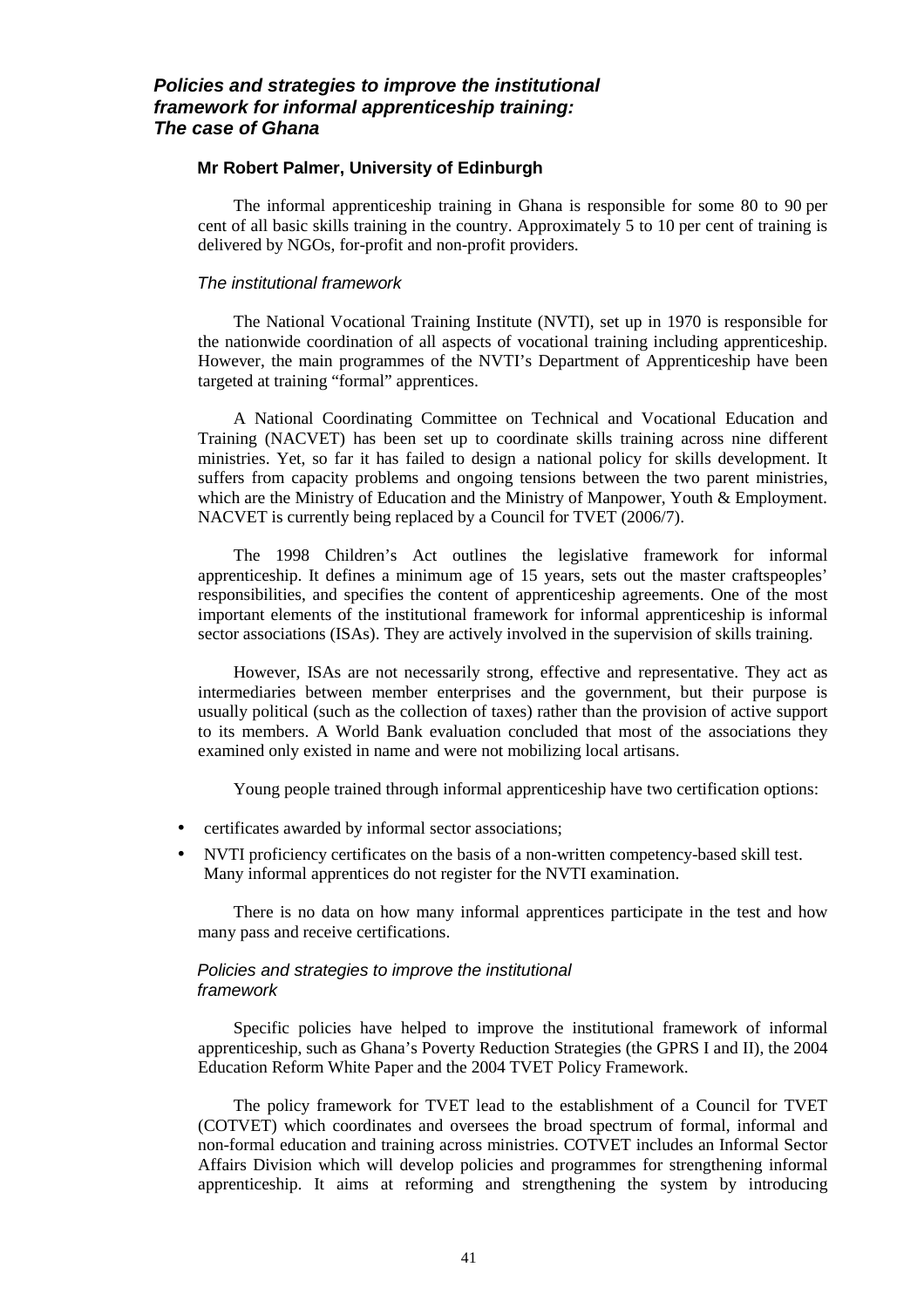competency-based training and assessment systems. It also develops mechanisms to link informal skills development with the formal TVET system.

The TVET policy framework encourages the formation of trade associations for delivering training-related assistance to members. It aims at integrating informal apprenticeship into a NQF and at incorporating TVET into the poverty alleviation strategies. Finally, it intends to provide guidelines for NGO activities in the area of informal economy training.

The Government of Ghana takes full responsibility for the first year of approved informal apprenticeships. Payments are made directly to the master craftsperson to cover the first year of training. Currently, a figure of US\$500 per apprentice is being discussed – an amount many times higher than the cost of the entire three years of informal apprenticeship. This figure is far too high and will most probably be reduced.

#### Skills Training and Entrepreneurship Programme (STEP)

One major initiative in Ghana to support skills development in a context of poverty reduction is the STEP Programme, implemented between 2003 and 2005. STEP was a government-supported programme to reduce poverty by providing employable skills and other assistance (for example, microfinance) to the unemployed. The aim of the activities was to enable beneficiaries to join the formal economy.

The main components of STEP were skills training delivered through vocational training providers, skills enhancement for master craftspersons and skills training in apprenticeship placements, and microfinance.

In order to improve teaching capabilities of master craftspeople, they received pedagogical skills with the Ghana Regional Appropriate Technology Industrial Service. Up to ten trainees were then attached to a master craftsperson to undertake a workshop-based apprenticeship for up to 12 months. Additional training took place either in the enterprises' own facilities when adequate equipment and machinery was in place, or in other informal enterprises.

The approved STEP budget aimed at funding 1,000 master craftspeople to undergo skills enhancement and to take on 5,000 new apprentices. They were paid 500,000 Ghanaian Cedies (approx. US\$55) per apprentice to cover the tuition costs. In the end, only 1,140 STEP apprentices were placed with 120 master craftspersons, who only had received limited pedagogical training.

Many of the master craftspersons who accepted apprentices could not provide a decent training environment and were ill-resourced in tools and equipment. The master craftspersons also complained about receiving insufficient funding. Also, the training was considered too short and there were huge delays in STEP graduates accessing microfinance.

Some of the lessons learned from the STEP programme are:

- there is a need for a more effective assessment whether the training environment is suitable for the trainee;
- master craftspersons need to receive sufficient funds to cover the training costs; responsibilities of providing food for the apprentices need to be clearly defined;
- the training duration has to be adequate;
- post-training support has to be more efficient.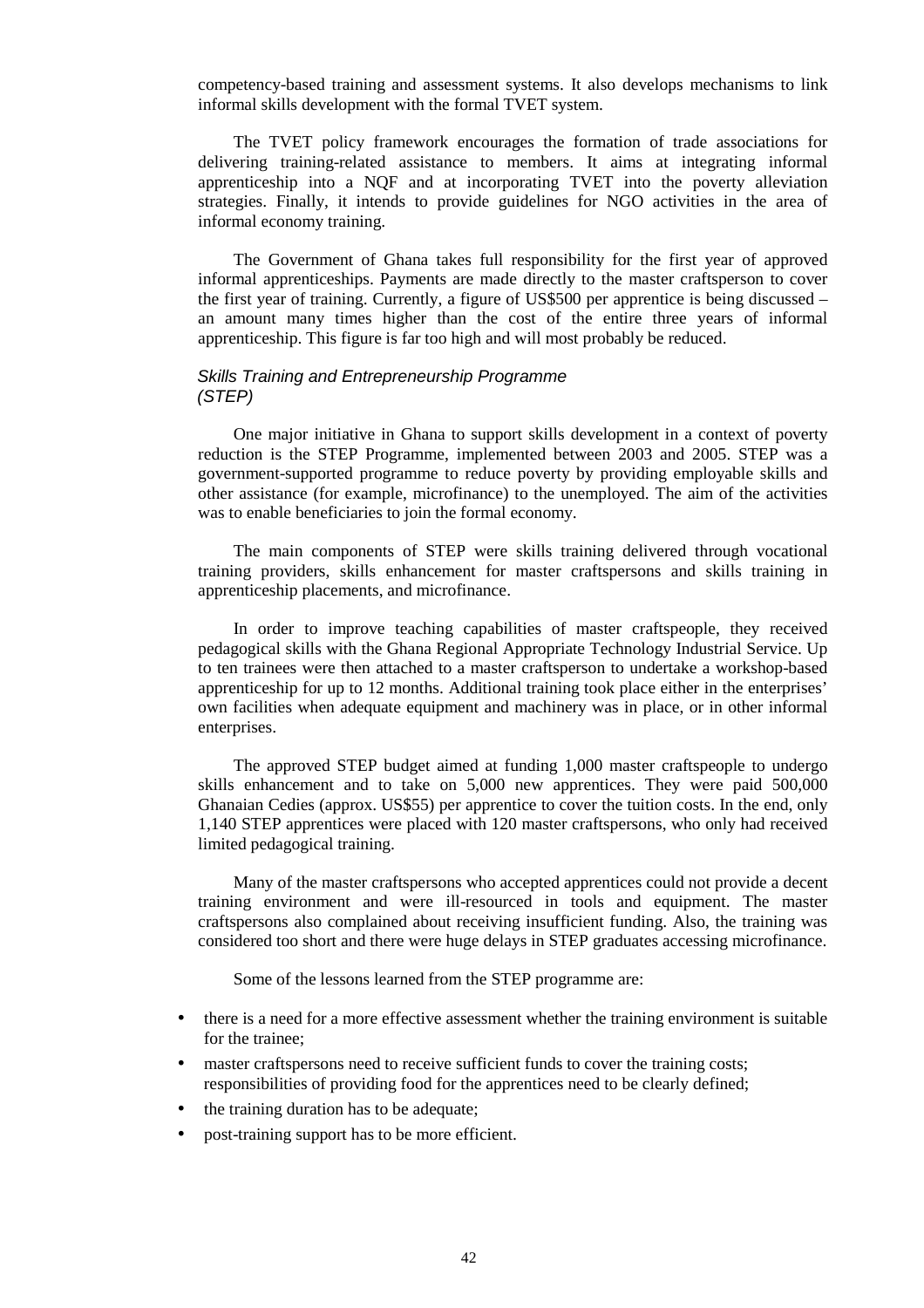#### Concerns regarding government policies

There is a need to avoid undermining the strengths and the sustainability of the informal apprenticeship and there is a need for policy to take into account the lessons learned with prior programmes when designing new plans to formalize informal apprenticeship. Specific concerns focus on the amount of financing for the first year, the integration into the NQF, politics interfering too much with actual policies and the creation of an enabling business environment.

## **Apprenticeship training in Mali today**

#### **Ms Tania Haidara, Swisscontact**

Two years ago, Mali launched a national TVET policy document that also contains a passage on the informal economy, specifically the artisan sector. It addresses four major issues: the financing; the official recognition of training in the informal economy through certificates; the inclusion of apprenticeship in national programmes, and the recognition of different actors which play clearly-defined roles within the system.

According to the policy document, 90 per cent of apprenticeship funding is provided by the national training fund, while 10 per cent needs to be funded by the apprentices themselves. The official recognition of training involves the development and validation of apprenticeship rules. Certificates will be delivered by the ministry that is in charge of the training. Certificates will have an official character and be given out after an exam according to national standards. Master craftspersons' skills and experiences will also be certified. Informal apprenticeship training is included in the Investment Programme of the Education Sector. A concern remains whether the modern sector, which is financing large parts of the apprenticeship scheme for the informal economy, will continue its financial support through its contributions to the training fund.

Pilot projects and national commitments played an important role in the development of the national TVET document. The process involved national actors, professional organizations and public service providers with specific responsibilities for the apprenticeship system. For the coming period, a sectoral and geographical extension is intended.

## **Apprenticeship in the informal economy: The Continuous Apprenticeship Programme in Egypt, 2002-06**

#### **Mr Abdel-Aziz Boutaleb, ILO**

#### **Background**

The ILO apprenticeship programme in Egypt is still an ongoing experience.

Unemployment is one of the main challenges for Egypt today and particularly youth unemployment is very high. Human resource development and skills development are considered to be crucial in tackling these problems.

Within the VET system there are several different providers and models of delivery. Technical and vocational education is generally comprised of three systems: the vocational education system, the secondary technical education system and the higher technical institutes system.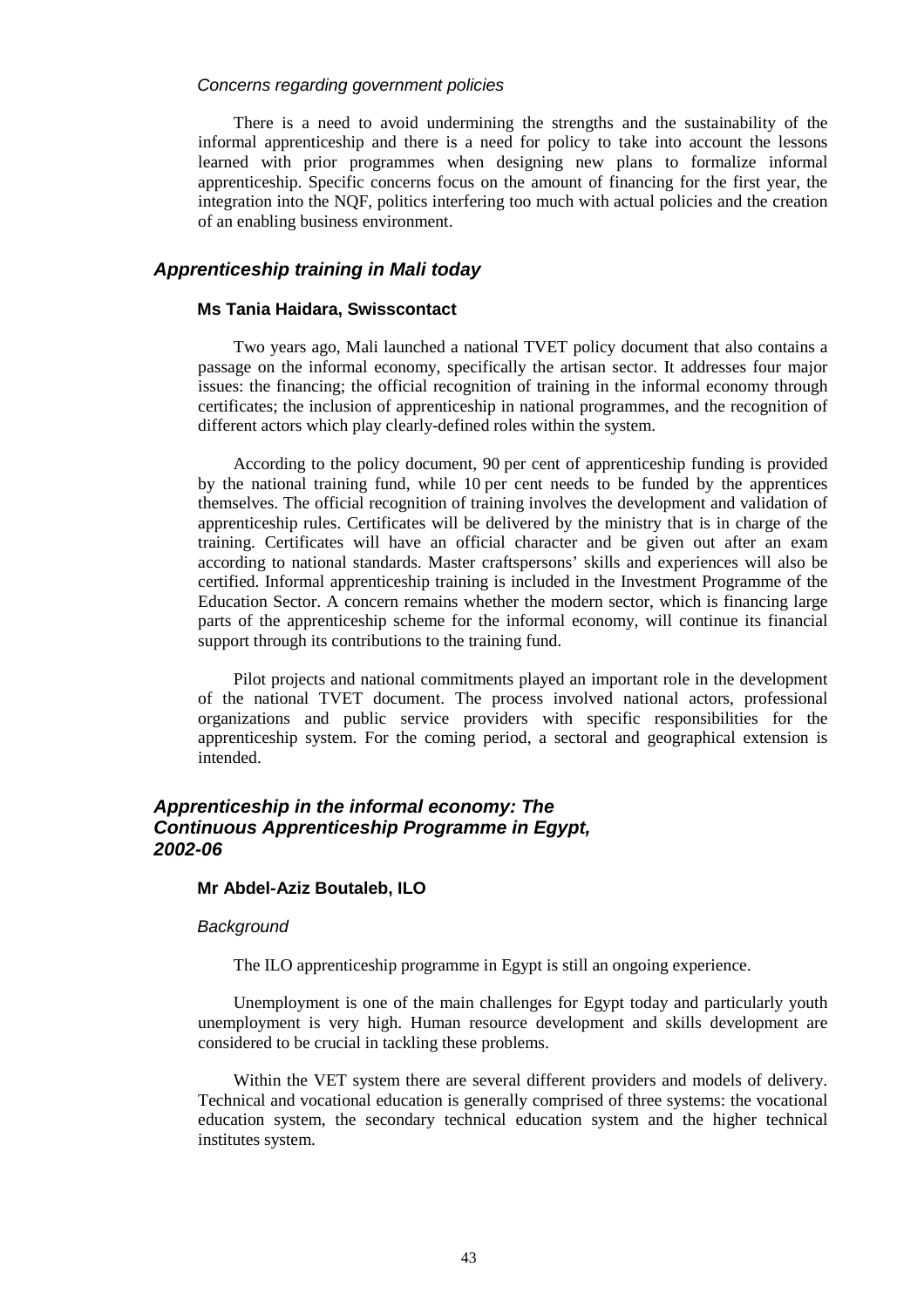A large informal economy, new information and communication technology, and external competition pose important challenges; as does the mismatch between demand for and supply of skilled workers, often due to occupational shifts.

#### Framework of the programme

Different Ministries are currently building up a comprehensive framework for a consistent apprenticeship system. It comprises five levels, each defined in terms of competences: semi-skilled worker, skilled worker, under-technician, technician and high technician. Each level has a different proportion of on-the-job and off-the-job training.

Organization and management of the apprenticeship system includes work on educational contents, training standards, technical contents and activity requirements, as well as the role of partners involved (established through an apprenticeship contract), the protection of youth, inspection services, funding and financing.

#### Programme strategy

The programme strategy consists of three pillars:

- combining a bottom-up and a top-down approach: a National Steering Committee develops the main guidelines for the system and promotes the exchange of experiences; a Local Steering Committee implements and manages the project; a Decentralized Management Unit takes care of the pedagogical, administrative and financial management;
- ensuring community participation: all partners will be involved in needs assessment, project design and implementation;
- promoting the fund-raising capabilities of stakeholders through funding mechanisms at the local level (sustainability).

The Programme Strategy contains an implementation methodology that includes several forums and events such as preparatory meetings, national tripartite seminars, events in each governorate, informative sessions for employees and craftspersons, and events for NGOs.

The beneficiaries of the programme would be:

- youth between 14 to 19 years;
- school drop-outs;
- working children;
- informal apprentices.

The programme is a dual system where training is organized in three different places: on-the-job, in vocational training centres (theory and practice), and near the job, for example for courses on occupational safety and health, literacy training and computer courses.

#### Pilot programme implementation

The first phase started in 2002. The pilot is carried out in three governorates and in different sectors, such as carpentry, mechanics, electricians, clothing, and so forth. Up to now, 390 apprentices completed their training. Most of them continued as employees and 45 of them opted for self employment.

The programme receives funding from different donors and is integrated in a US Department of Labour (USDOL) funded programme on "Combating child labour through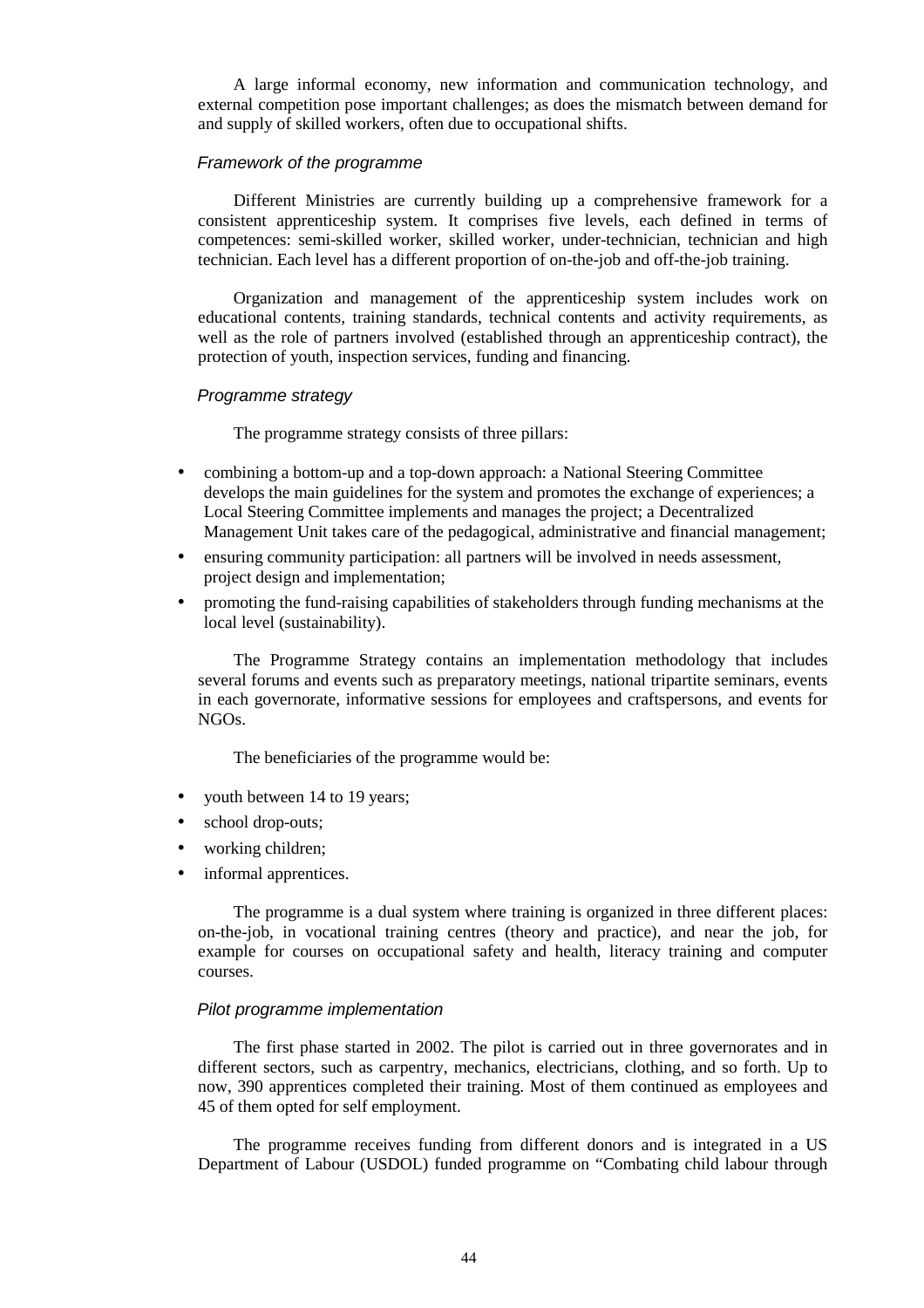education". The African Development Bank (ADB) is mainstreaming the apprenticeship programme into the 2008–11 Education Strategy for Egypt.

## DISCUSSION: POLICIES AND STRATEGIES

Ms Azita Berar-Awad opened the discussion by summarizing the following areas that could be further addressed:

- Why are we searching for a new model, and what are the limits of informal and formal training systems?
- What are successful experiences concerning the financing of training? Besides budget allocation through public funds and private training arrangements, what are the PPP (public-private-partnership) models that have worked?
- The recognition of marketable skills allows for a fluid transition from informal to formal labour markets. What type of skills should be produced?
- Skills acquisition does not guarantee access to jobs. Apart from microfinance, what other mechanisms exist?
- What roles do the social partners play in training arrangements?

In many cases the state is not involved in co-financing training in the informal economy. Mr Walther stressed that it is always important to define "who pays what". Generally, as in the case of Mali, the employers in the formal economy want their training levy to be used for continuous training of workers and not for apprentices in the artisan sectors. Apprenticeship was a model for initial VET and should therefore be financed to a certain extent by the state. Some funds (for example in Mali) have established a quota for apprenticeship which means that a certain percentage of the funds' budget has to be spent on apprenticeship. Ms Grunwald pointed out that in Germany there is a discussion on whether apprenticeship is a public or a private good. Further questions are: how can the different cost–benefit ratios of education and training systems, including apprenticeship, be reflected in public spending on TVET? What is the role of the government in the context of financing further training?

Another point was raised regarding the transition from basic education to apprenticeship. Several countries face the problem of an age gap between primary schooling, finished at the age of 12, and the legal minimum age for work or training such as apprenticeship, which is 14 or 15. As the enrolment rate for secondary education is very low in Africa, alternative models need to be found to bridge this gap. If there is no feasible offer for 12 to 14 year-olds, they lose their ability to abide by a certain schedule, their readiness to follow regular daily routines and to integrate into training.

Mr Palmer clarified that certificates offered by informal trade associations in Ghana are recognized at national level, but only among the members of these associations. However, they remain of further value for graduated apprentices when they become selfemployed, as they will be recognized as master craftspeople by all members of the associations and hence will be able to attract apprentices of their own more easily. Certificates offered by the NVTI in Ghana can also be useful to access semi-formal employment. For example in construction, workers hired on a daily basis receive better pay if they can prove their qualification by showing the NVTI certificate. Mr Palmer also commented that the US\$500 planned to sponsor the first year of apprenticeship training in Ghana could well corrupt the sustainable financing mechanisms and would likely attract new enterprises to join the system that are not fit to train apprentices.

A discussant highlighted that in Cameroon the highly skilled take very long to find an appropriate job, while the low skilled find jobs very quickly. This means that employability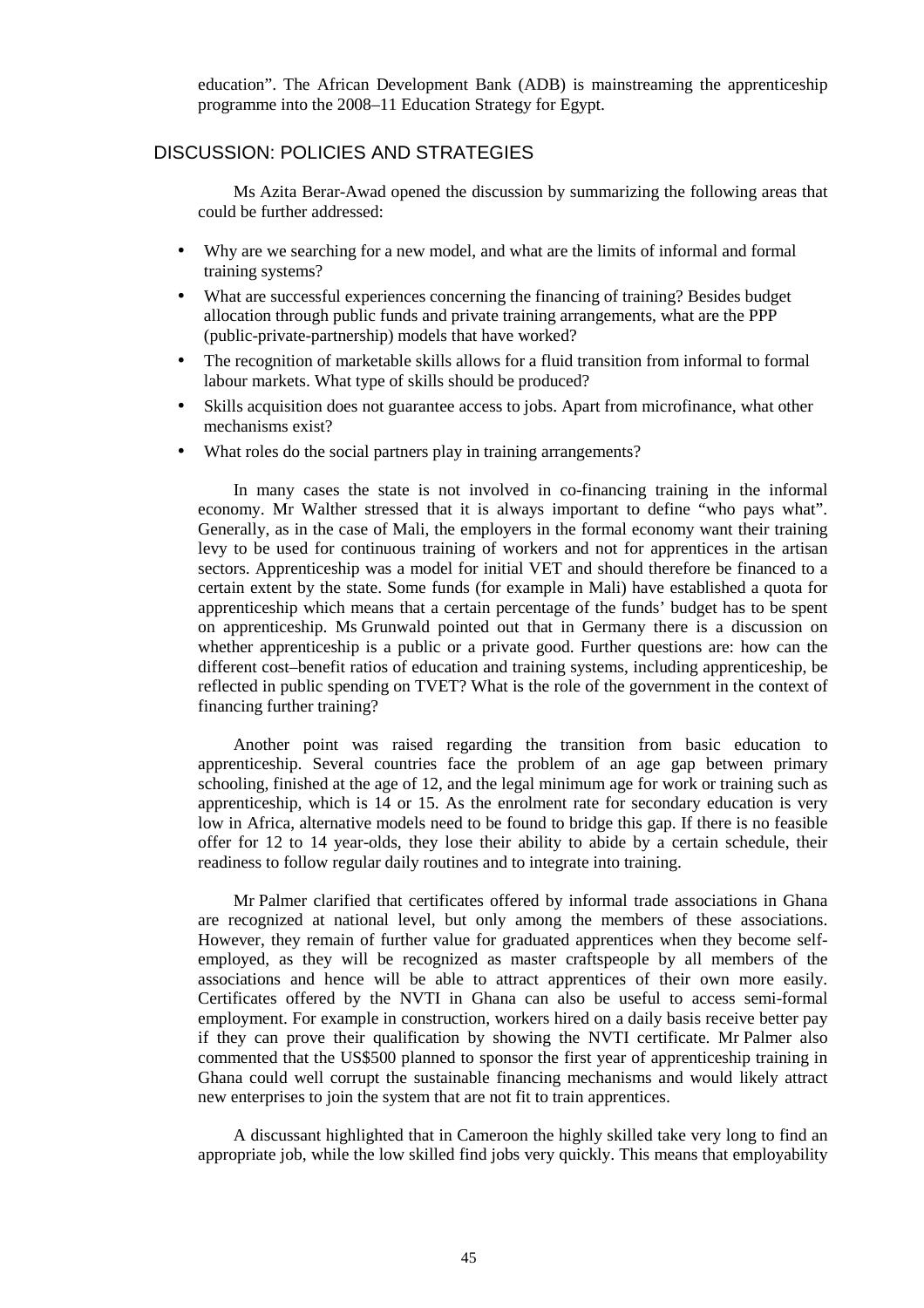is enhanced by upgrading apprenticeship, if skills acquired meet the needs of the local labour market.

## **4. Looking ahead: Knowledge gaps and research questions**

#### KEY QUESTIONS FOR THIS SESSION

What are the ongoing and planned research programmes in the area of informal training systems, and to what extent is informal apprenticeship a focus?

What additional research questions need to be addressed?

How could we best develop synergy effects through cooperation?

## INTRODUCTION

#### **Ms Irmgard Nübler, ILO**

Based on the presentations and discussions, Ms Nübler pointed out issues that have been identified and highlighted for further research: attention should be given to the lessons that can be learned from research carried out 20 to 30 years ago (studies by M. Carton; F. Fluitman). Issues like gender, post-primary education and training, new technologies and financing of training should be addressed as well as recognition of skills as a means to establish links with the formal economy and the formal training system. The discussion should also cover the role of important players such as informal associations and should assess how to deliver policy messages.

## PANEL PRESENTATIONS

#### **Mr Richard Walther, Agence française de développement (AFD)**

The research agenda addressed by AFD and the Association for the Development of Education in Africa (ADEA) is post-primary vocational training in Africa. They follow three approaches:

- Research to upgrade apprenticeship: Mr Walther undertook case studies on vocational training in the informal economy in Angola, Benin, Cameroon, Ethiopia, Morocco, Senegal and South Africa. Specific studies on renewing apprenticeship systems are being undertaken in Benin, Mali, Senegal and Togo.
- Research exploring training schemes where students alternate between school and enterprises.
- Research on young leadership networks in Africa: They have proven to be a good way for youth to enter the labour market and to access training arrangements.

#### ADEA biennale

The ADEA biennale, which will take place next year in Mozambique, will be devoted to post-primary education and training. For this conference, an ADEA working group is developing ten case studies on post-primary education and training systems in West Africa and Eastern Africa (Ethiopia). Both apprenticeship and school-based systems are considered among these studies. Mr Walther invited the ILO to participate in the biennale.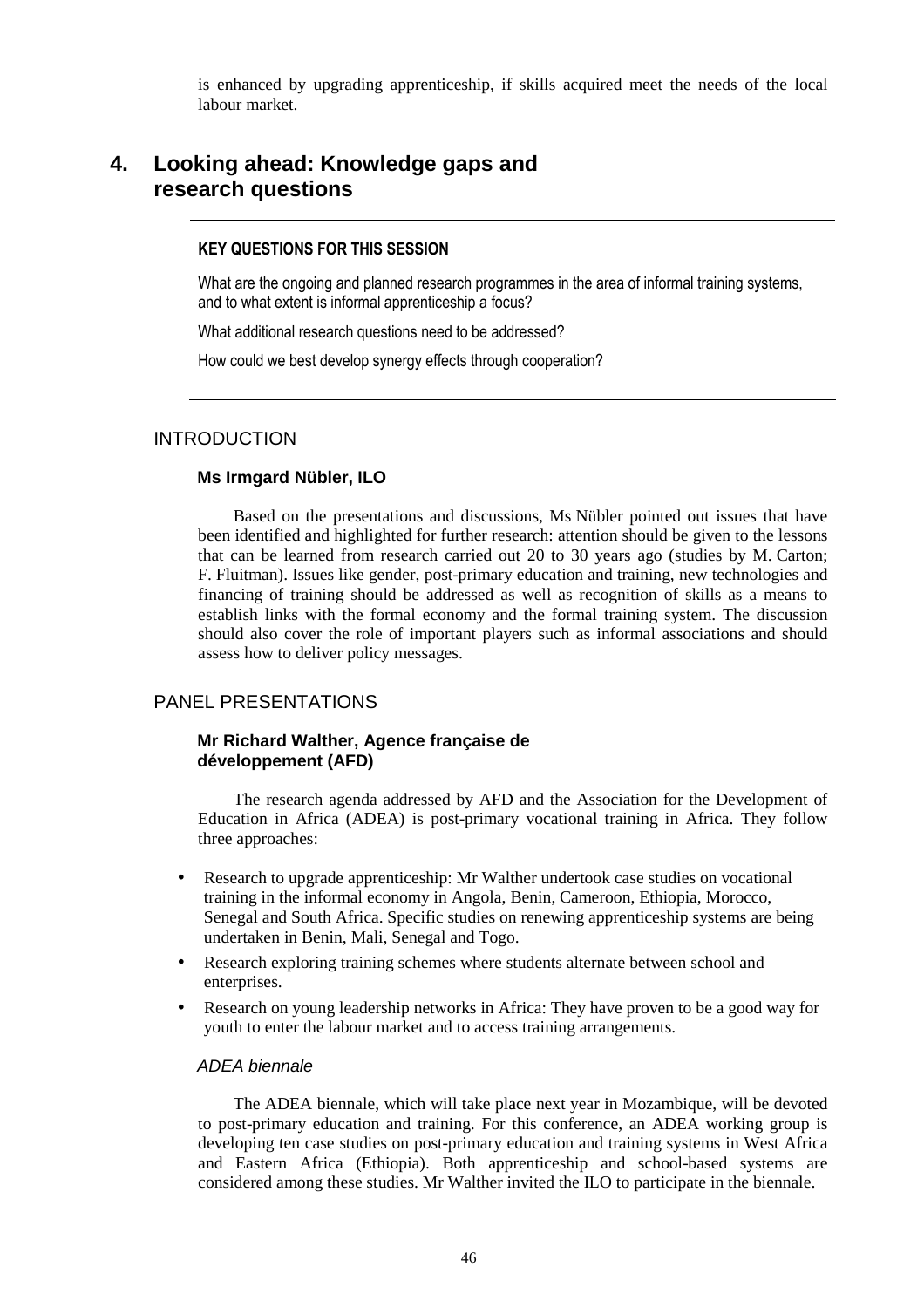#### Research needs

In order to be able to understand development needs in Africa, it is necessary to understand the present context of training systems, innovations within the system, ongoing projects, and the socio-economic situation at country level. On the basis of the socioeconomic situation, development priorities need to be identified. Next, developing priorities need to be linked to skills priorities (forward-looking skills).

In order to understand existing dynamics, research has to take into account perspectives of social actors (entrepreneurs, practitioners and social partners). These stakeholders' prime interest is to improve their situation. Any intervention should help them take ownership and understand their situation, make them aware of what they can do, and help them master their financial means. Interventions need to address administrative and organizational challenges, and, in some cases, play a mediating role.

Decent work will not be achieved by braking the dynamics of the informal economy, but by supporting them. Interventions should explore possible ways of introducing decent work into the informal economy by examining social contexts, actors and dynamics of transformation.

An important research question is how to help countries follow a path of modernization according to their needs.

#### **Mr Robert Palmer, University of Edinburgh**

#### Introduction

Mr Palmer is involved in an ongoing research project funded by the UK Department for International Development (DFID) on "Skills for growth and poverty reduction in Ghana" (joint project by University of Edinburgh and research partners in Ghana), which focuses on the benefits for the poor from skills training and the extent to which skills acquired are utilized by graduates in the labour market. The study will explore the links between skills, work, poverty reduction and growth.

#### Social composition

Regarding the social composition of apprentices, the data available is scarce. Only large externally-funded projects produced good-quality evaluation reports. The study will assess, by gender, educational level, and poverty level, who has access to apprenticeship, and under what conditions. It will also analyze "good" or "bad" apprenticeship trades with regard to social composition. The institutional framework, that is, the socio-cultural, economic and political context, is an important force in determining the social composition of apprentices.

#### Labour market outcome

Limited data is available on the link between the skills of apprenticeship graduates and labour market outcomes. Many arguments are therefore based on assumptions and rather weak evidence. The difference between acquired skills and skills actually used in wage employment or self-employment needs to be examined. Labour market outcomes are affected by two types of enabling or disabling environments. One is the delivery context, that is, the training quality of apprenticeship; the other is the transformative context, for example labour market, socio-cultural, political and policy environments, which facilitates that apprenticeship leads to development outcomes. Both dimensions will be covered in the research.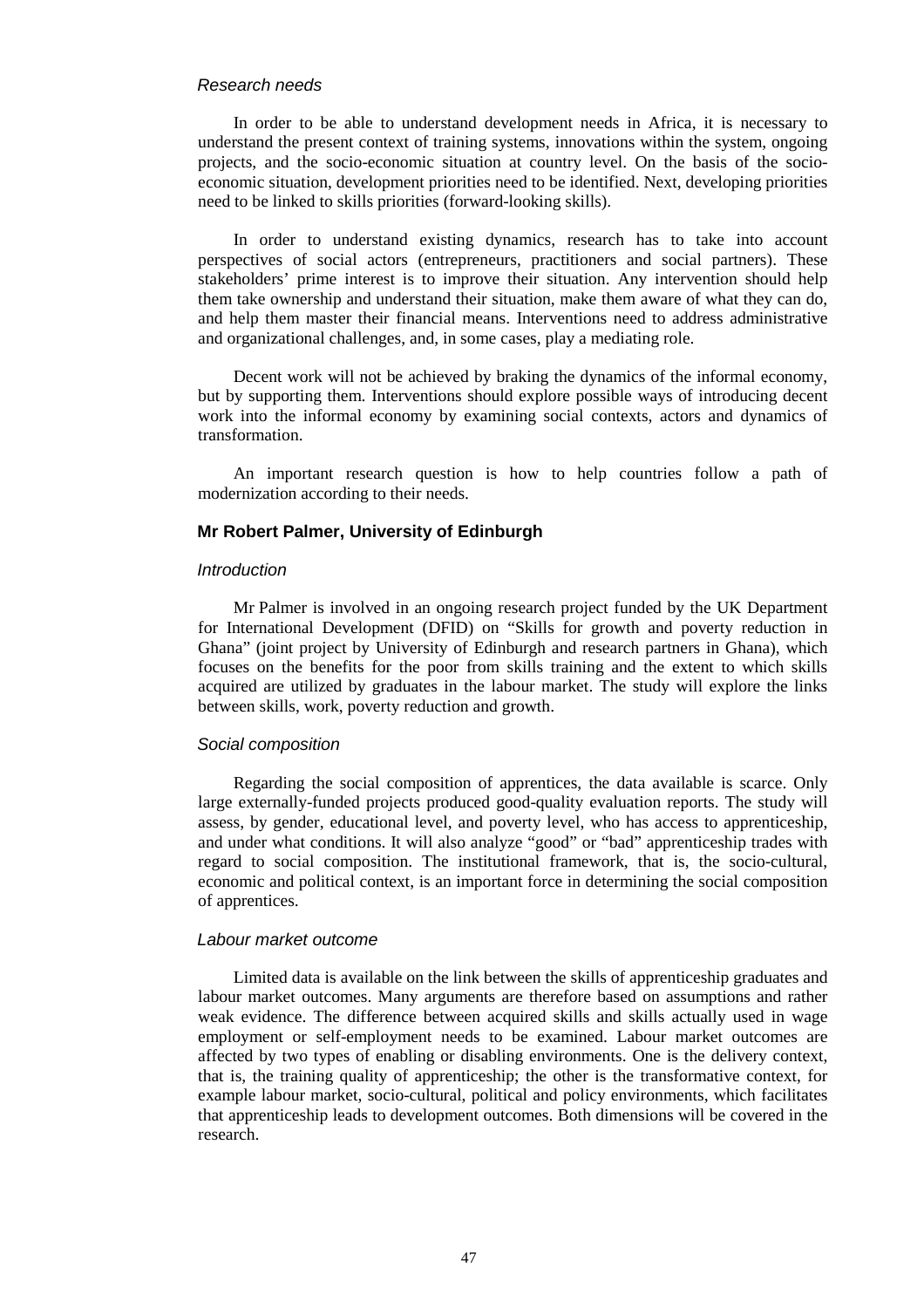The research will not only look at policies on paper, but also at practiced policies, the political will behind them, and the government's capacity to implement policies that facilitate the informal economy to develop. When examining labour market outcomes, it is necessary to examine the context into which apprentices are graduating.

The DFID research project addresses the following questions:

- How and under what conditions do educational systems, including apprenticeship in the informal economy, help to overcome the poverty trap?
- To what extent are the poorest able to access different types of apprenticeship in the informal economy?
- What is the social composition of apprentices and how does the institutional framework shape this composition?
- To what extent are skills acquired through apprenticeship used in the labour market?

#### **Mr Emmanuel Reynaud, ILO**

#### Introduction

In the face of existing research it becomes apparent that there is a gap between the potential of informal apprenticeship and its modest results. This finding alone triggers the need for more research in order to better understand the logics of apprenticeship systems and its current evolution and dynamics. Research needs to take the strong external influences into account to which apprenticeship systems are subject. The framework established by the Skills and Employability Department, distinguishing between functional and development outcomes, can be a very useful tool. The role of actors needs to be understood as well as the wide differences among countries. This calls for taking into account national and local conditions.

#### Research gaps

Further research on apprenticeship in the informal economy should explore the relation between formal TVET and apprenticeship systems in the informal economy.

The capacity of apprenticeship to respond to the needs of the national economy has to be examined. Therefore the dynamics of apprenticeship and its current evolution, as well as differences between countries need to be understood. Possible links between apprenticeship and social protection, apprenticeship and access to finance, entrepreneurship training, child labour and particular challenges in rural areas should also be addressed. This requires more integrated and long-term approaches which could help policies to develop more integrated approaches to decent work in informal apprenticeships.

Academics and international organizations have different research needs. The ILO should become more active in action-oriented research. This implies taking stock of existing local knowledge. Based on cumulated knowledge and findings, the ILO will draw lessons and translate them into policy messages for constituents.

The ILO should focus on areas in which it has comparative advantages, to contribute to strengthening the local research capacities in order to enhance ownership of findings among local academics, to design new mechanisms for information exchange within the research community; and to develop partnerships with research centres such as the Graduate Institute of Development Studies. A long-term view is important.

Finally, research can draw important lessons from analyzing the process of modernization in apprenticeship systems such as in Germany. These apprenticeship systems were exposed to significant economic and social changes and many apprenticeship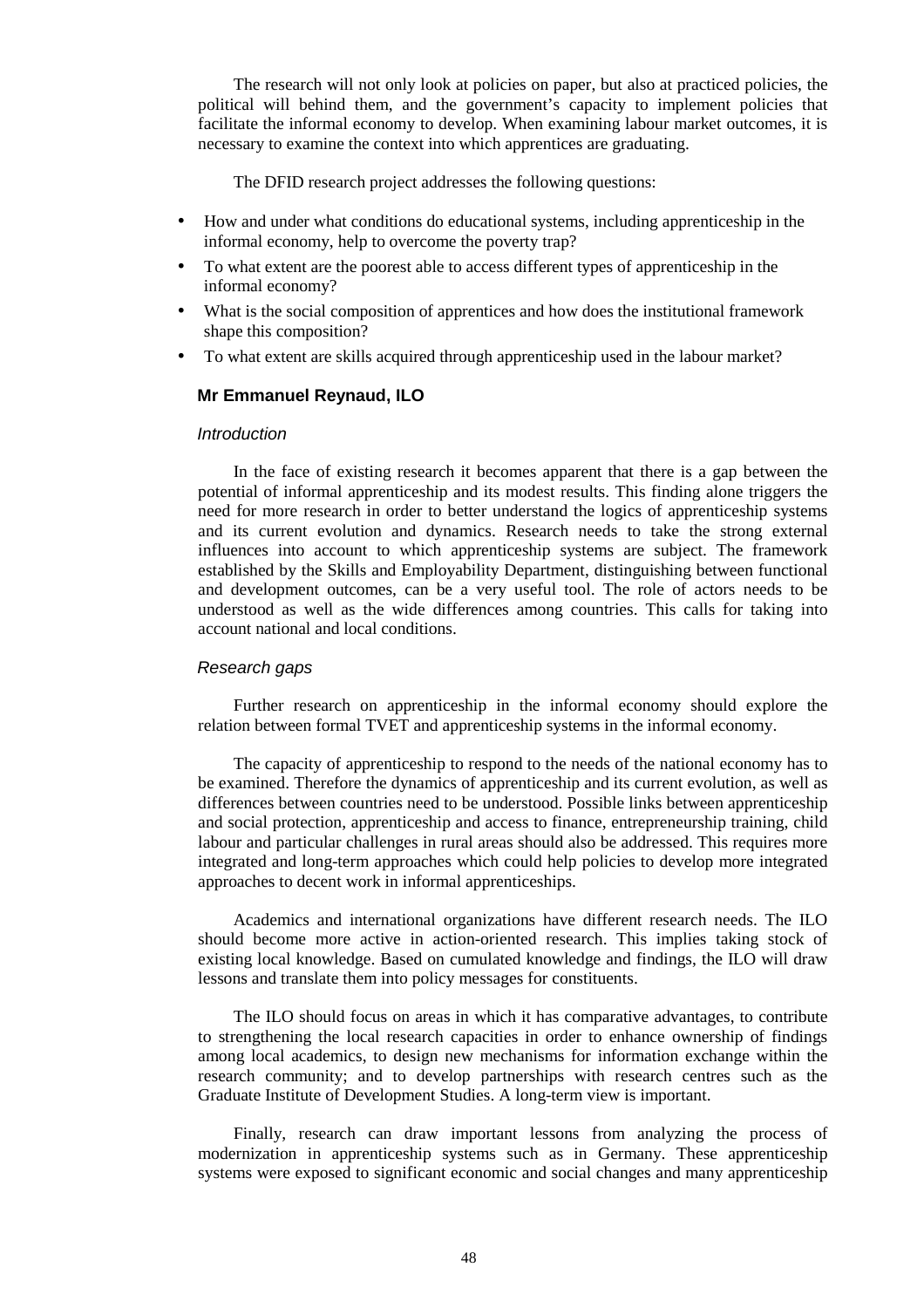systems in Africa today face similar challenges. By understanding the process of institutional change and evolution through historical analysis, we may be able to derive important recommendations for upgrading informal apprenticeship in African countries. The process of modernization and its implications for upgrading need to be carefully understood.

## DISCUSSION ON KNOWLEDGE GAPS AND RESEARCH QUESTIONS

The benefits of apprenticeship need to be assessed in terms of poverty and growth, and to contrast them with its costs. The momentum for training within the international development debate was lost when the World Bank published its report in 1991 (World Bank, 1991). This policy paper claimed that investment in vocational training was too expensive. Only recently the German BMZ commissioned new research on the **cost-benefit of skills development**. (Ms Grunwald)

The momentum that is presently given to secondary education should be used by exploring the **links between informal and formal training arrangements**. Research and interventions should focus on the areas of organizational strength in training systems. (Mr Quinn)

Ms Weyer pointed out that **further knowledge** on apprenticeship is needed. Tracer studies would allow a better understanding of the apprentices' labour market insertion, and also include information on social composition, the access to apprenticeship (role of social networks), and the training process. Working with researchers in Africa should be a priority, and the Graduate Institute of Development Studies, which is already implicated in research in the field of skills development, is available to cooperate and conduct research on apprenticeship.

While Mr Haftendorn argued for improving skills of master trainings (entrepreneurs), Ms Phan suggested that lessons should be drawn from projects combating child labour, particularly those linking skills training and youth employment opportunities for child workers aged between 14 and 17. Both stressed a need for **integrated approaches**.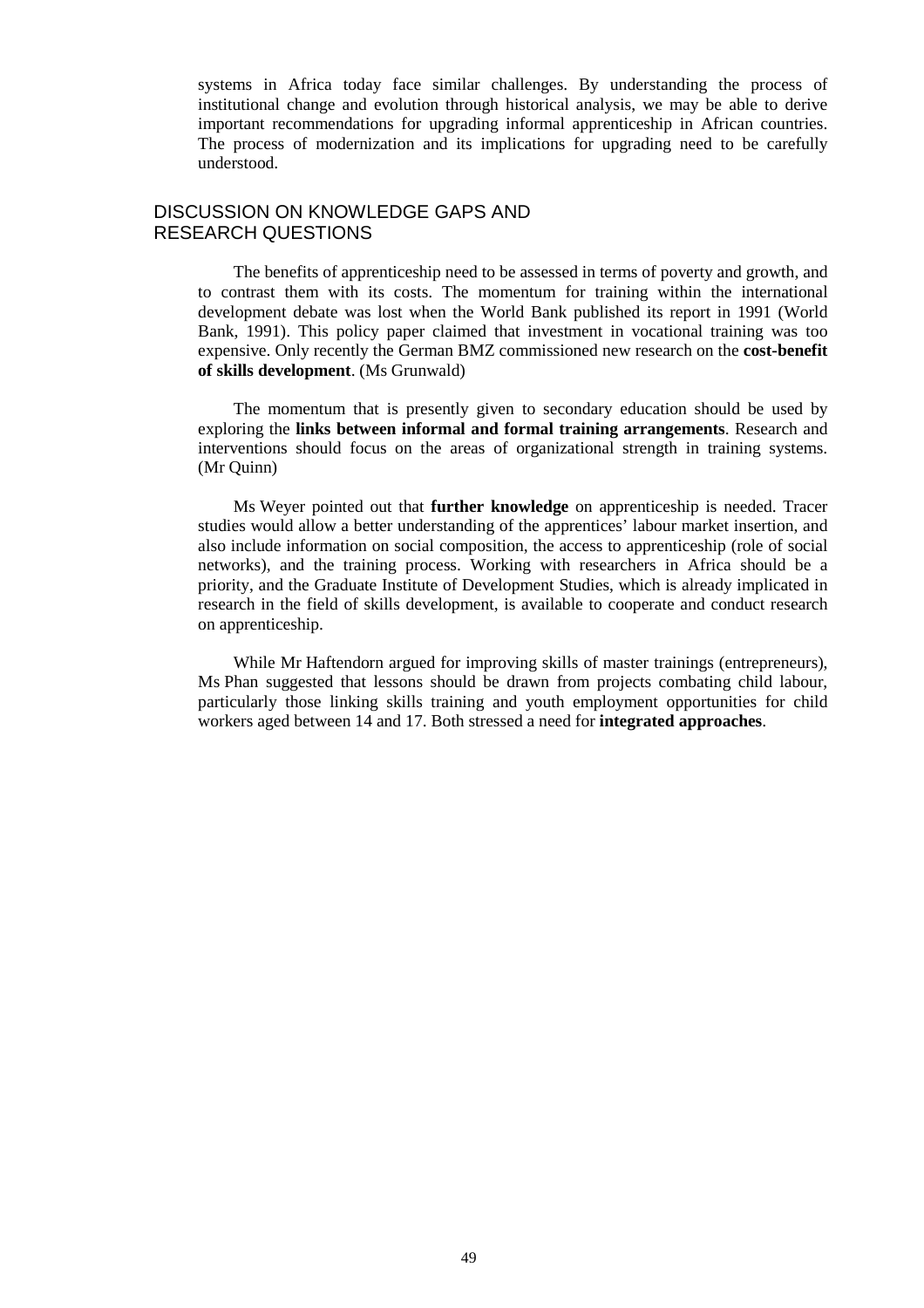## **5. Conclusion**

The workshop highlighted the importance and potential of apprenticeship training in the informal economy, to provide skills and competences to a growing number of young women and men entering the labour market. Informal apprenticeship builds on the local knowledge base and is a self-regulating and self-financing system embedded in the local social context.

The challenge for policies and interventions is to recognize and build on local institutions and to upgrade capacity of the informal training system to:

- provide relevant and quality training in order to enhance employability of apprentices and to meet labour market needs,
- develop an institutional framework which supports the achievements of development objectives, respects labour standards, productive employment and decent work, and
- strengthen incentives of stakeholders to participate in apprenticeship and provide training to the growing number of youth.

Within this context, coordination of informal apprenticeship with the formal schooling system and the formal training system is considered crucial in order to establish coherent learning paths, smooth transition from school to apprenticeship training, and improve access of apprentices and master craftspeople to formal training, for example, in theoretical knowledge, advanced technologies, or management skills. Credible assessment and certification of knowledge and competences acquired in informal apprenticeship is considered essential for recognition of apprenticeship training in formal education and training systems and in formal labour markets.

This transition and upgrading process involves institutional change and the creation of new institutions. Policy interventions need to be carefully designed in order to build sustainable institutions, processes and solutions. The local community and social partners need to take ownership; informal crafts associations and small business associations are key players and are considered a major success factor. Furthermore, the role of the State, of microcredit, training funds and enterprise clusters have been highlighted in co-financing training, improving diffusion of technologies and new skills, and promoting equal access to apprenticeship training on a sustainable basis.

Skills development policies, both in the formal and informal economy, need to be integrated into the national development strategy. National development plans need to recognize apprenticeship training in the informal economy and its institutional framework as a major provider of skills. The development of skills needs to be linked to relevant economic policies, for example, national technology, industrial and trade policies in order to achieve national development objectives.

Informal apprenticeship attracted substantial attention in the international policy debate 20 to 30 years ago, however, lost its momentum more than a decade ago. The debate did not result in effective national policies in most countries to upgrade informal apprenticeship. Interventions were often at the project level, and for a limited period of time. The workshop highlighted the need for further research at national, regional and industry level in order to better understand informal institutions regulating apprenticeship in the informal economy, to exchange knowledge and to inform the newly-emerging debate on lessons learned from different approaches and experiences to upgrade and formalize informal apprenticeship. Cooperation of ILO with other development agencies and international organizations and with universities and research institutes as well as the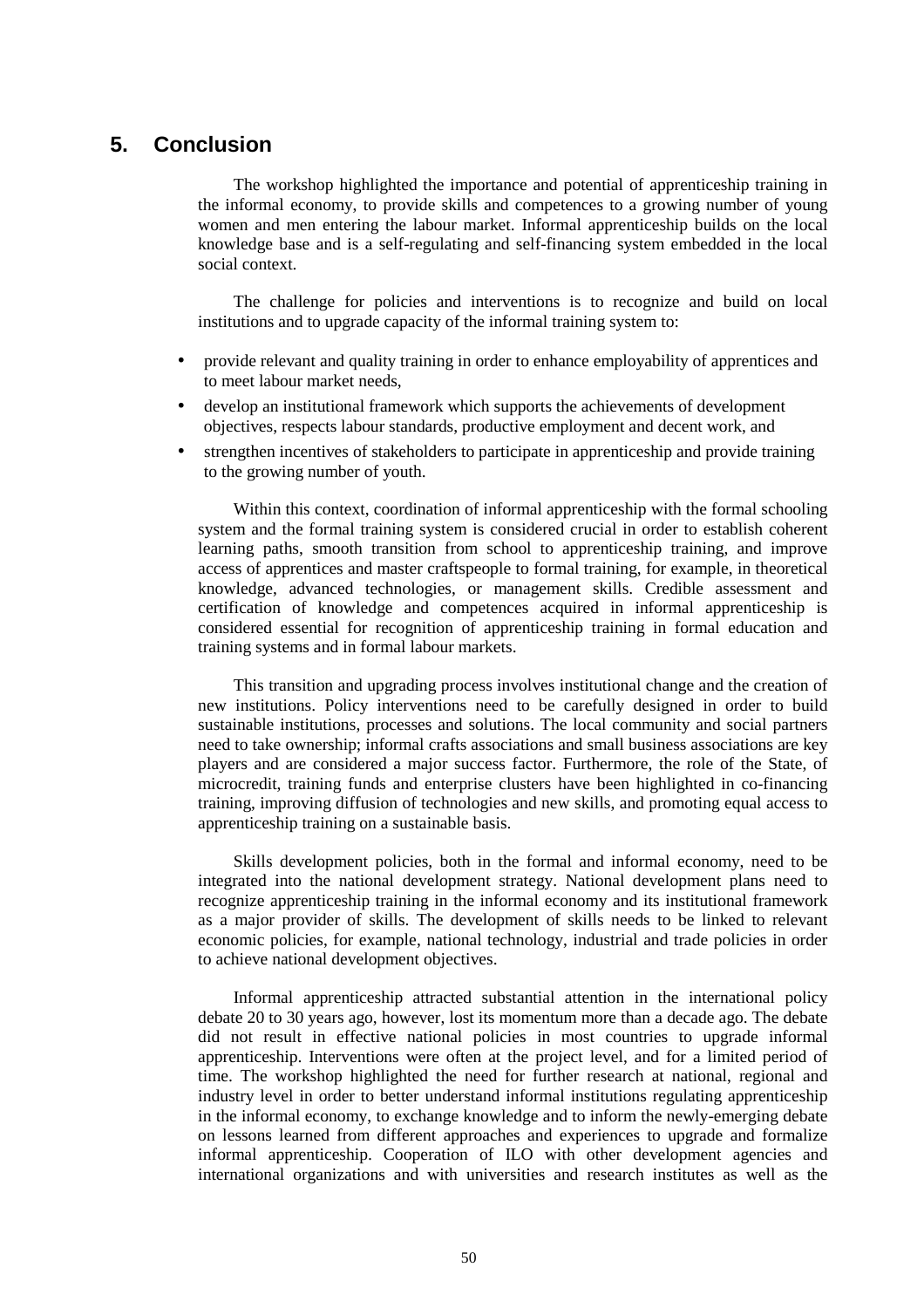creation of networks is considered crucial in this process. Furthermore, the workshop noted the importance of providing new knowledge and insights to governments and social partners, and of raising awareness for effective policies in upgrading informal apprenticeship for development.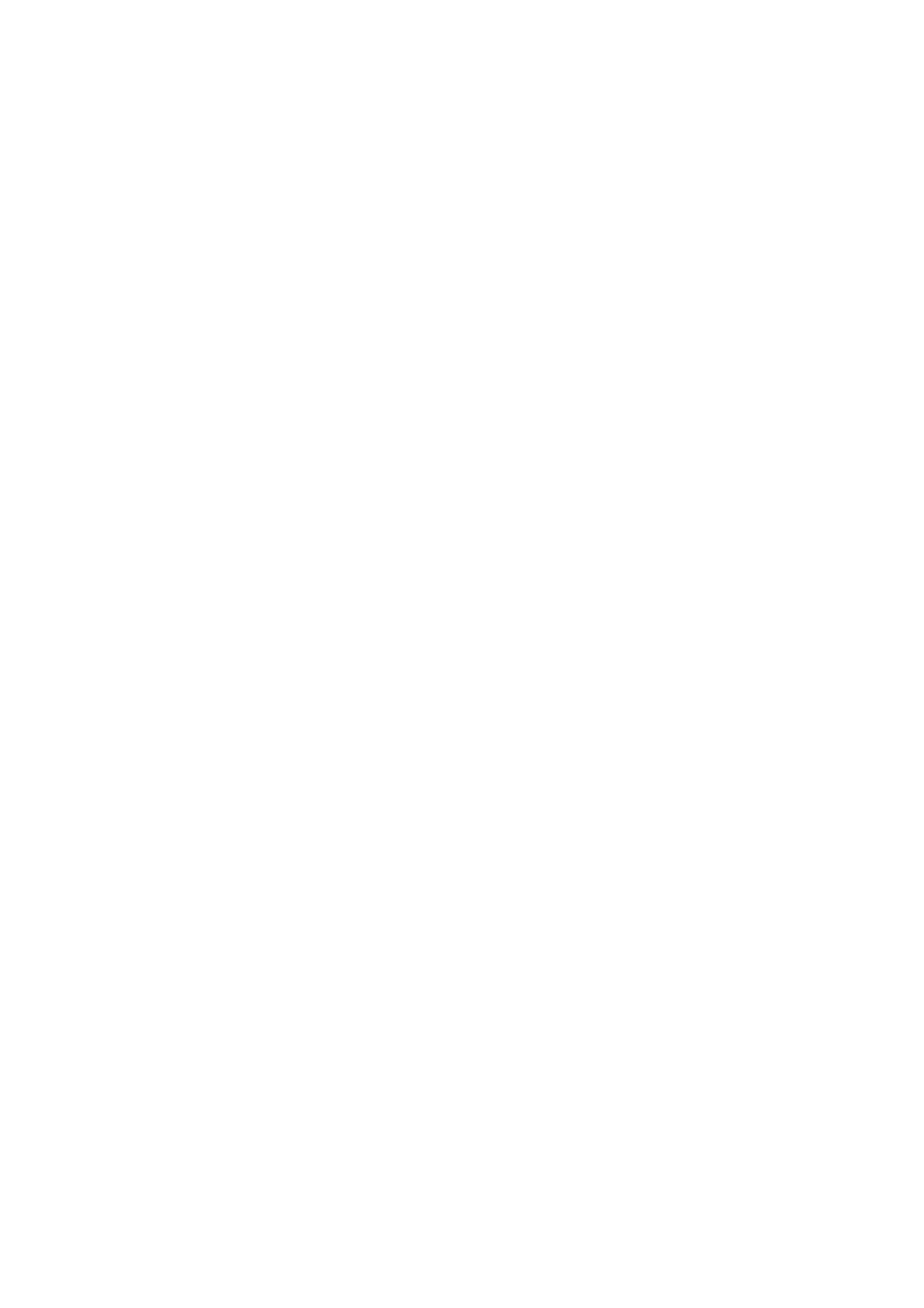## **Bibliography**

- Amankrah, J. 2001a. *Ghana's experience in apprenticeship training and other skills development initiatives in the informal sector*, Vocational skills and informal sector support project, Ghana Ministry of Manpower Development and Employment (MoMDE) (Accra, MoMDE).
- —. 2001b. *What works in skills development in informal sector training: The case of Ghana.* Vocational skills and informal sector support project, Ghana Ministry of Manpower Development and Employment (MoMDE) (Accra, MoMDE).
- Barbagelata, H.H. 2003. *Formación y legislación del trabajo* [Training and labour legislation], CINTERFOR/ILO, (Montevideo, CINTERFOR).
- Bardhan, P. 2001. "Understanding underdevelopment: Challenges for institutional economics from the poor country perspective", in G. Kochendörfer-Lucius; B. Pleskovic (eds): *Institutional foundations of a market economy* (Berlin, German Foundation for International Development (DSE)).
- Boterf, G.L. 1985. "Les apprentis dans le projet d'appui aux petits producteurs urbains de Bamako: Eléments d'une recherche participative et propositions pour l'action", in C. Maldonado; G.L. Boterf (eds): *L'apprentissage et les apprentis dans les petits métiers urbains: Le cas de l'Afrique francophone* (Geneva, International Labour Organization).
- Buechler, H. 1989. "Apprenticeship and transmission of knowledge in La Paz, Bolivia", in M.W. Coy (ed.): *Apprenticeship, from theory to method and back again* (Albany, NY, State University of New York Press), pp. 31-50.
- Brown, J.S.; Collins, A.; Duguid, P. 1989. "Situated cognition and the culture of learning", in *Educational Researcher*, Vol. 18, pp. 32-42.
- Carton, M. 1980. *La formation dans le secteur non structuré* (Geneva, International Labour Organization).
- Castro, C. de Moura; Kempner, K.; Bas, D. 2000. "Apprenticeship: The perilous journey from Germany to Togo", in C. de Moura Castro; K. Schaack; R. Tippelt (eds): *Vocational training at the turn of the century* (Frankfurt am Main, Peter Lang).
- CEDEFOP (European Centre for the Development of Vocational Training). 2006. *Typology of knowledge, skills and competences: Clarification of the concept and prototype*, CEDEFOP Reference Series No. 64 (Luxembourg, Office for Official Publications of the European Communities).
- Collins, A.; Brown, J.S.; Newman, S.E. 1987. *Cognitive apprenticeship: Teaching the craft of reading, writing and mathematics*, Technical Report No. 403, BBN Laboratories (Cambridge, MA, Centre for the Study of Reading, University of Illinois), Jan. 1987.
- Dilley, R.M. 1989. "Secrets and skills: Apprenticeship among Tukolor weavers", in M.W. Coy (ed.): *Apprenticeship, from theory to method and back again* (Albany, NY, State University of New York Press).
- Drazen, A. 2000. *Political economy in macroeconomics* (Princeton, NJ, Princeton University Press), p. 23.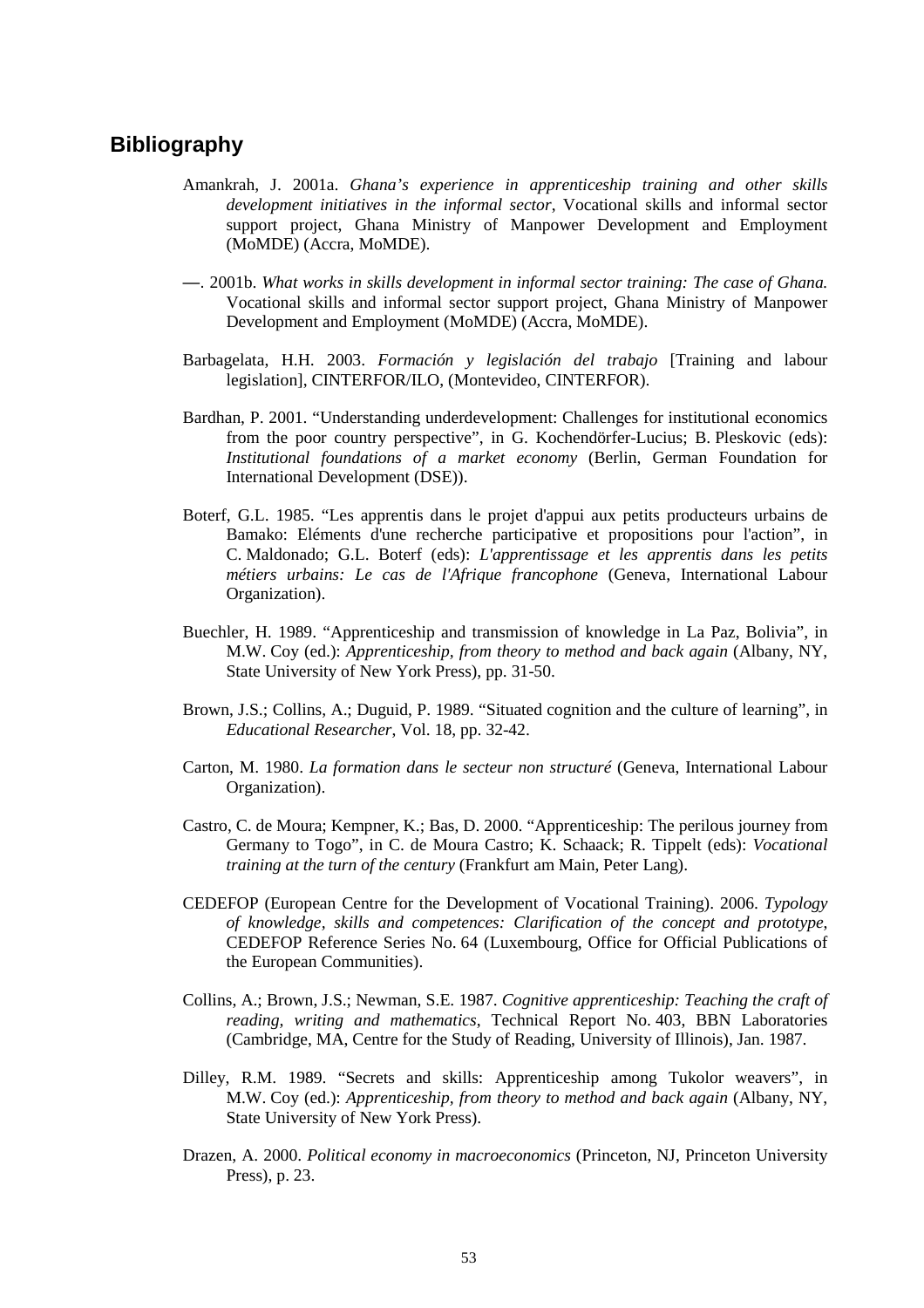- Fluitman, F. 1992. *Traditional apprenticeship in West Africa: Recent evidence and policy options*, Vocational Training Branch Discussion Paper No. 34 (Geneva, International Labour Organization).
- —. Oudin, X. 1991. *Skill acquisition and work in micro-enterprises: Evidence from Lomé, Togo*, Vocational Training Branch Discussion Paper No. 31 (Geneva, International Labour Organization).
- Goody, E.N. 1989. "Learning, apprenticeship and the division of labor", in M.W. Coy (ed.): *Apprenticeship, from theory to method and back again* (Albany, NY, State University of New York Press).
- Granovetter, M. 1985. *"Economic action and social structure: The problem of embeddedness"*, in *American Journal of Sociology,* Vol. 91, No. 3, pp. 481-510.
- Haan, H.C. 2006. *Training for work in the informal micro-enterprise sector: Fresh evidence from sub-Saharan Africa*, Technical and Vocational Education and Training: Issues, Concerns and Prospects Vol. 3, UNESCO-UNEVOC Book Series (Dordecht, Springer Netherlands).
- —; Serrière, N. 2002. *Training for work in the informal sector: Fresh evidence from West and Central Africa*, Turin International Training Centre (ITC) of the ILO Occasional Paper (Turin, ITC/ILO), Aug. 2002.
- Helmke, G.; Levitsky, S. 2003. *Informal institutions and comparative politics: A research agenda,* Kellogg Institute for International Studies Working Paper No. 307 (Notre Dame, Indiana, Kellogg Institute of International Studies). Available at: http://kellogg.nd.edu/publications/workingpapers/WPS/307.pdf [8 May 2008].
- International Labour Office (ILO). 2007a. *The informal economy,* Governing Body, 298th Session, Geneva, Mar. 2007, GB.298/ESP/4.
- —. 2007b. *Portability of skills,* Committee on Employment and Social Policy, Governing Body, 298th Session, Mar. 2007, GB.298/ESP/3.
- —. 2006. *Employability by improving knowledge and skills*, Governing Body, 295th Session, Geneva, Mar. 2006, GB.295/ESP/2(rev.).
- —. 2000. *Conclusions concerning human resources training and development*, adopted by the International Labour Conference at its 88th Session, Geneva, June 2000.
- —. 1993. *Resolution concerning statistics of employment in the informal sector*, adopted by the 15th International Conference of Labour Statisticians (ICLS), Geneva, Jan. 1993.
- —; United Nations Industrial Development Organization (UNIDO); United Nations Development Programme (UNDP). 2002. *Roadmap study of the informal sector in Mainland Tanzania,* Apr. 2002 (Dar es Salaam, ILO/UNIDO/UNDP). Also available at: http://www.ilo.org/dyn/empent/docs/F1061704847/roadmap%20tanzania%20april2002 .pdf [12 May 2008].
- Johanson, R.K.; Adams, A.V. 2004. *Skills development in sub-Saharan Africa* (Washington, DC, World Bank).
- Kazi, S. 1989. "Employment and skill acquisition in the informal sector of Rawalpindi and Laore, Pakistan", in F. Fluitman (ed.): *Training for work in the informal sector*  (Geneva, International Labour Organization), pp. 149-152.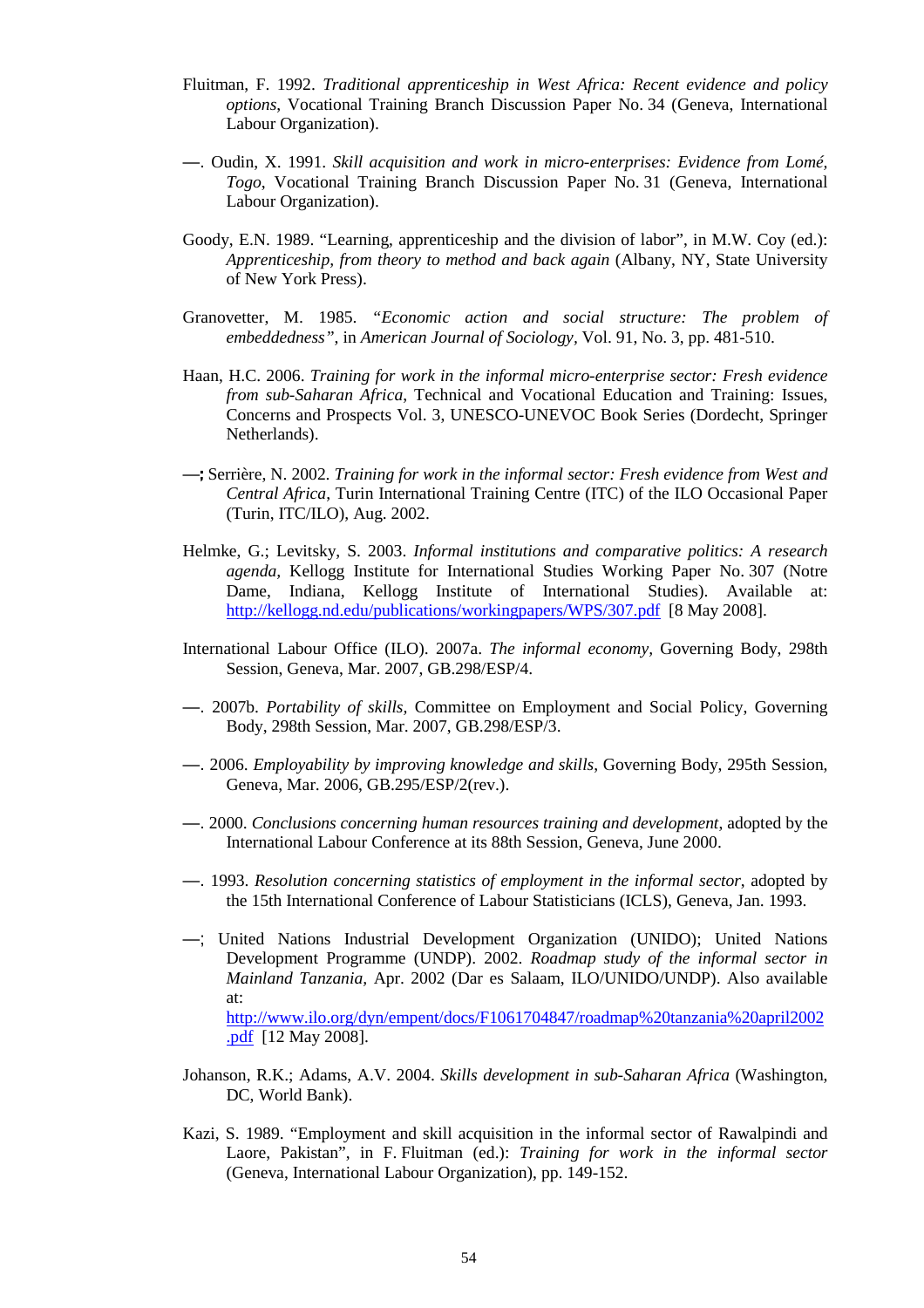- King, K. 1989. "Training for the urban informal sector in developing countries: Policy issues for practitioners", in F. Fluitman (ed.): *Training for work in the informal sector*  (Geneva, International Labour Organization), pp. 17-38.
- Korboe, D. 2001a. *Government of Ghana: Vocational skills and informal sector support project (VSP)*, project evaluation report (draft, 30 June 2001).
- —. 2001b. *Ghana: Vocational skills and informal sector support project (VSP): Beneficiary Impact Assessment*, consultancy report for NACVET/World Bank – VSP (Apr. 2001).
- Maldonado, C. 1985. "L'apprentissage et la mise en valeur des qualifications dans les petits métiers en Afrique francophone", in C. Maldonado; G.L. Boterf (eds): *L'apprentissage et les apprentis dans les petits métiers urbains: Le cas de l'Afrique francophone* (Geneva, International Labour Organization).
- Mantzavinos, C. 2001. *Individuals, institutions and markets* (Cambridge, UK, Cambridge University Press), p. 24.
- Meagher, K. 2006. "Social capital or analytical liability? Social networks and African informal economies", in *Global Networks,* Vol. 5, No. 3, pp. 217–238.
- Nölker, H.; Schönfeld, E. 1985. *Glossar: Internationale Berufspädagogik*, German Technical Cooperation (GTZ), Expert Verlag.
- North, D.C. 1990. *Institutions, institutional change and economic performance* (Cambridge, UK, Cambridge University Press).
- Nübler, I. 2006. "Institutions and the finance of general skills training: Evidence from Africa", in D. Kucera and J. Berg (eds): *Labour market institutions in developing countries* (Geneva, International Labour Organization).
- —. 2003. "Betriebliche Investitionen in Ausbildung und Berufsbildungspolitik in Entwicklungsländern: Eine Institutionenökonomische Perspektive", in H. Ahrens (ed.): *Neuere Ansätze der theoretischen und empirischen Entwicklungsforschung* (Berlin, Duncker & Humblot).
- —. 1997. "Evolutionary theory in education and training: A comparative analysis of France and Germany", in *Vierteljahreshefte zur Wirtschaftsforschung,* Vol. 2, No. 66.
- Ostrom, E. 2005. *Understanding institutional diversity* (Princeton, NJ, Princeton University Press).
- Palmer, R. 2007. "Excitement about growth, disappointment about skills?" in *Norrag News,*  No. 38, Jan. 2007 (Network for Policy Research Review and Advice on Education and Training (NORRAG)). Available at: http://www.norrag.org/pdf/NN38.pdf [8 May 2008].
- Polanyi, M. 1958. *Personal knowledge: Towards a post-critical philosophy* (Chicago, University of Chicago Press).
- Velenchik, A.D. 1995. "Apprenticeship contracts, small enterprises, and credit markets in Ghana", in *The World Bank Economic Review*, Vol. 9, No. 3, pp. 451-475.
- Walther, R. 2007. *Vocational training in the informal sector. Or how to stimulate the economies of developing countries? Conclusions of a field survey in seven African countries* (with input from E. Filipiak), AFD Research Department (Paris, Agence française de développement (AFD)).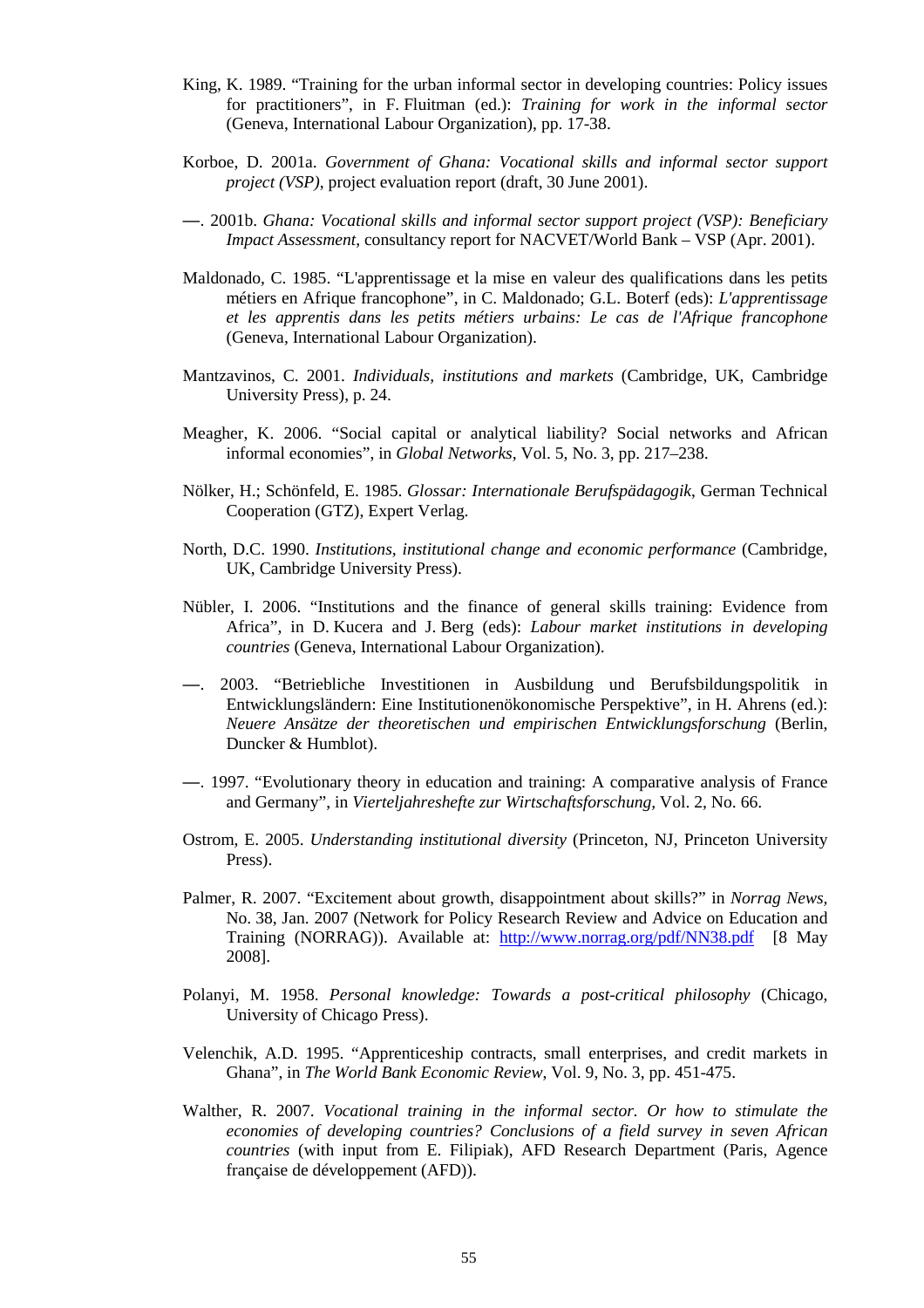- World Bank. 2001. *Implementation completion report on a loan/credit/grant to Ghana for an education and training project*, draft internal document (Washington, DC).
- —. 1995. *Republic of Ghana vocational skills and informal sector support project*, Staff Appraisal Report No.13691-GH (Washington, DC).
- —. 1991. *Vocational and technical education and training: A World Bank Policy Paper*  (Washington, DC). Available at: http://info.worldbank.org/etools/docs/library/74184/winter2002/proceedings/pdfpapers/ mod5wbp.pdf [12 May 2008].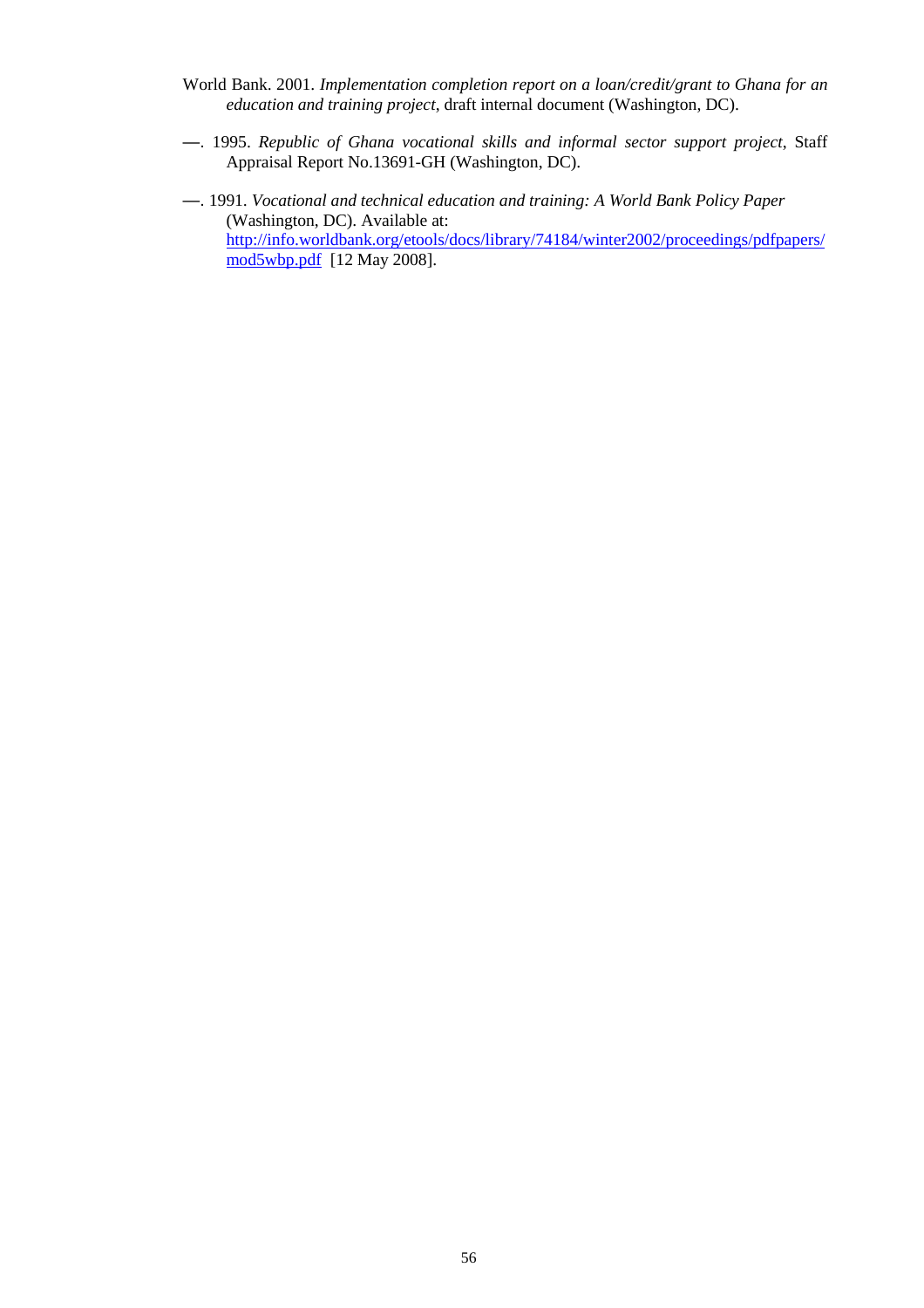# **Appendix I: Workshop programme**

| THURSDAY, 3 MAY 2007 |                                    |                                                                                                          |  |  |  |
|----------------------|------------------------------------|----------------------------------------------------------------------------------------------------------|--|--|--|
|                      | <b>Setting the Scene</b>           |                                                                                                          |  |  |  |
| $9:00 - 9:15$        | Opening session                    |                                                                                                          |  |  |  |
|                      | Speaker:                           | <b>Christine Evans-Klock</b>                                                                             |  |  |  |
|                      |                                    | (Director, Skills and Employability, ILO)                                                                |  |  |  |
| $9:15 - 10:15$       | Keynote presentations              |                                                                                                          |  |  |  |
|                      | Speakers:                          | José-Manuel Salazar: Global Employment Agenda and Decent Work                                            |  |  |  |
|                      |                                    | (Executive Director, Employment, ILO)<br>Michel Carton: Apprenticeship in the informal economy: Anything |  |  |  |
|                      |                                    | new since the 1970s?                                                                                     |  |  |  |
|                      |                                    | (Director, Institut universitaire d'études du développement (IUED))                                      |  |  |  |
|                      |                                    | Hans Christiaan Haan: New challenges for informal apprenticeship<br>and its potential to adjust          |  |  |  |
|                      |                                    | (Consultant, UNESCO-UNEVOC)                                                                              |  |  |  |
| $10:15 - 11:00$      |                                    | Workshop Introduction and Discussion:                                                                    |  |  |  |
|                      |                                    | Apprenticeship - A multi-dimensional approach                                                            |  |  |  |
|                      | Speaker:                           | <b>Irmgard Nübler</b><br>(Skills and Employability, ILO)                                                 |  |  |  |
|                      | Facilitator:                       | <b>Christine Evans-Klock</b>                                                                             |  |  |  |
|                      |                                    | (Skills and Employability, ILO)                                                                          |  |  |  |
|                      | Rapporteur:<br>Questions:          | Pia Korpinen                                                                                             |  |  |  |
|                      |                                    | - What is the meaning of apprenticeship?                                                                 |  |  |  |
|                      |                                    | - What are the dimensions defining apprenticeship?                                                       |  |  |  |
|                      |                                    | - How can we conceptualize apprenticeship and the institutions governing<br>it?                          |  |  |  |
|                      |                                    |                                                                                                          |  |  |  |
| $11:00 - 11:15$      | Coffee break                       |                                                                                                          |  |  |  |
|                      |                                    | <b>Issues and challenges: An ILO perspective</b>                                                         |  |  |  |
| $11:15 - 13:00$      | Panel presentations and discussion |                                                                                                          |  |  |  |
|                      | Speakers:                          | <b>Emmanuel Reynaud</b>                                                                                  |  |  |  |
|                      |                                    | (Social Protection, ILO)                                                                                 |  |  |  |
|                      |                                    | <b>Christine Hofmann</b><br>(Skills and Employability, ILO)                                              |  |  |  |
|                      |                                    | <b>Patrick Quinn</b>                                                                                     |  |  |  |
|                      |                                    | (International Programme on the Elimination of Child Labour (IPEC), ILO)                                 |  |  |  |
|                      |                                    | Julika Breyer                                                                                            |  |  |  |
|                      |                                    | (Social Finance Programme, ILO)<br><b>Klaus Haftendorn</b>                                               |  |  |  |
|                      |                                    | (Job Creation and Enterprise Development, ILO)                                                           |  |  |  |
|                      | Facilitator:                       | <b>Josiane Capt</b>                                                                                      |  |  |  |
|                      |                                    | (Skills and Employability, ILO)<br>Alessandra Molz                                                       |  |  |  |
|                      | Rapporteur:                        |                                                                                                          |  |  |  |
|                      | Questions:                         | - What are the major Decent Work deficits related to apprenticeship in the<br>informal economy?          |  |  |  |
|                      |                                    | - What are the skills deficits in the area of apprenticeship training?                                   |  |  |  |
|                      |                                    | - Which approaches and policies does ILO promote to address these<br>challenges?                         |  |  |  |
|                      |                                    | - What are relevant questions for further research?                                                      |  |  |  |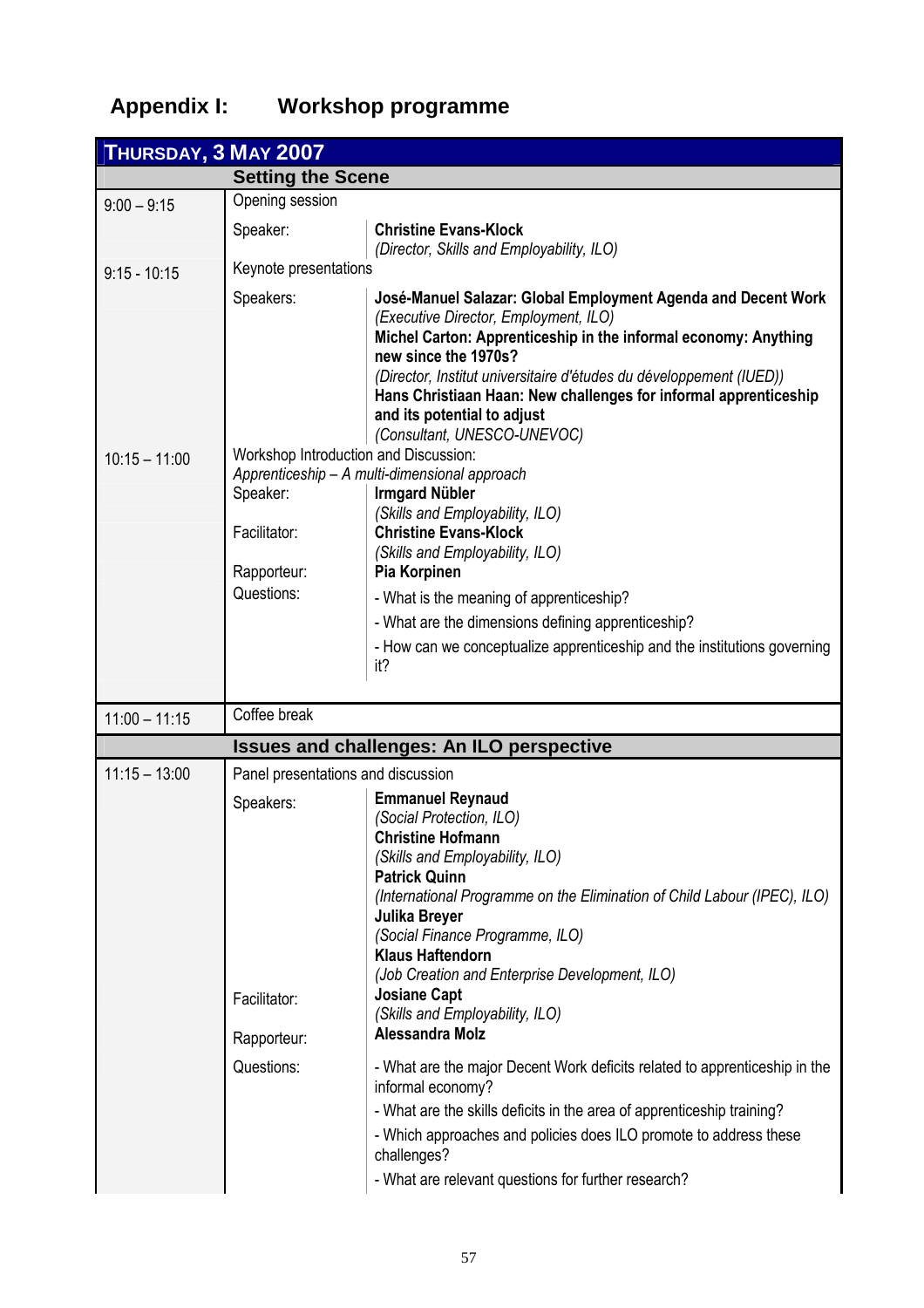| $13:00 - 14:30$                   | Lunch                                                                                                            |                                                                                                                                                                                                                                                                                                                                                                                                                                                                                                                                                                                                                                                                                                                                                                                            |  |  |  |
|-----------------------------------|------------------------------------------------------------------------------------------------------------------|--------------------------------------------------------------------------------------------------------------------------------------------------------------------------------------------------------------------------------------------------------------------------------------------------------------------------------------------------------------------------------------------------------------------------------------------------------------------------------------------------------------------------------------------------------------------------------------------------------------------------------------------------------------------------------------------------------------------------------------------------------------------------------------------|--|--|--|
|                                   | Upgrading apprenticeship systems in Africa:<br><b>Experience and lessons from technical cooperation projects</b> |                                                                                                                                                                                                                                                                                                                                                                                                                                                                                                                                                                                                                                                                                                                                                                                            |  |  |  |
| $14:30 - 17:30$                   | Presentations and discussion                                                                                     |                                                                                                                                                                                                                                                                                                                                                                                                                                                                                                                                                                                                                                                                                                                                                                                            |  |  |  |
| $16:00 - 16:15$<br>(coffee break) | Speakers:<br>Facilitator:<br>Rapporteurs:<br>Questions:                                                          | Tania Haidara<br>(Swisscontact, Mali)<br><b>Edda Grunwald</b><br>(German Technical Cooperation (GTZ))<br>Leoncia Salakana<br>(International Programme on the Elimination of Child Labour (IPEC),<br>Tanzania)<br><b>Christian Joussein</b><br>(Skills and Employability, ILO)<br>Hans Christiaan Haan<br>(UNESCO-UNEVOC)<br><b>Robert Palmer</b><br>(University of Edinburgh)<br>Nicolas Serrière<br>(International Training Centre, ILO)<br>Heather Labanya, Mouniratou Tangara<br>- What are the objectives of projects and programmes targeting<br>apprenticeship in the informal economy?<br>- Which approaches have been developed to reach these objectives?<br>- What have been the main challenges during implementation?<br>- What lessons can be drawn from these interventions? |  |  |  |
|                                   |                                                                                                                  | - What worked well, and why? What did not work so well, and why not?<br>- Which knowledge gaps have been identified?                                                                                                                                                                                                                                                                                                                                                                                                                                                                                                                                                                                                                                                                       |  |  |  |
| 18:00                             | Reception, ILO Restaurant (R2 North)                                                                             |                                                                                                                                                                                                                                                                                                                                                                                                                                                                                                                                                                                                                                                                                                                                                                                            |  |  |  |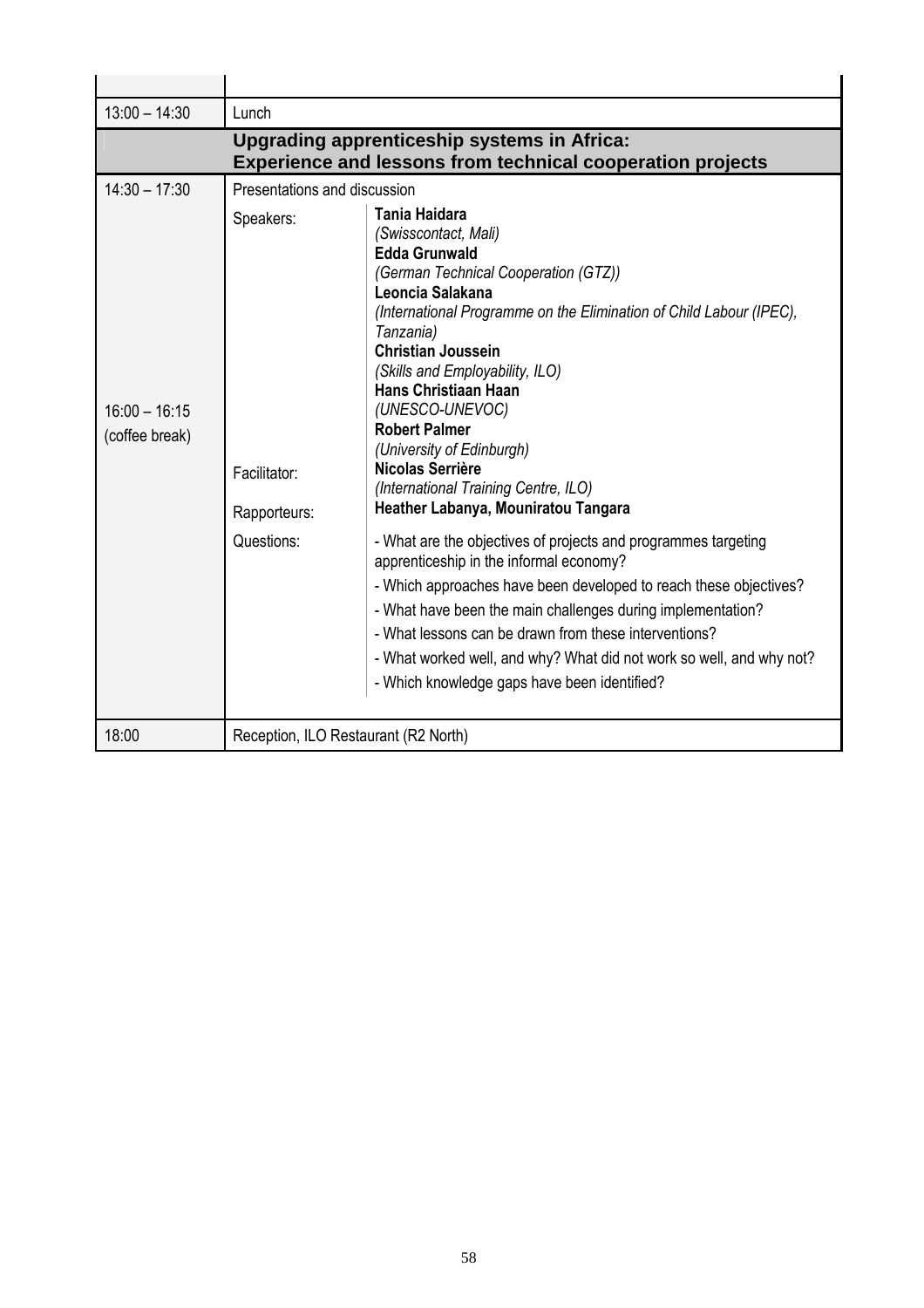| <b>FRIDAY, 4 MAY 2007</b> |                                           |                                                                                                                                                                                                                                                                                                                     |  |  |  |
|---------------------------|-------------------------------------------|---------------------------------------------------------------------------------------------------------------------------------------------------------------------------------------------------------------------------------------------------------------------------------------------------------------------|--|--|--|
|                           | <b>Africa</b>                             | The institutional framework of apprenticeship systems in West                                                                                                                                                                                                                                                       |  |  |  |
| $08:30 - 09:15$           | Presentations and discussion              |                                                                                                                                                                                                                                                                                                                     |  |  |  |
|                           | Speakers:<br>Facilitator:<br>Rapporteur:  | <b>Irmgard Nübler</b><br>(Skills and Employability, ILO)<br><b>Sebastian Buckup</b><br>(Skills and Employability, ILO)<br><b>Emmanuel Reynaud</b><br>(Social Protection, ILO)<br><b>Christine Hofmann</b>                                                                                                           |  |  |  |
|                           | Questions:                                | - How do informal institutions shape the performance of<br>apprenticeship systems in the informal economy with regards to<br>training outcome and development goals?                                                                                                                                                |  |  |  |
|                           |                                           | - What role do social networks play for informal institutions to work?                                                                                                                                                                                                                                              |  |  |  |
|                           |                                           | - What forces induce institutional change?                                                                                                                                                                                                                                                                          |  |  |  |
|                           |                                           | - What is the meaning of "formalization"?                                                                                                                                                                                                                                                                           |  |  |  |
|                           |                                           | Policies and strategies to improve the institutional framework:                                                                                                                                                                                                                                                     |  |  |  |
|                           |                                           | Role of governments, employers' and workers' organizations                                                                                                                                                                                                                                                          |  |  |  |
| $9:15 - 9:30$             | Introductory presentation                 |                                                                                                                                                                                                                                                                                                                     |  |  |  |
|                           | Speaker:                                  | Azita Berar-Awad: Formalization of the informal economy:<br><b>Different perspectives</b><br>(Employment Policy, ILO)                                                                                                                                                                                               |  |  |  |
| $9:30 - 11:15$            | Panel presentations and discussion        |                                                                                                                                                                                                                                                                                                                     |  |  |  |
|                           | Speakers:                                 | <b>Richard Walther</b><br>(Agence française de développement (AFD))<br><b>Robert Palmer</b><br>(University of Edinburgh)<br><b>Tania Haidara</b><br>(Swisscontact, Mali)<br>Abdel-Aziz Boutaleb<br>(Skills and Employability, ILO)                                                                                  |  |  |  |
|                           | Facilitator:<br>Rapporteur:<br>Questions: | Azita Berar-Awad<br>(Employment Policy, ILO)<br>Alessandra Molz                                                                                                                                                                                                                                                     |  |  |  |
|                           |                                           | - What policy areas are addressed by governments in West-African<br>countries aiming at promoting apprenticeship training in the informal<br>economy?                                                                                                                                                               |  |  |  |
|                           |                                           | - How do present formalization efforts relate to and interact with the<br>existing informal institutions: do formal institutions substitute,<br>complement, accommodate or compete with informal institutions?<br>- What is the impact of policies in terms of training, development and<br>decent work objectives? |  |  |  |
|                           |                                           | - What have been major impediments to change and reform?<br>- What is the role of employers' and workers' associations in                                                                                                                                                                                           |  |  |  |
|                           |                                           | promoting apprenticeship in the informal economy?                                                                                                                                                                                                                                                                   |  |  |  |
|                           |                                           | -What lessons can we learn from country experience and what is<br>good practice?                                                                                                                                                                                                                                    |  |  |  |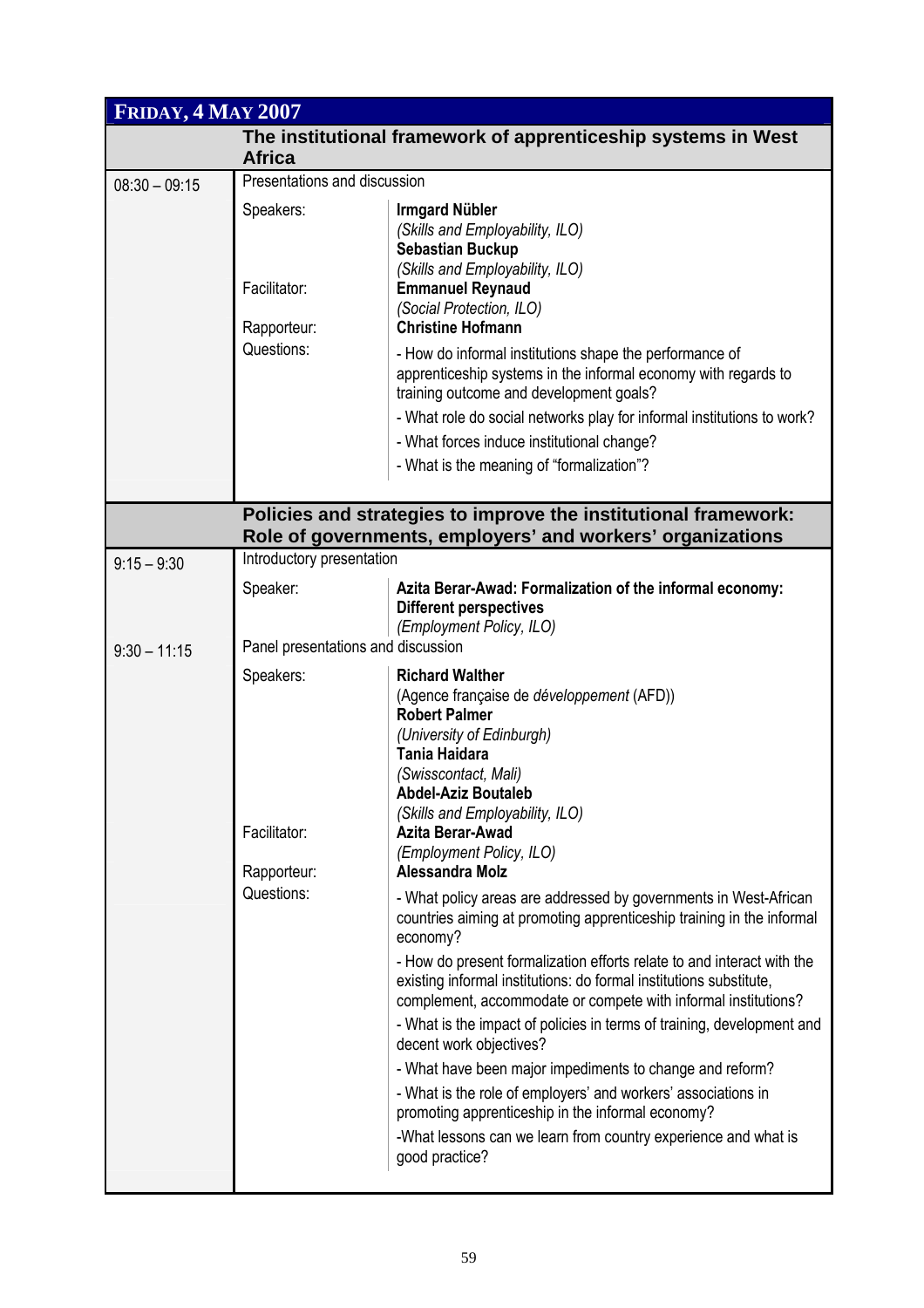| $11:15 - 11:30$                                      | Coffee break                                                                                                                                                                                                                                                                                                  |  |  |  |  |  |
|------------------------------------------------------|---------------------------------------------------------------------------------------------------------------------------------------------------------------------------------------------------------------------------------------------------------------------------------------------------------------|--|--|--|--|--|
| Looking ahead: Knowledge gaps and research questions |                                                                                                                                                                                                                                                                                                               |  |  |  |  |  |
| $11:30 - 13:00$                                      | Guided discussion                                                                                                                                                                                                                                                                                             |  |  |  |  |  |
|                                                      | <b>Richard Walther</b><br>Speakers:<br>(Agence française de développement (AFD))<br><b>Robert Palmer</b><br>(University of Edinburgh)<br><b>Emmanuel Reynaud</b><br>(Social Protection, ILO)<br><b>Irmgard Nübler</b><br>Facilitator:<br>(Skills and Employability, ILO)<br>Frédérique Weyer<br>Rapporteur:   |  |  |  |  |  |
|                                                      | Questions:<br>- What are the ongoing and planned research programmes in the<br>area of informal training systems, and to what extent is informal<br>apprenticeship a focus?<br>- What additional research questions need to be addressed?<br>- How could we best develop synergy effects through cooperation? |  |  |  |  |  |
| $13:00 - 13:15$                                      | Closing session                                                                                                                                                                                                                                                                                               |  |  |  |  |  |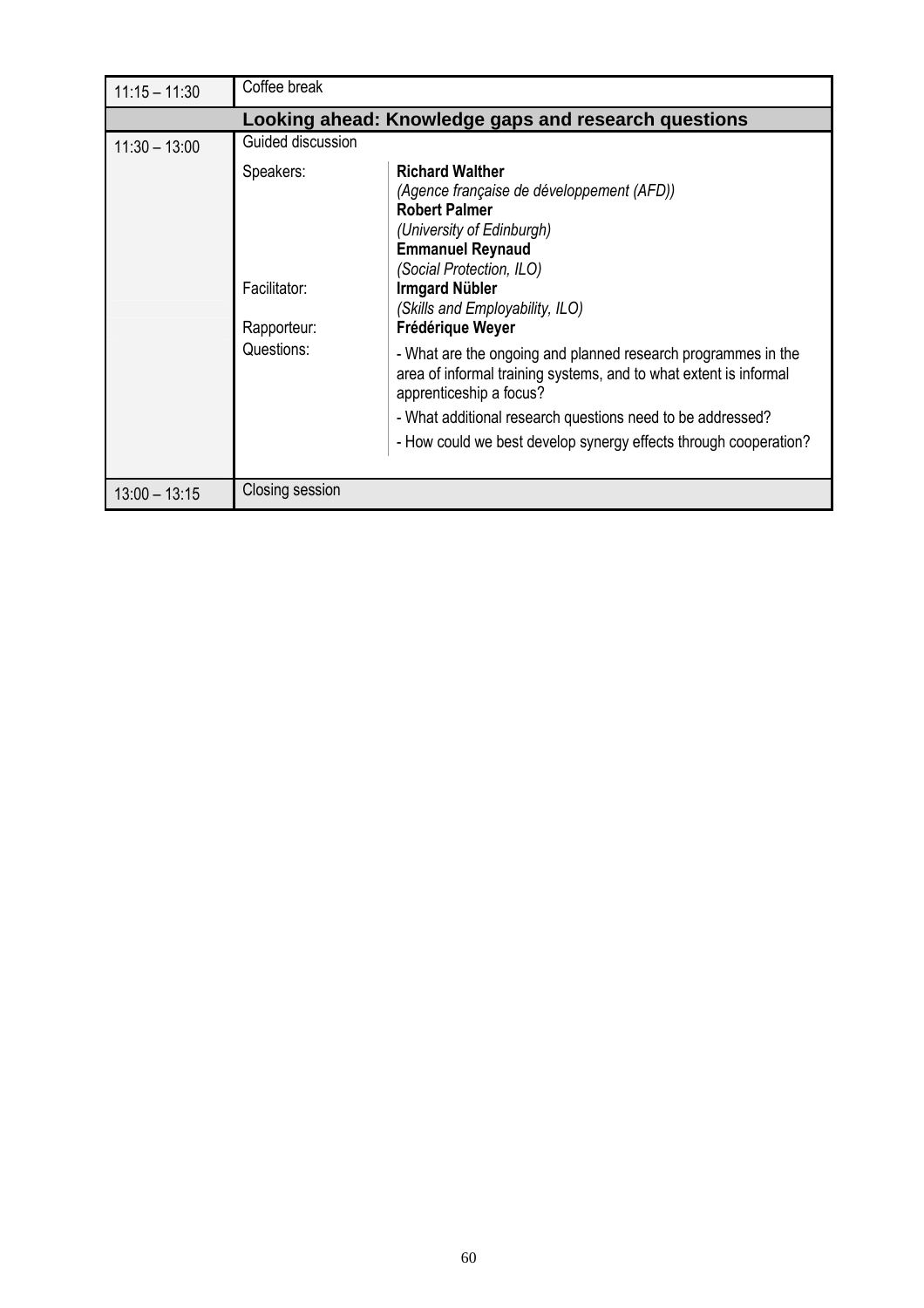# **Appendix II: List of participants**

| <b>Surname</b>  | <b>First name</b> | Organization                                                    | <b>Title</b>              |
|-----------------|-------------------|-----------------------------------------------------------------|---------------------------|
| Berar Awad      | Azita             | ILO, Employment Policy Department                               | Director                  |
| <b>Boutaleb</b> | Abdel-Aziz        | ILO, Skills and Employability Department                        | Senior expert             |
| <b>Breyer</b>   | Julika            | ILO, Social Finance Department                                  | Junior expert             |
| <b>Buckup</b>   | Sebastian         | ILO, Skills and Employability Department                        | Junior expert             |
| Capt            | Josiane           | ILO, Skills and Employability Department                        | Senior expert             |
| Carton          | Michel            | Institut universitaire d'études du développement (IUED)         | Director                  |
| Diouf           | Papa Ndiaye       | Institut universitaire d'études du développement (IUED)         | Researcher                |
| Evans-Klock     | Christine         | ILO, Skills and Employability Department                        | Director                  |
| Gasskov         | Vladimir          | ILO, Skills and Employability Department                        | Senior expert             |
| Grunwald        | Edda              | German Technical Cooperation (GTZ)                              | Senior expert             |
| Haan            | Hans Christiaan   | UNESCO-UNEVOC                                                   | Consultant                |
| Haftendorn      | Klaus             | ILO, Job Creation and Enterprise Development Department         | Senior expert             |
| Haidara         | Tania             | Swisscontact                                                    | Senior expert             |
| Hofmann         | Christine         | ILO, Skills and Employability Department                        | Junior expert             |
| Huber           | Ruth              | SDC, Swiss Development Cooperation                              | Senior expert             |
| Joussein        | Christian         | ILO, Skills and Employability Department                        | Senior expert             |
| Korpinen        | Pia               | ILO, Skills and Employability Department                        | Junior expert             |
| Labanya         | Heather           | ILO, Skills and Employability Department                        | Junior expert             |
| Molz            | Alessandra        | ILO, International Training Centre Turin                        | Junior expert             |
| Nübler          | Irmgard           | ILO, Skills and Employability Department                        | Senior expert             |
| Oumarou         | Moussa            | ILO, Social Dialogue Department                                 | Senior expert             |
| Palmer          | Robert            | University of Edinburgh                                         | Researcher                |
| Phan            | Thuy              | ILO, International Programme on the Elimination of Child Labour | Senior expert             |
| Quinn           | Patrick           | ILO, International Programme on the Elimination of Child Labour | Senior expert             |
| Rei             | Diego             | ILO, Youth Employment Programme                                 | Junior expert             |
| Reynaud         | Emmanuel          | ILO, Social Protection Sector                                   | Director                  |
| Salakana        | Leoncia           | ILO, International Programme on the Elimination of Child Labour | Senior expert             |
| Salazar         | José-Manuel       | ILO, Employment Sector                                          | <b>Executive Director</b> |
| Serriere        | Nicolas           | ILO, International Training Centre Turin                        | Senior expert             |
| Tangara         | Mouniratou        | ILO, Skills and Employability Department                        | Junior expert             |
| Walther         | Richard           | Agence française de développement (AFD)                         | Consultant                |
| Weyer           | Frédérique        | Institut universitaire d'études du développement (IUED)         | Researcher                |
| Windell         | James             | ILO, Skills and Employability Department                        | Senior expert             |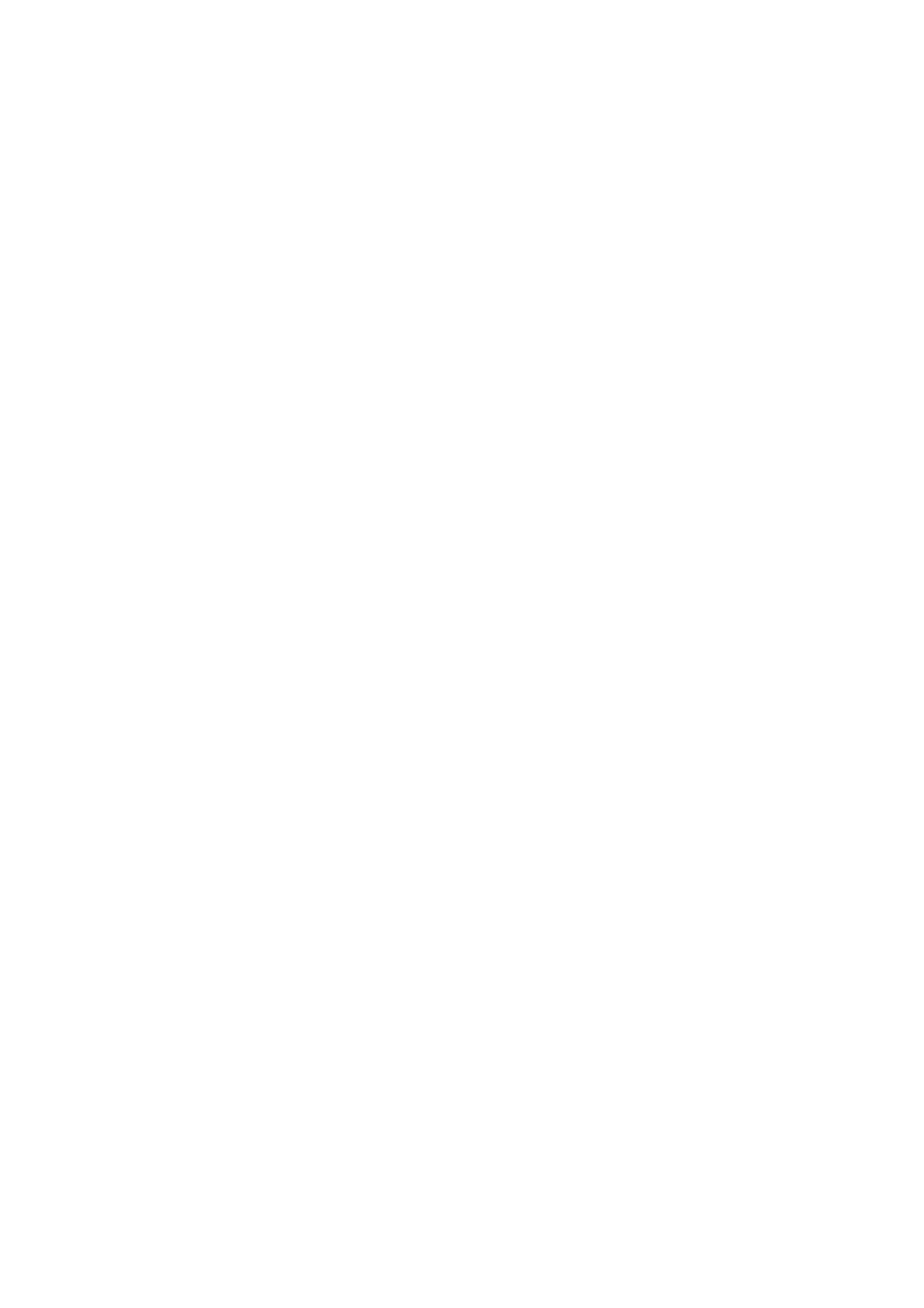## **Employment Reports**

# **2008**

1 Apprenticeship in the informal economy in Africa - Workshop report Geneva, 3-4 May 2007

**More publications of the Employment Sector can be found on: http://www.ilo.org/employment**